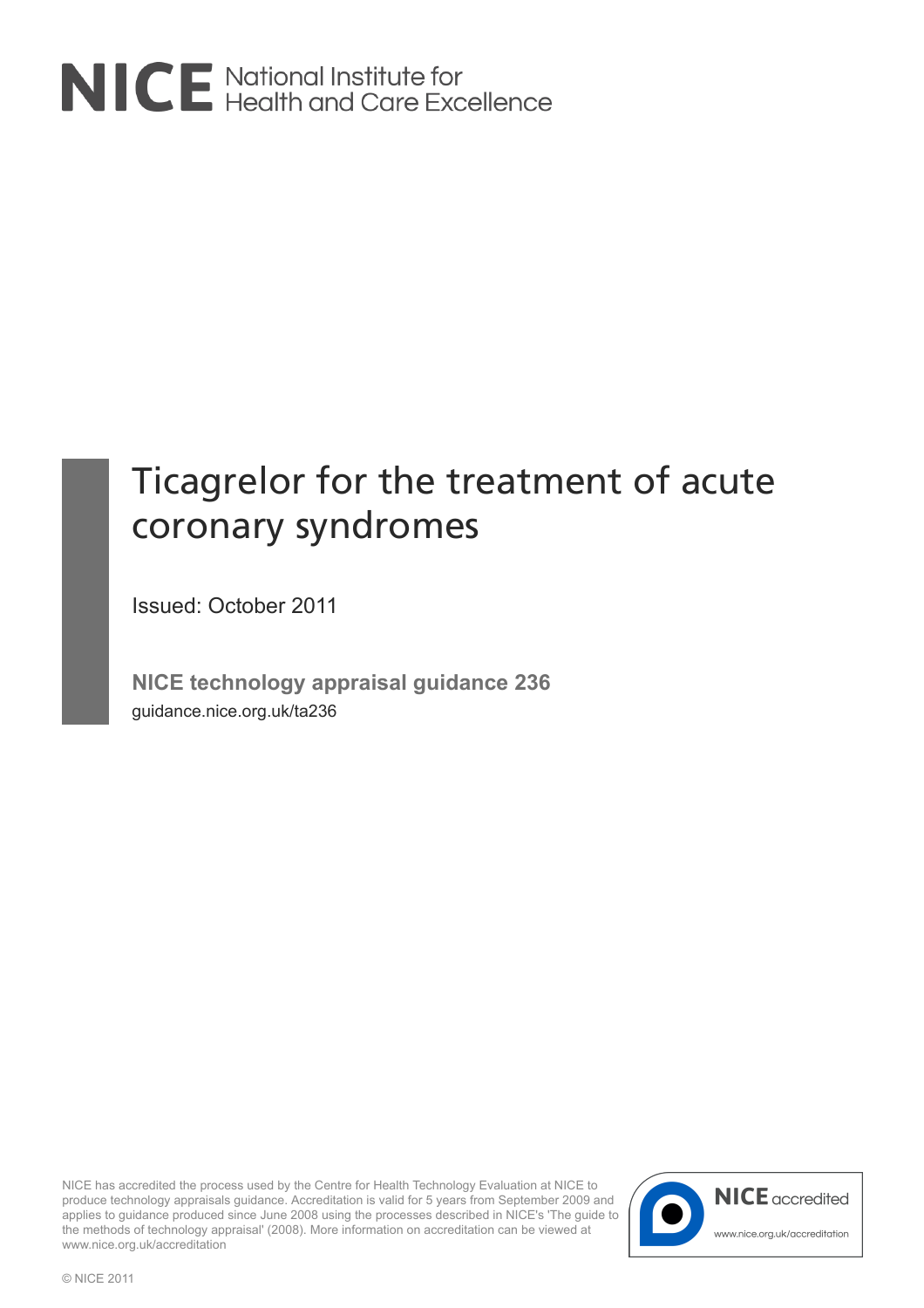# **Contents**

| 3              |
|----------------|
| $\overline{4}$ |
| 5              |
| 5              |
| 8              |
|                |
|                |
|                |
|                |
|                |
|                |
|                |
|                |
|                |
|                |
|                |
|                |
|                |
|                |
| 45             |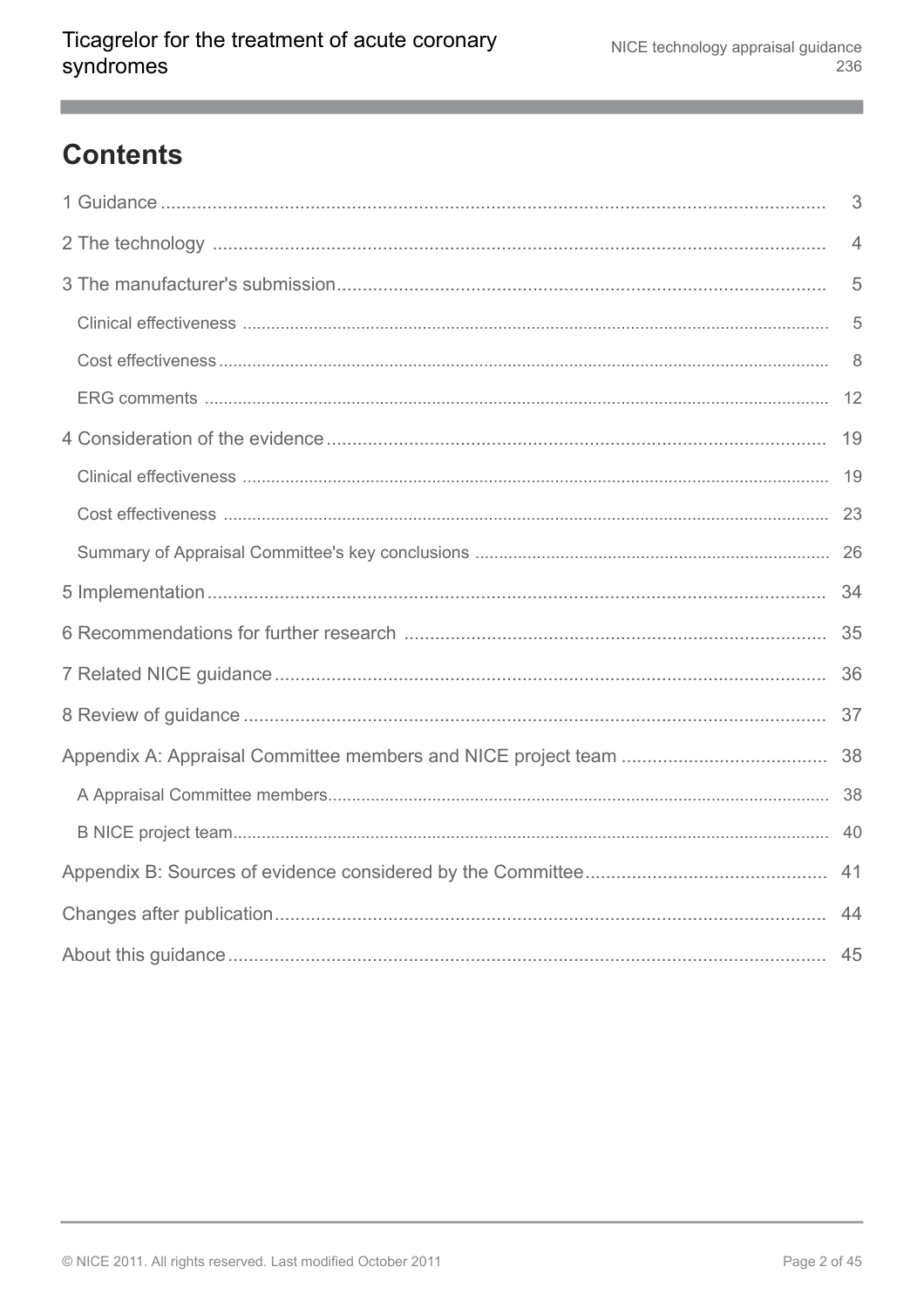#### <span id="page-2-0"></span>**1 Guidance**

- 1.1 Ticagrelor in combination with low-dose aspirin is recommended for up to 12 months as a treatment option in adults with acute coronary syndromes (ACS) that is, people:
	- with ST-segment-elevation myocardial infarction (STEMI) defined as ST elevation or new left bundle branch block on electrocardiogram – that cardiologists intend to treat with primary percutaneous coronary intervention (PCI) **or**
	- with non-ST-segment-elevation myocardial infarction (NSTEMI) **or**
	- admitted to hospital with unstable angina defined as ST or T wave changes on electrocardiogram suggestive of ischaemia plus one of the characteristics defined in section 1.2. Before ticagrelor is continued beyond the initial treatment, the diagnosis of unstable angina should first be confirmed, ideally by a cardiologist.
- 1.2 For the purposes of this guidance, characteristics to be used in defining treatment with ticagrelor for unstable angina are: age 60 years or older; previous myocardial infarction or previous coronary artery bypass grafting (CABG); coronary artery disease with stenosis of 50% or more in at least two vessels; previous ischaemic stroke; previous transient ischaemic attack, carotid stenosis of at least 50%, or cerebral revascularisation; diabetes mellitus; peripheral arterial disease; or chronic renal dysfunction, defined as a creatinine clearance of less than 60 ml per minute per 1.73  $m<sup>2</sup>$  of body-surface area.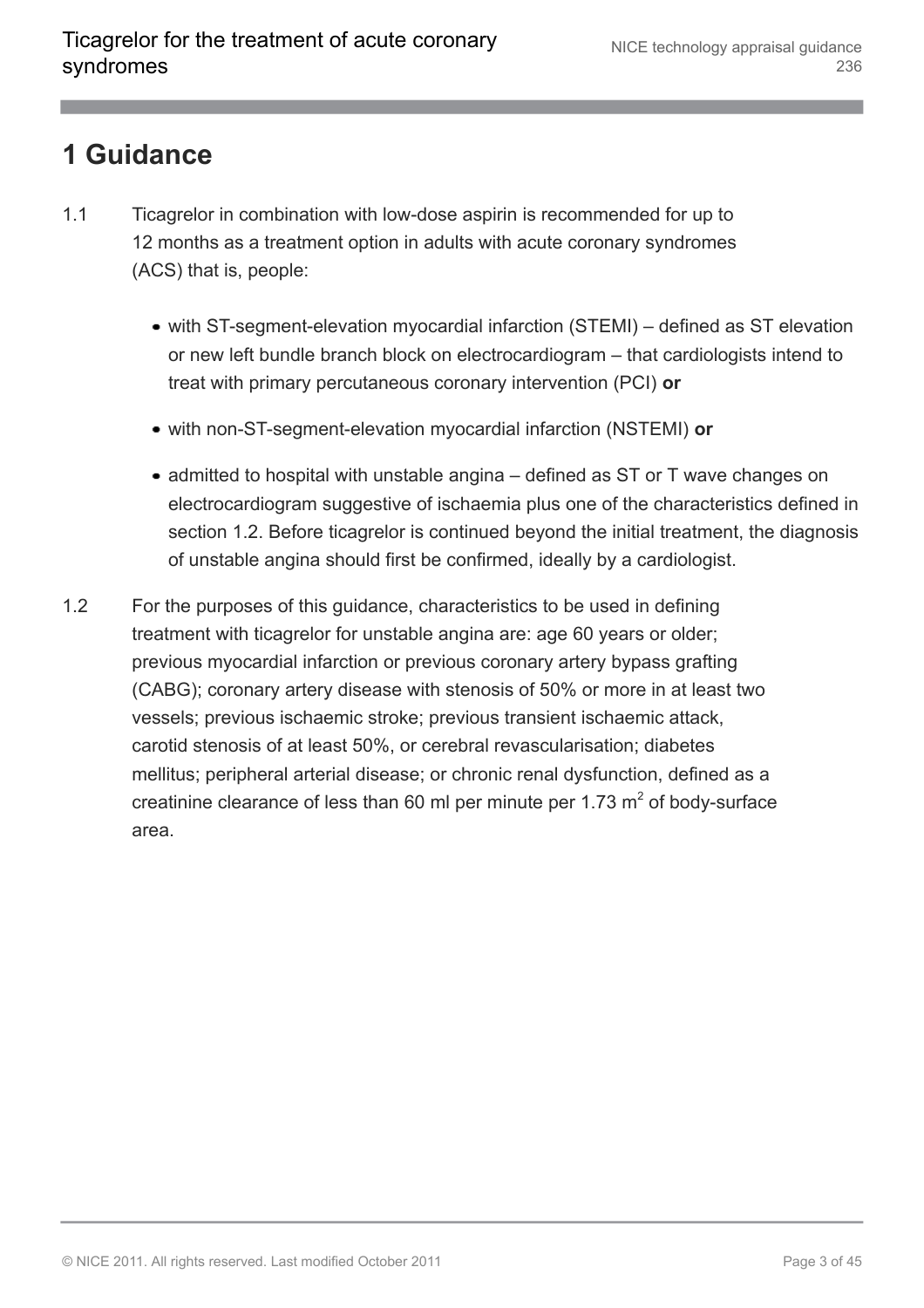#### <span id="page-3-0"></span>**2 The technology**

- 2.1 Ticagrelor (Brilique, AstraZeneca) is an oral antagonist at the  $P2Y_{12}$  adenosine diphosphate receptor, which inhibits platelet aggregation and thrombus formation in atherosclerotic disease. The summary of product characteristics (SPC) states that ticagrelor, co-administered with low-dose aspirin, is indicated for the prevention of atherothrombotic events in adult patients with ACS, defined as STEMI, NSTEMI or unstable angina. Patients with ACS who receive ticagrelor and aspirin may receive drugs only (medical management) or may also undergo revascularisation with PCI or CABG.
- 2.2 According to the SPC, treatment should be initiated with a loading dose of 180 mg ticagrelor (two tablets of 90 mg) and then continued at 90 mg twice a day for up to 12 months. Patients taking ticagrelor should also take low-dose aspirin daily, unless specifically contraindicated. Following an initial loading dose of aspirin, the maintenance dose is 75–150 mg per day.
- 2.3 Ticagrelor is contraindicated in patients with active pathological bleeding, a history of intracranial haemorrhage, or moderate-to-severe hepatic impairment. Co-administration of ticagrelor with a strong CYP3A4 inhibitor (for example, ketoconazole, clarithromycin, nefazodone, ritonavir, or atazanavir) is also contraindicated. The most commonly reported adverse reactions to treatment with ticagrelor include dyspnoea, epistaxis, gastrointestinal haemorrhage,subcutaneous or dermal bleeding, and bruising. For full details of adverse effects and contraindications, see the SPC.
- 2.4 The manufacturer stated in its submission that the cost of 90 mg tablets of ticagrelor is £54.60 for a pack of 56 tablets (28 days). Costs may vary in different settings because of procurement discounts.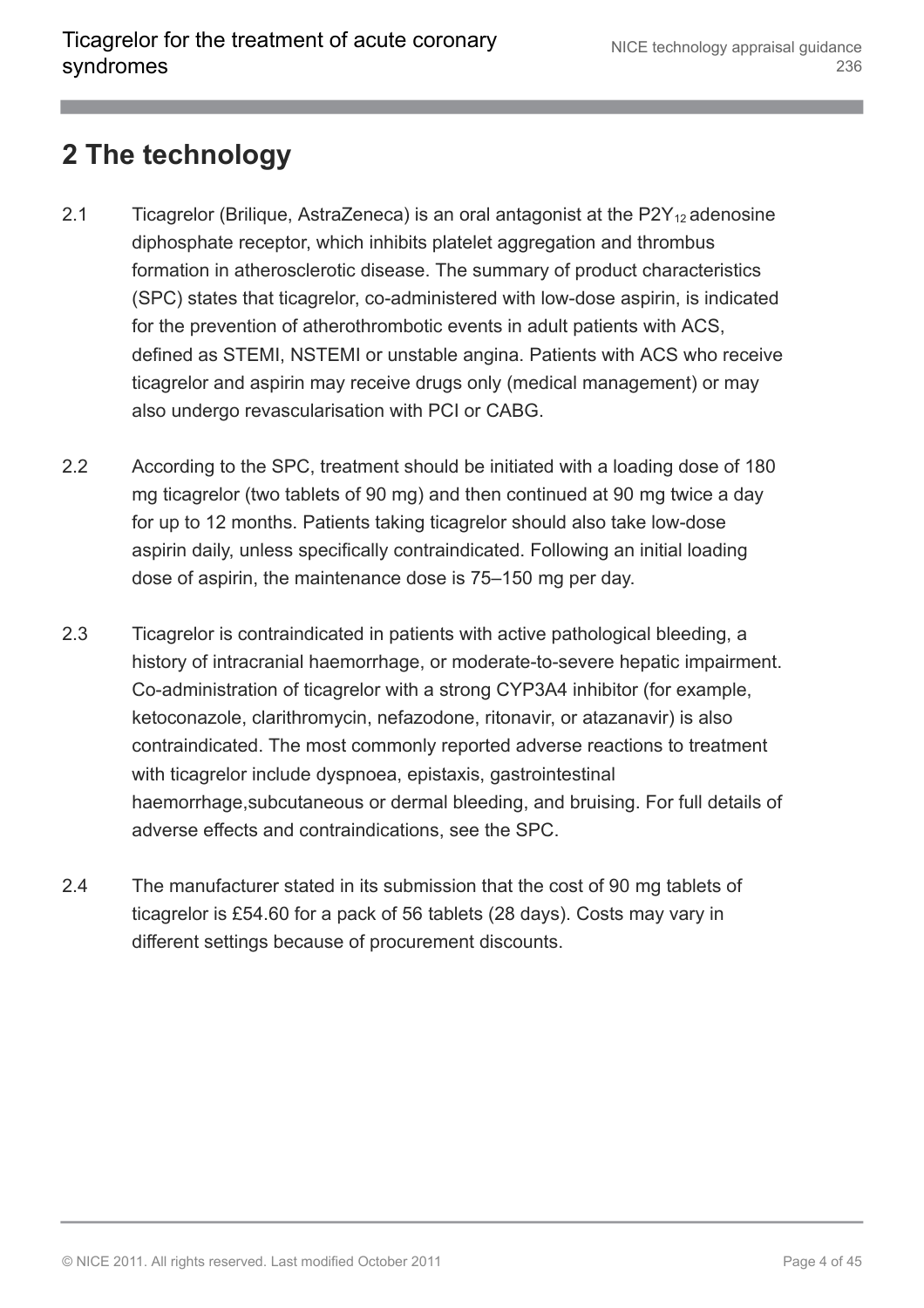#### <span id="page-4-0"></span>**3 The manufacturer's submission**

The Appraisal Committee ([appendix A\)](http://publications.nice.org.uk/ticagrelor-for-the-treatment-of-acute-coronary-syndromes-ta236/appendix-a-appraisal-committee-members-and-nice-project-team) considered evidence submitted by the manufacturer of ticagrelor and a review of this submission by the Evidence Review Group (ERG; [appendix B\)](http://publications.nice.org.uk/ticagrelor-for-the-treatment-of-acute-coronary-syndromes-ta236/appendix-b-sources-of-evidence-considered-by-the-committee). This evidence related to the clinical and cost effectiveness of ticagrelor plus aspirin.

### <span id="page-4-1"></span>*Clinical effectiveness*

- 3.1 For the comparison of ticagrelor plus aspirin with clopidogrel plus aspirin, the manufacturer identified one trial, the PLATO trial, an international, multicentre, randomised, double-blind, double-dummy, parallel group, phase III study. The trial evaluated the efficacy and safety of ticagrelor plus aspirin compared with clopidogrel plus aspirin over 12 months in people with ACS whose symptoms began up to 24 hours before their admission to hospital. In the trial, 18,624 adult patients with ACS with or without ST-segment elevation on electrocardiogram from 43 countries including 18 UK centres (n = 281) were admitted to hospital, and randomised to either ticagrelor plus aspirin (n = 9333) or clopidogrel plus aspirin (n = 9291). In the ticagrelor group, patients received a loading dose of 180 mg of ticagrelor, then 90 mg twice a day. Patients randomised to clopidogrel received loading doses of 300–600 mg of clopidogrel, then 75 mg every day thereafter. Patients did not need loading doses of clopidogrel if they had taken clopidogrel before admission or had received clopidogrel after admission but before randomisation (median approximately 5 hours). In the time between admission and randomisation, 46% of patients in both the ticagrelor and clopidogrel groups received clopidogrel. All patients also received aspirin (in addition to ticagrelor or clopidogrel) with a loading dose of 325 mg, then 75–100 mg daily. Patients already taking aspirin did not need a loading dose of aspirin.
- 3.2 The primary end point was time to first event (a composite of myocardial infarction, stroke or death from vascular causes). The planned duration of treatment and follow-up was 12 months. If before this time 1780 individuals had a primary end point event, then patients who had not yet been followed for 12 months would finish the study at their 6 or 9-month visit. At the end of the trial, 1878 participants had experienced events and the median duration of treatment was 9.1 months. Secondary end points included: myocardial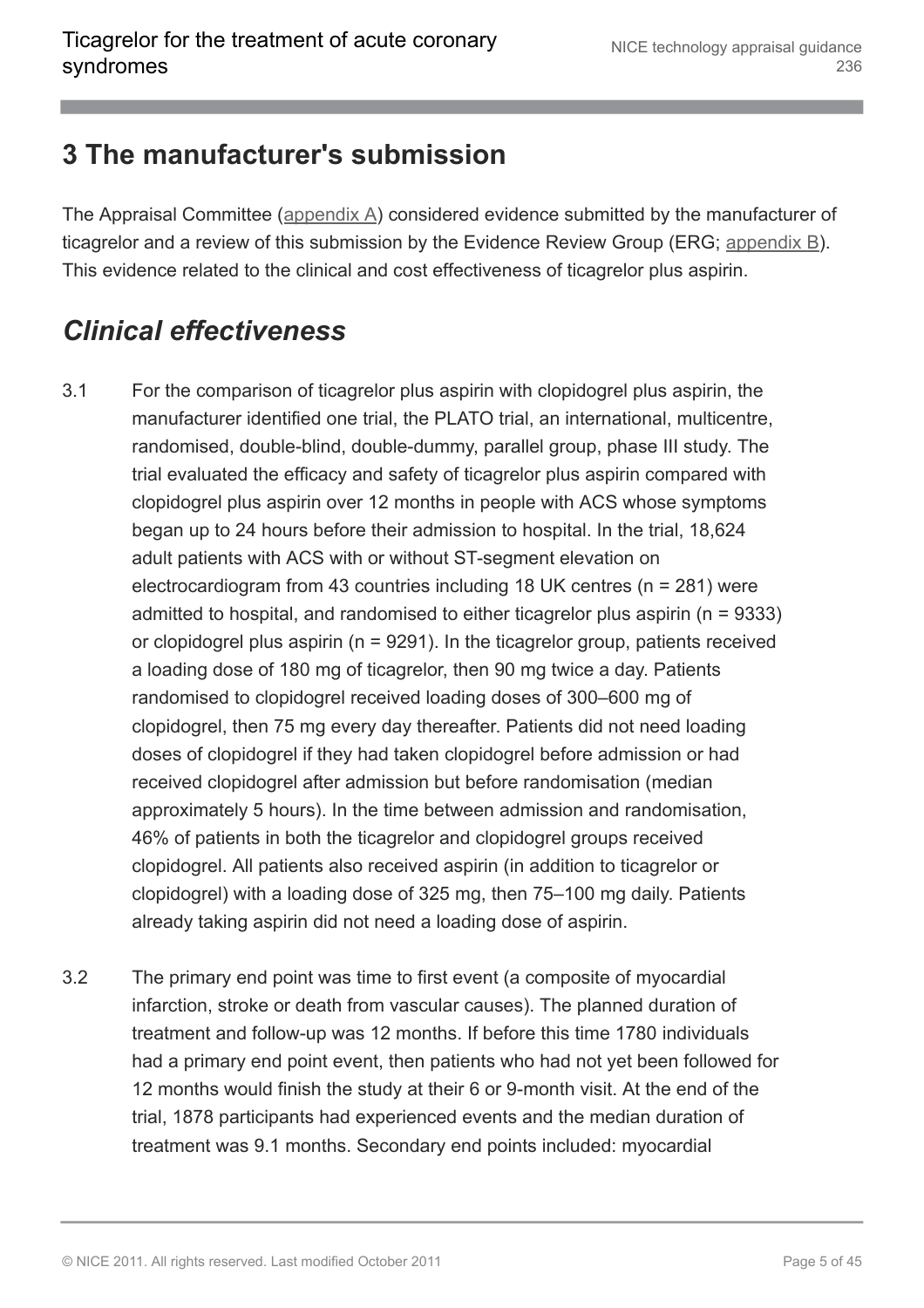infarction; stroke; death from vascular causes; death from any cause; a composite of myocardial infarction, stroke and death from any cause; and a composite of myocardial infarction, stroke, severe recurrent cardiac ischaemia, recurrent cardiac ischaemia, transient ischaemic attack, other arterial thrombotic events and death from vascular causes.

- 3.3 The results showed that the relative risk of experiencing a primary end point event was 16% lower in the ticagrelor group compared with the clopidogrel group (hazard ratio [HR] 0.84; 95% confidence interval [CI] 0.77 to 0.92; p < 0.001). Of the components of the primary end point, randomisation to ticagrelor plus aspirin reduced the incidence of myocardial infarction (HR 0.84; 95% CI 0.75 to 0.95; p = 0.005) and death from vascular causes (HR 0.79; 95% CI 0.69 to 0.91; p = 0.001), but not of stroke (HR 1.17; 95% CI 0.91 to 1.52). Randomisation to ticagrelor plus aspirin reduced the absolute risk of experiencing the primary end point from 11.7% to 9.8% at 12 months (absolute risk reduction 1.9%) compared with clopidogrel plus aspirin.
- 3.4 The manufacturer explored the consistency of effects and safety end points in 25 pre-specified subgroups and eight post-hoc subgroups. An analysis was conducted of the primary end point in several predefined subgroups. The manufacturer's submission stated that analyses showed statistically significant differences in treatment efficacy in three groups: geographic region; body weight above or below a gender-specific median; and use of lipid-lowering drugs at randomisation. The HRs by type of ACS at presentation – unstable angina, NSTEMI and STEMI – were 0.96 (95% CI 0.75 to 1.22), 0.83 (95% CI 0.73 to 0.94) and 0.84 (95% CI 0.72 to 0.98) respectively with a nonstatistically significant test for interaction ( $p = 0.41$ ). The manufacturer presented six analyses in subgroups that included patients whose condition was managed invasively, managed medically, patients with STEMI, patients with diabetes, patients with genetic polymorphisms, and patients undergoing CABG. The results of these six subgroup analyses were generally consistent with the primary analysis.
- 3.5 The manufacturer reported adverse events from the PLATO study, specifically bleeding, dyspnoea and ventricular pauses. There was no statistically significant difference in the primary safety end point of 'major' bleeding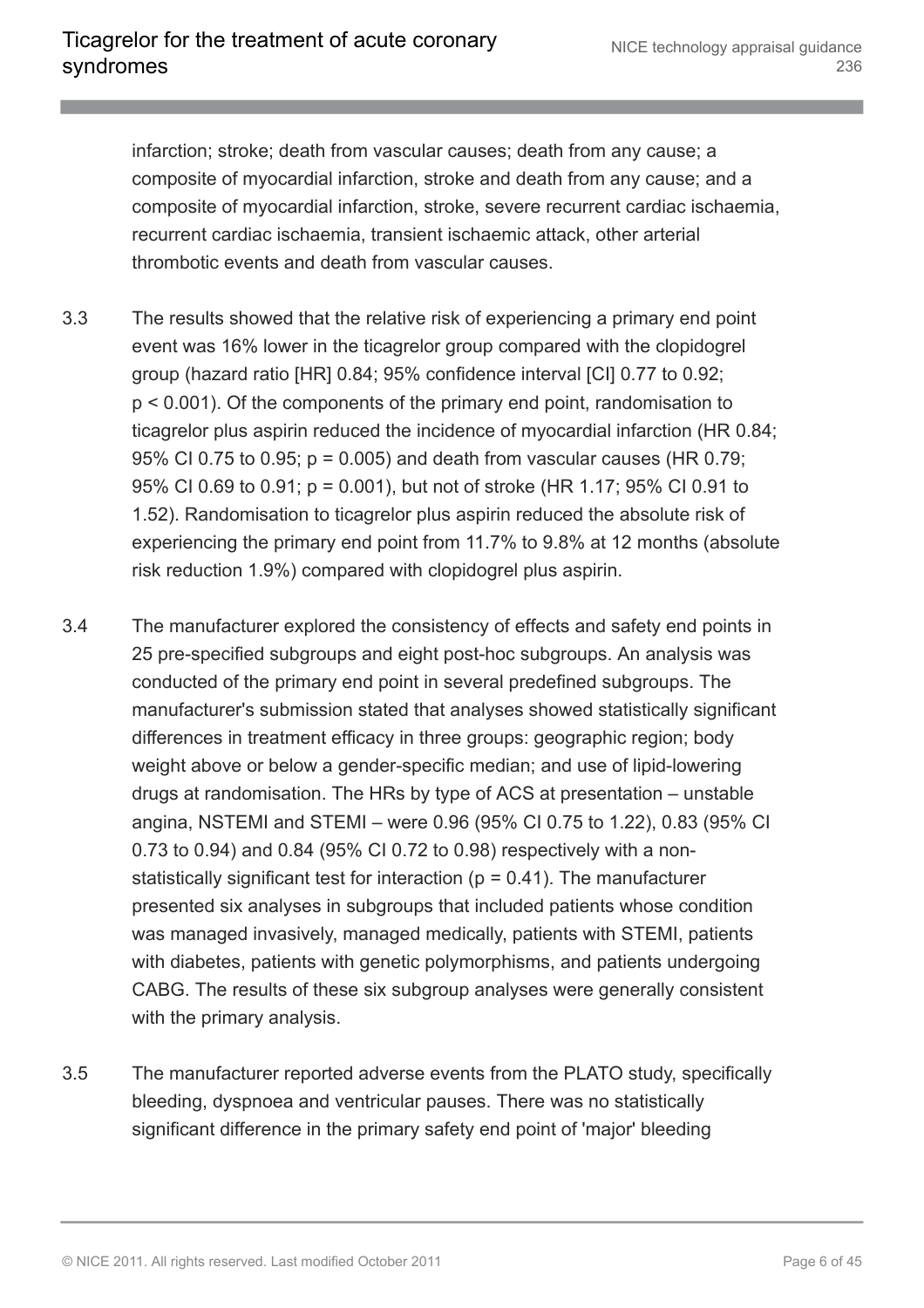between the ticagrelor plus aspirin and clopidogrel plus aspirin groups (11.6% versus 11.2% respectively;  $p = 0.43$ ), or in the end point of bleeding defined by the Thrombolysis in Myocardial Infarction (TIMI) scale. Both were analysed according to which treatment a patient took, rather than to which a patient had been randomised; these findings were consistent across all major subgroups. Patients randomised to ticagrelor experienced more overall major and minor bleeding (HR 1.11; 95% CI 1.03 to 1.20;  $p = 0.008$ ) as well as more major bleeding not related to CABG (HR 1.19; 95% CI 1.02 to 1.38;  $p = 0.03$ ). Intracranial bleeding was more common in the ticagrelor plus aspirin group than in the clopidogrel plus aspirin group, with fatal intracranial bleeding statistically significantly more common in the ticagrelor plus aspirin group (HR not reported;  $p = 0.02$ ). Fatal bleeding excluding intracranial bleeding was statistically significantly more common in the clopidogrel plus aspirin group (HR not reported;  $p = 0.03$ ). There was no difference between the two groups in relation to overall fatal bleeding (0.3% in each group). Patients randomised to ticagrelor experienced dyspnoea statistically significantly more often than patients taking clopidogrel (13.8% versus 7.8% respectively; p < 0.001). More patients taking ticagrelor plus aspirin discontinued treatment because of dyspnoea than patients taking clopidogrel plus aspirin (0.9% versus 0.1% respectively; p < 0.001). Holter monitoring detected more ventricular pauses of 3 seconds or longer during the first week in the ticagrelor plus aspirin group than in the clopidogrel plus aspirin group, but these occurred infrequently at 30 days of treatment and were rarely associated with symptoms. Patients treated with ticagrelor had statistically significantly greater increases from baseline in levels of serum uric acid and serum creatinine compared with those on clopidogrel (p < 0.001 for both events throughout the study).

3.6 The manufacturer identified no trials directly comparing ticagrelor plus aspirin with prasugrel plus aspirin. Instead, the manufacturer identified two trials comparing prasugrel plus aspirin with clopidogrel plus aspirin that provided data for an indirect comparison: the PLATO trial (ticagrelor plus aspirin compared with clopidogrel plus aspirin) and TRITON-TIMI 38, which compared prasugrel plus aspirin with clopidogrel plus aspirin in patients ( $n = 13,608$ ) with ACS and scheduled PCI. The manufacturer took the view that the trials were not comparable and, by inference, a comparison between prasugrel and ticagrelor based on these trials was inappropriate and should be viewed with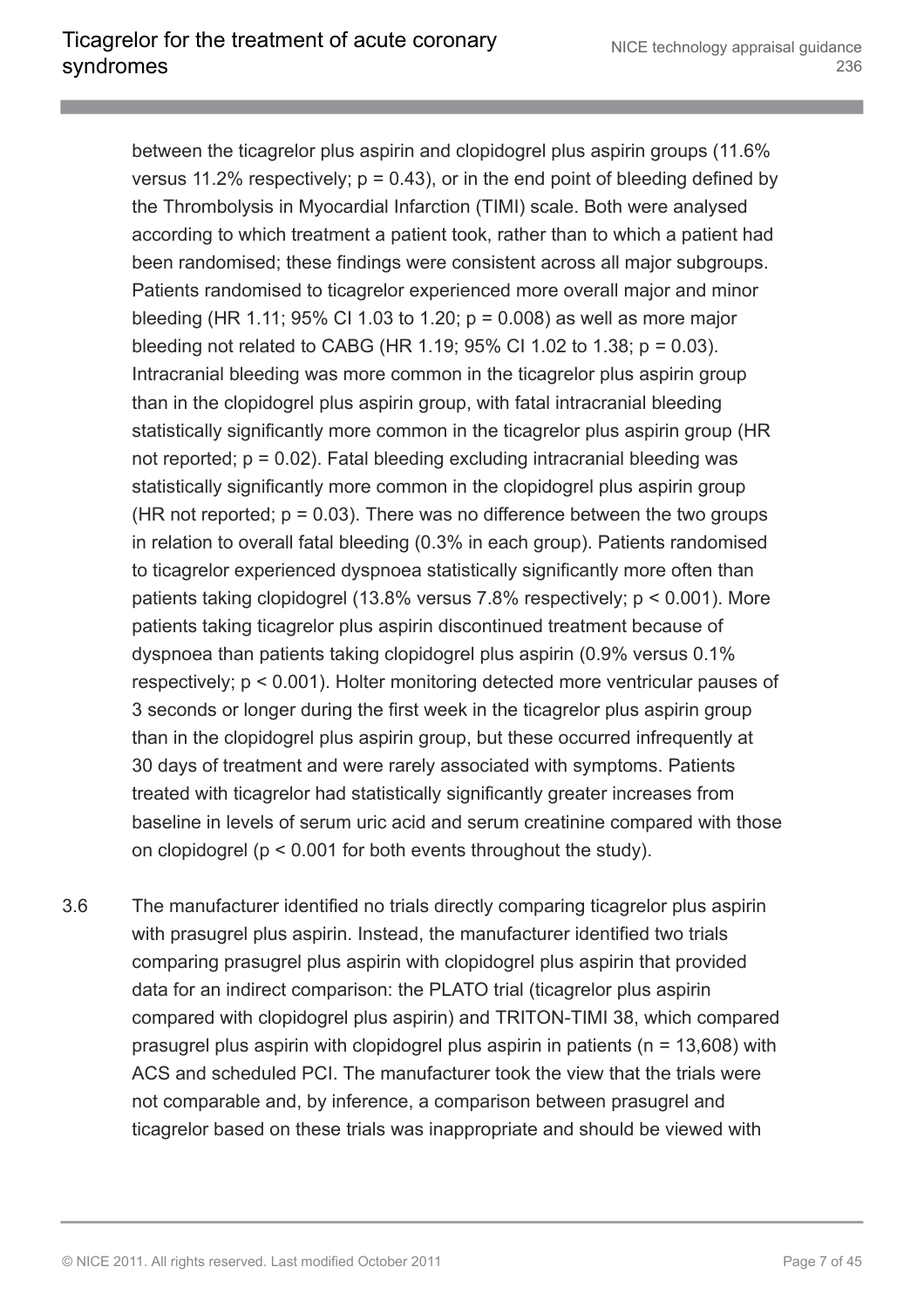caution. The manufacturer noted that the PLATO and TRITON-TIMI 38 trials were similar in many ways, both including populations with ACS, both comparing the intervention plus aspirin to clopidogrel plus aspirin, and both sharing the same primary end point. However, there were important differences in the use of PCI and medical management, in the size and timing of the loading dose of clopidogrel, and in assessing myocardial infarction. Although the manufacturer considered the indirect comparison inappropriate, it cited a published paper based on the PLATO and TRITON-TIMI 38 trials that showed no statistically significant differences in the occurrence of myocardial infarction, stroke, death from any cause or the composite of these outcomes between the two drugs. Ticagrelor plus aspirin was associated with a statistically significantly lower risk of major bleeding and major bleeding specifically associated with bypass grafting than prasugrel plus aspirin. The risk of major bleeding not related to CABG did not differ between patients taking prasugrel and those taking ticagrelor.

3.7 The PLATO trial included a pre-specified sub-study of health economics and quality of life that evaluated the health-related quality of life for ticagrelor plus aspirin compared with clopidogrel plus aspirin. Investigators administered the EuroQual 5D (EQ-5D) questionnaire to 8840 patients at discharge from hospital for the index ACS event, again at 6 months, and at the end of treatment in all countries where a version of EQ-5D in the country's official language was available. No differences in any of the items on the EQ-5D were found between the ticagrelor plus aspirin group and the clopidogrel plus aspirin group.

#### <span id="page-7-0"></span>*Cost effectiveness*

3.8 The manufacturer did not identify any publications that evaluated the cost effectiveness of ticagrelor for the treatment of ACS. The manufacturer developed a new economic model, informed by nine existing economic evaluations. For the health economics evaluation of ticagrelor plus aspirin compared with prasugrel plus aspirin, the manufacturer presented the results of a published indirect comparison of the TRITON-TIMI 38 trial and the PLATO trial, conducted by an independent group.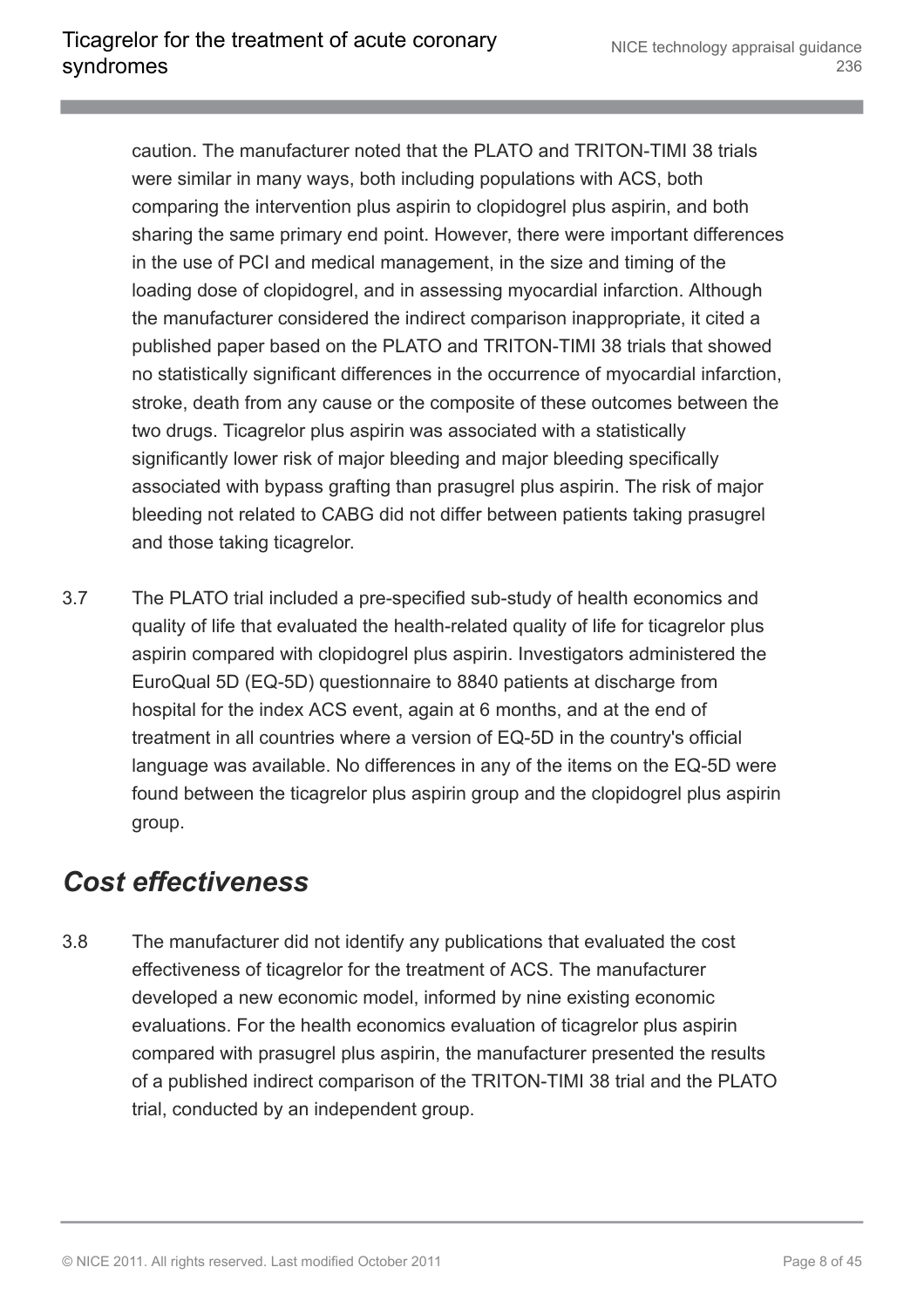- 3.9 The manufacturer constructed a two-part cost−utility model with a 1-year decision tree to model effectiveness based on data from the PLATO study, and a Markov model to extrapolate costs and benefits to a lifetime horizon (40 years), and to incorporate major clinical events. Patients in the model had ACS (STEMI, NSTEMI or unstable angina) and included patients whose condition was managed medically or with PCI or CABG; the model therefore reflected the marketing authorisation for ticagrelor. The model compared ticagrelor plus aspirin with clopidogrel plus aspirin.
- 3.10 The 1-year decision tree contained four mutually exclusive health states: nonfatal myocardial infarction, non-fatal stroke, death from any cause, and no further event. The Markov model included six states: non-fatal myocardial infarction, post-myocardial infarction, non-fatal stroke, post-stroke, death, and no further event. Non-fatal myocardial infarction and non-fatal stroke were tunnel states, which allowed for a worse prognosis the first year after a nonfatal event compared with second and subsequent years. After the first year following a non-fatal event, patients proceeded to one of four mutually exclusive health states: post-myocardial infarction, post-stroke, death or no further event. Costs and health outcomes were discounted at 3.5%. The Markov model used a half-cycle correction to adjust for simulated costs and outcomes. The model did not permit a patient to discontinue treatment for any reason other than death.
- 3.11 In the model, costs, life years, and quality-adjusted life years (QALYs) accrued beyond the first year of treatment with ticagrelor or clopidogrel; however, the model assumed that the beneficial effect of ticagrelor does not persist beyond 1 year. This means that the transition probabilities between states in the Markov model were the same for both treatment arms; the only difference between treatment arms was the number of patients who started the Markov model in each state, which was based on the output of the 1-year decision tree. Adverse events (notably bleeding) were not included in the structure of the model but the increased costs and decreased health-related quality of life associated with adverse events recorded in PLATO (as part of PLATO-HECON) were included in the first year (decision tree) of the model. The manufacturer assumed that adverse events including bleeding and dyspnoea have no lasting effects beyond the 12-month duration of the trial. To model the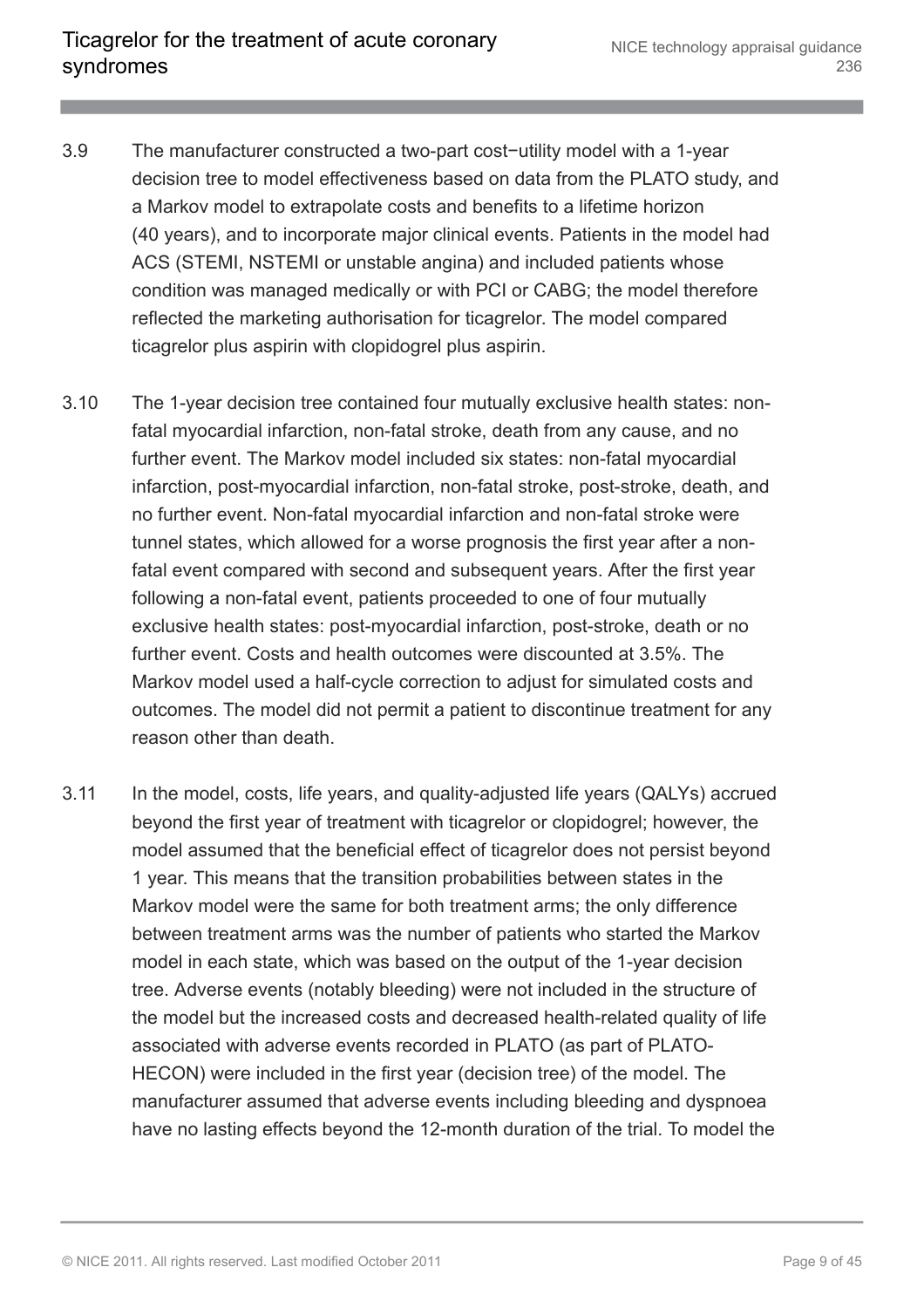incidence of cardiovascular complications beyond 1 year (in the Markov component of the model), the manufacturer assumed a constant probability of 3.15% per year for non-fatal myocardial infarction and 1.02% per year for nonfatal stroke. The risk of death from MI after the index event (STEMI, NSTEMI or unstable angina) was assumed to be the same as that of death at least 1 year after the index ACS event.

- 3.12 For the 1-year decision tree, the manufacturer used a parametric time-to-event survival model with a Weibull distribution to determine the baseline risk (that is, the risk of cardiovascular events and death in the clopidogrel group). The manufacturer then applied HRs reflective of the effectiveness of ticagrelor from the PLATO study to this baseline risk to determine the risk in patients taking ticagrelor. Using data in the 1-year decision tree derived from the PLATO study, the manufacturer estimated from patients in the clopidogrel group ageadjusted event rates (myocardial infarction, stroke, death from any cause and death from vascular causes) for a UK population with ACS (mean age of PLATO patients = 62.2 years; reported age of UK patients with ACS in 2009–10 = 69.7 years). In the Markov model, the transition probabilities from the no event health state to each of the non-fatal myocardial infarction or nonfatal stroke health states were estimated from a study that the manufacturer commissioned from the Myocardial Ischaemia National Audit Project and the General Practice Research Database. The probabilities of transitioning between all other health states were based on relative risks applied to the probability of death in standard life tables.
- 3.13 The manufacturer used the 12-month cohort (patients who were eligible for a 12-month follow-up) in the PLATO-HECON study to calculate the utility accrued in the study and reported it as the average utility value for a patient over the 12-month period using the EQ-5D. The manufacturer performed a literature search to assess the relationship between utility values in the PLATO study and in the literature. The lower values from the literature were used in sensitivity analyses. The utility scores from both the PLATO-HECON substudy and the literature were adjusted downwards by 0.0328 to better reflect the patient population that would be treated in UK clinical practice. In addition, because utility decreases with age, the manufacturer applied a utility decrement of 0.004 in the Markov model to each cycle beyond the first year.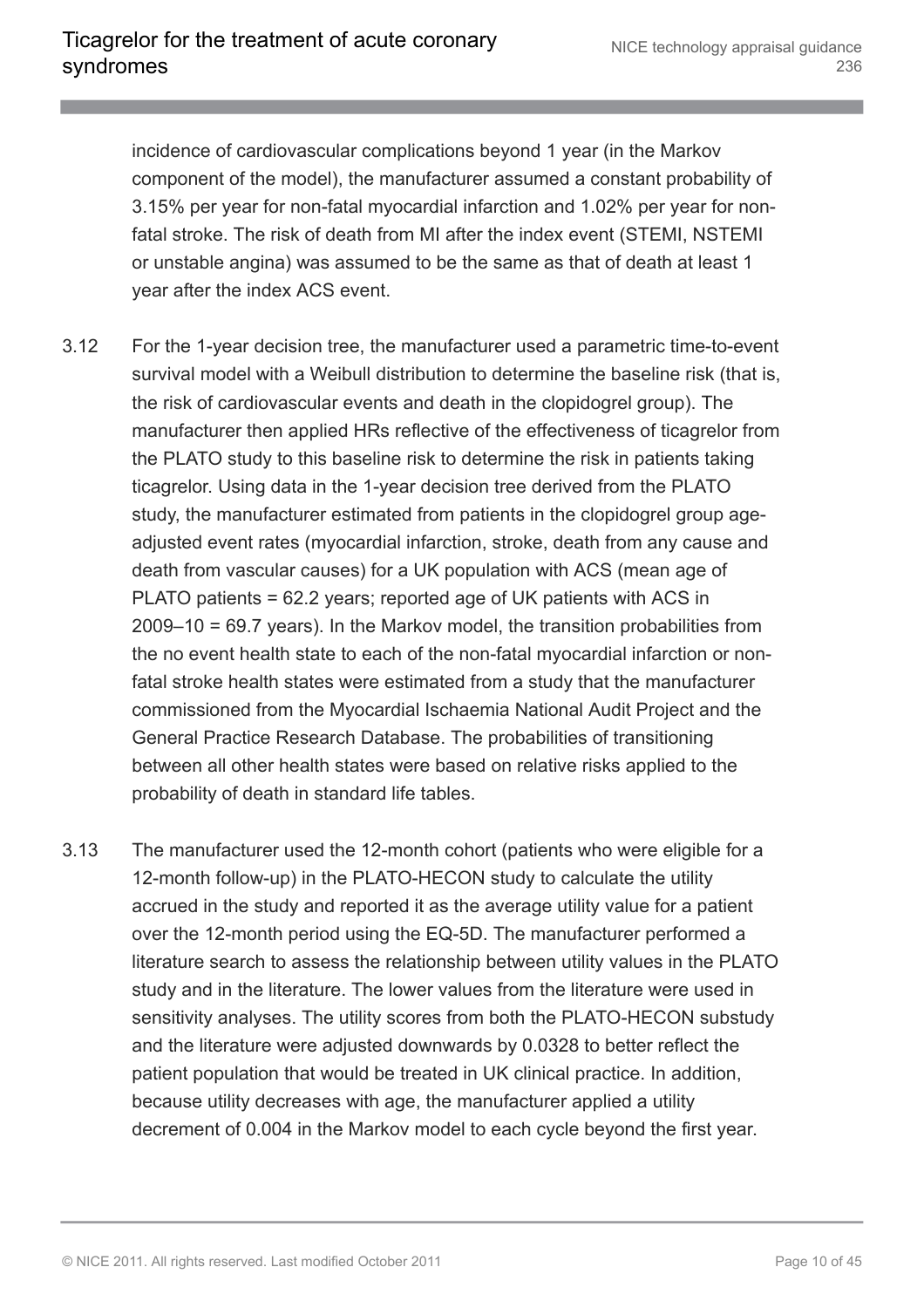- 3.14 The costs for the generic drugs clopidogrel and aspirin were taken from the NHS Drug Tariff, November 2010. The cost of the drugs used in the economic evaluation were: aspirin 28-pack = £0.82; clopidogrel 30-pack = £3.40; and ticagrelor 28-pack = £54.60. The PLATO-HECON substudy measured resource use and determined costs for all patients participating in the PLATO study by recording admissions to hospital, interventions, investigations, blood products, re-operations due to bleeding, and use of concomitant or study drugs to estimate total healthcare costs associated with ticagrelor and clopidogrel. Resource use included costs from randomisation to the time of discharge from hospital, as well as after discharge from hospital to the end of the PLATO study. The manufacturer also included in sensitivity analyses the costs of a visit to the GP and of a blood test to check renal function, as stipulated in the SPC for ticagrelor.
- 3.15 In its deterministic base case (40-year time horizon), the manufacturer's model estimated that ticagrelor provides an incremental health gain of 0.108 QALYs compared with clopidogrel, at an incremental cost of £379, resulting in an incremental cost-effectiveness ratio (ICER) of £3521 per QALY gained. The manufacturer also presented results using time horizons of 1 year, 5 years, 10 years and 20 years: the ICER differed substantially from the base-case ICER only when using the 1-year time horizon, with an ICER of £33,764 per QALY gained. The manufacturer also presented base-case ICERs for the subgroups of ACS specified in the scope, which were £2551 per QALY gained for STEMI, £5217 per QALY gained for NSTEMI and £5310 per QALY gained for unstable angina.
- 3.16 The manufacturer carried out deterministic sensitivity analyses to the base case and showed the effects of changing 43 model parameters. Only the change to the costs of the 'no further event' health state impacted substantially on the results. When the cost of the 'no further event' health state for ticagrelor plus aspirin was set to its lowest, ticagrelor plus aspirin dominated clopidogrel plus aspirin (that is, ticagrelor plus aspirin was more effective and less expensive than clopidogrel plus aspirin), whereas when the cost of the clopidogrel plus aspirin 'no further event' health state was set to its lowest, the ICER was £21,000 per QALY gained. Changes in all other parameters did not increase the ICER beyond £7620.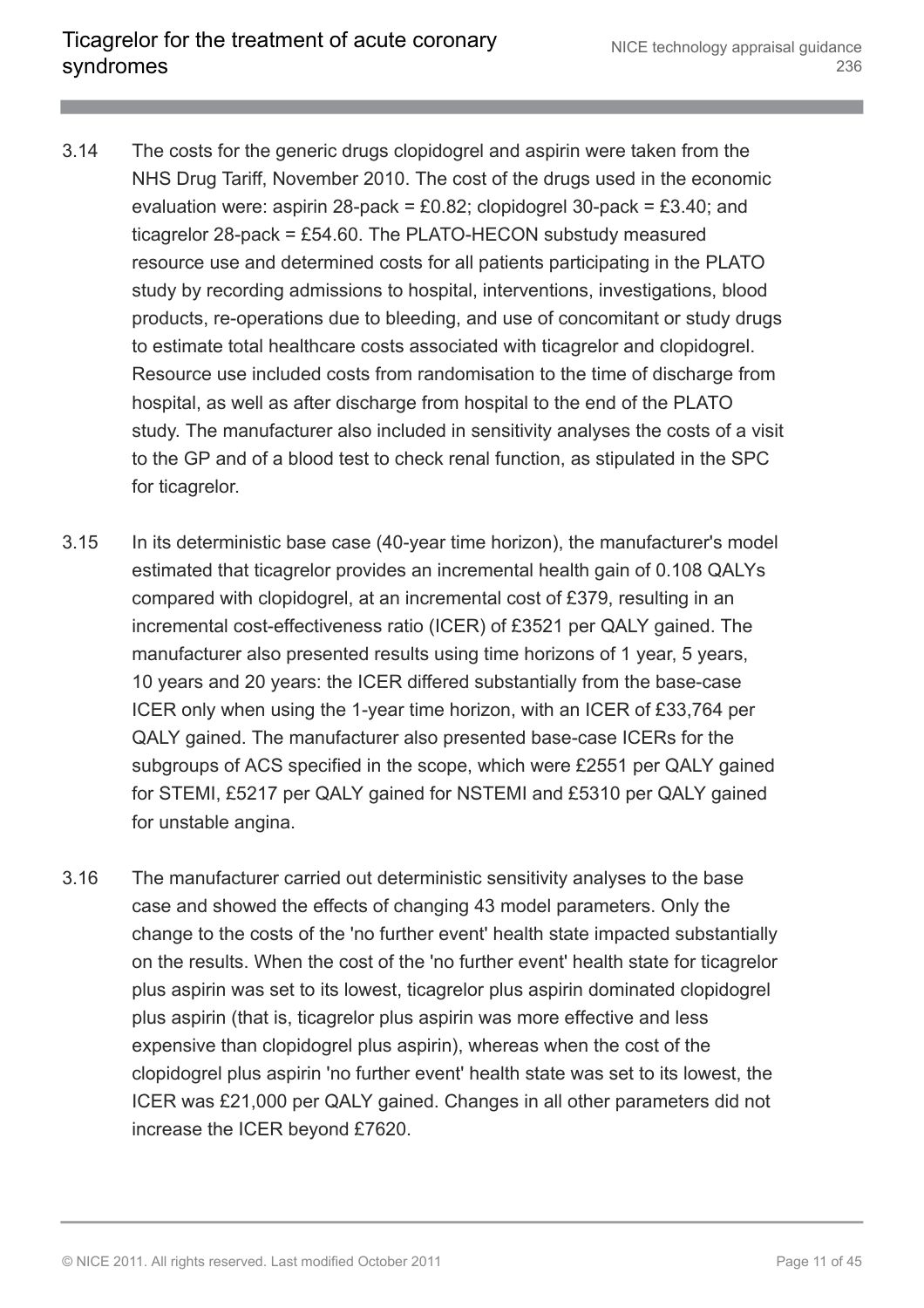- 3.17 The manufacturer ran scenario analyses for 0% and 6% discount rates, using published rather than PLATO-derived utility values, removing the 0.0328 downwards utility adjustment and removing the age-related decrease in utility per cycle. The results of the scenario analyses showed that the ICER for ticagrelor plus aspirin compared with clopidogrel plus aspirin ranged from £2358–£4699 per QALY gained.
- 3.18 The cost-effectiveness acceptability curve showed that at £5000 per QALY gained, the probability of ticagrelor plus aspirin being cost effective compared with clopidogrel plus aspirin was 76.6%. At £20,000 per QALY gained, the probability of ticagrelor plus aspirin being cost effective compared with clopidogrel plus aspirin was 99.9%.
- 3.19 The manufacturer's submission also provided results for ticagrelor plus aspirin compared with prasugrel plus aspirin for the subgroup receiving PCI, based on the results of a published indirect comparison of the PLATO and TRITON-TIMI 38 trials. Because of the small proportion of patients who participated in the TRITON-TIMI 38 substudy of quality of life (EQ-5D was collected in only 461 of 13,608 patients at baseline), the model incorporated utility information from the literature, rather than from the substudy. If costs from the PLATO-HECON substudy were not available, the manufacturer used NHS reference costs in the analysis for prasugrel plus aspirin. The manufacturer obtained the cost of prasugrel from MIMS, October 2010. The analysis of ticagrelor plus aspirin compared with prasugrel plus aspirin resulted in an incremental cost of £227, incremental QALYs of 0.065 and an ICER of £3482 per QALY gained, with a 40-year time horizon. The manufacturer stated that the results of the indirect comparison should be viewed with caution because of the problems associated with the indirect comparison of ticagrelor plus aspirin with prasugrel plus aspirin discussed in [section 3.6](http://publications.nice.org.uk/ticagrelor-for-the-treatment-of-acute-coronary-syndromes-ta236/the-manufacturers-submission#clinical-effectiveness).

#### <span id="page-11-0"></span>*ERG comments*

3.20 The ERG conducted a literature search and agreed that the PLATO trial was the only trial relevant to the decision problem. The ERG considered that the PLATO trial was well designed with robust processes for randomisation and blinding. It noted that compliance and deviations in protocol were similar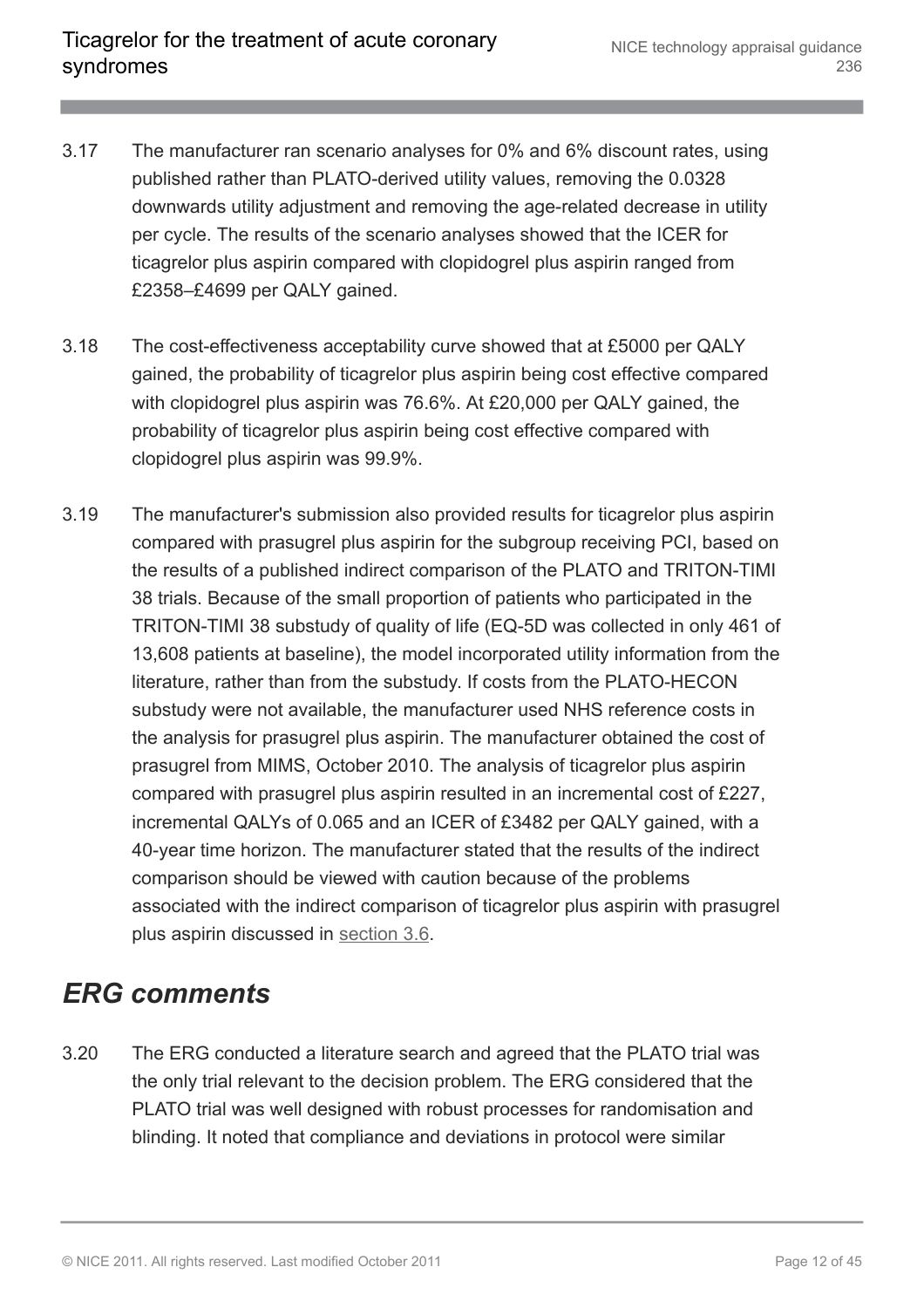across treatment arms. Although only 281 patients in the PLATO trial were from centres in the UK, the ERG considered that they were not dissimilar to other European participants. The ERG also noted that participants in the PLATO trial were younger than patients with ACS in England and Wales, but that the manufacturer's model accounted for this difference.

- 3.21 The ERG noted that for patients with STEMI not undergoing PCI, NICE recommends dual antiplatelet therapy (clopidogrel plus aspirin) for at least 4 weeks [\(MI: secondary prevention](http://www.nice.org.uk/guidance/CG48) [NICE clinical guideline 48]). From statements in the 'clinical need and practice' and 'evidence and interpretation' sections of [Drug-eluting stents for the treatment of coronary artery disease](http://www.nice.org.uk/guidance/ta152) (NICE technology appraisal guidance 152), the ERG concluded that standard practice for STEMI should include dual antiplatelet therapy for 3 months for patients undergoing revascularisation with bare-metal stents and 12 months for patients undergoing revascularisation with drug-eluting stents.
- 3.22 The ERG considered that the PLATO trial reflects current clinical practice and that all patients received antiplatelet treatment at a clinically appropriate dose. The ERG was satisfied with the manufacturer's means of categorising adverse events from bleeding. The ERG expressed concerns about the components of the primary efficacy end point in the PLATO trial. Firstly, the primary end point was inconsistent with the concept that all components of an end point should be of similar importance to patients. For example, the average utility values from the 12-month cohort in the PLATO-HECON study used in the manufacturer's model differed by end point and were 0.246 for death from a vascular cause, 0.812 for myocardial infarction and 0.736 for stroke. Secondly, the primary end point was inconsistent with the concept that all components of an end point occur with similar frequencies. For example, in 18,624 participants there were 795 vascular deaths, 1097 myocardial infarctions and 231 strokes during the median 9.1 month follow-up in the PLATO study. Thirdly, the primary end point was inconsistent with the concept that the effect of a treatment should have an effect of similar magnitude and direction on all components of a primary end point. For example, in the PLATO study, the HR for stroke (non-significantly higher with ticagrelor) differed from those for myocardial infarction and death from vascular causes (significantly lower with ticagrelor). The ERG concluded that the results of the overall composite end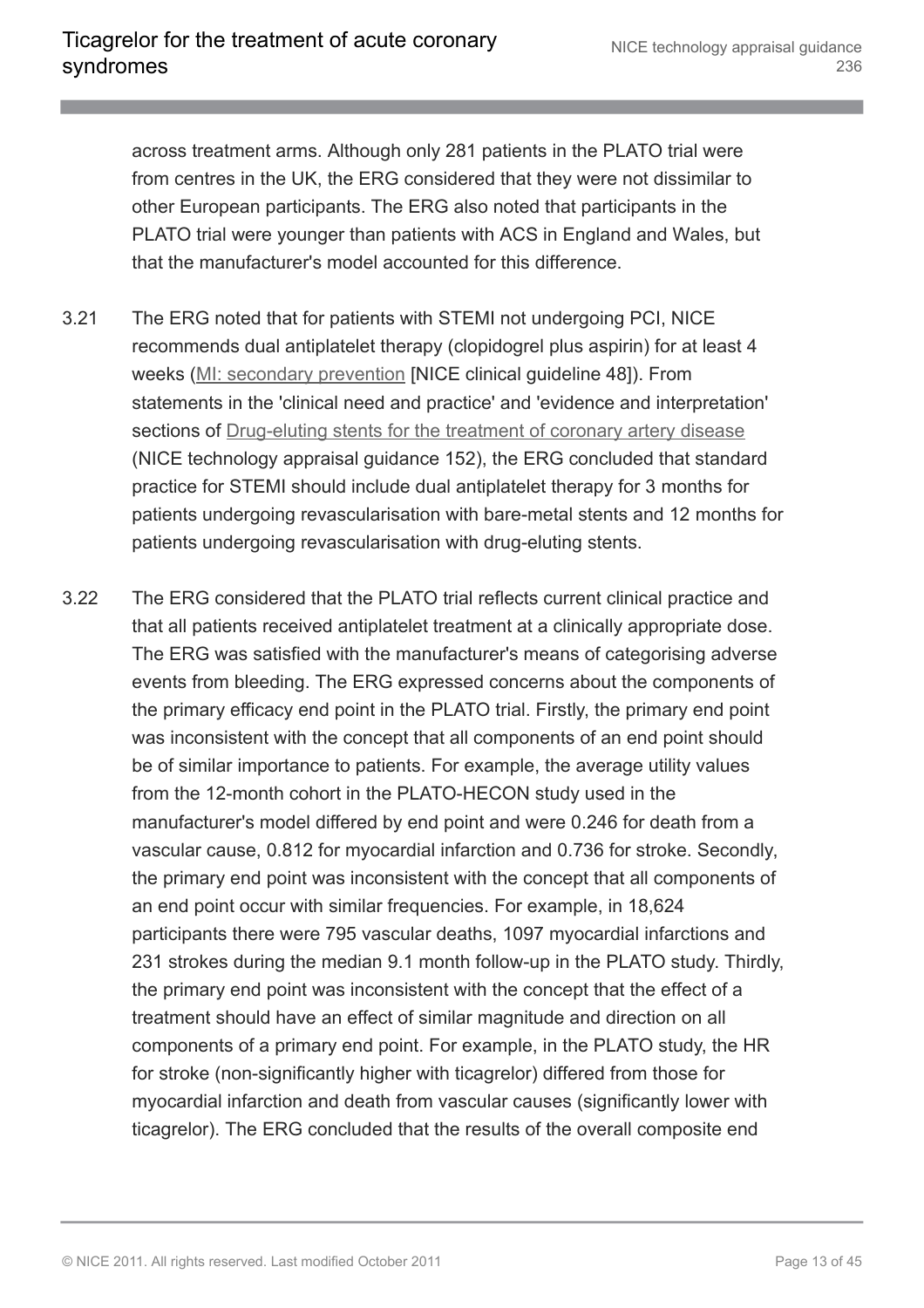point should be interpreted cautiously. The ERG also noted that the manufacturer excluded 'silent' myocardial infarctions (defined as new or presumed pathological Q waves on ECG in the absence of symptoms). The ERG considered that the secondary end points and their components reflected those used in other cardiovascular trials.

- 3.23 The ERG noted that the manufacturer tested whether the effectiveness and safety of ticagrelor plus aspirin compared with clopidogrel plus aspirin differed across 25 pre-specified and eight post-hoc subgroups, without adjustment for multiple comparisons. The ERG expressed concern about the large number of subgroups and potential overemphasis of any statistically significant results from these analyses, which might have occurred by chance alone. With these caveats noted, the ERG observed that the regional analysis showed that in the USA, patients randomised to ticagrelor plus aspirin did worse than those randomised to clopidogrel plus aspirin.
- 3.24 For patients with STEMI who receive bare-metal stents, the ERG highlighted concerns about the comparator treatment included in the economic evaluation. It interpreted [NICE technology appraisal guidance 152](http://www.nice.org.uk/guidance/ta152) as stating that dual antiplatelet therapy for 3 months was standard practice for patients undergoing revascularisation with bare-metal stents, whereas for patients undergoing revascularisation with drug-eluting stents, the [guidance on secondary](http://www.nice.org.uk/guidance/cg48) [prevention of myocardial infarction](http://www.nice.org.uk/guidance/cg48) (NICE clinical guideline 48) recommends dual antiplatelet therapy for 12 months. Another concern of the ERG was that the manufacturer treated the STEMI group as a homogeneous population and estimated a single ICER. By contrast, the ERG believed that STEMI has four distinct populations differing by treatment: STEMI with medical management, STEMI revascularised with drug-eluting stent, STEMI revascularised with baremetal stent and STEMI with other intervention (for example, CABG).
- 3.25 The ERG stated that as the trial was designed to test the efficacy of 12 months of treatment, all patients should have been treated for 12 months. The ERG noted that the PLATO trial design did not involve uniform duration of treatment, instead, the protocol stipulated that patients could leave the study at their 6- or 9-month visit if a predetermined number of primary end-point events had occurred by that time. Approximately 44% of patients were followed up for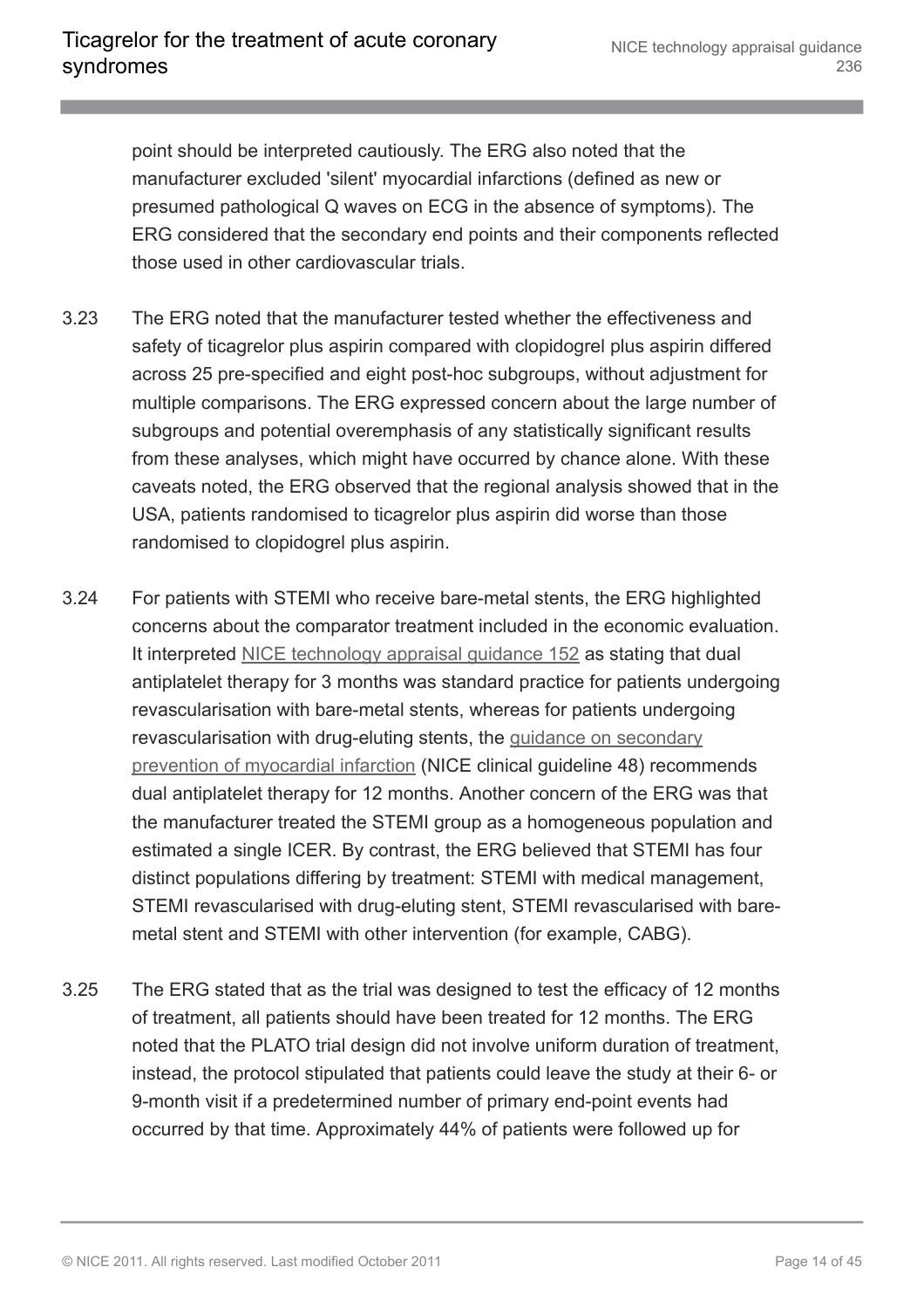12 months in the trial. This increased the uncertainty in the estimates of effectiveness at the conclusion of the trial, which in turn was the prime driver of the Markov model and, therefore, the long-term benefits for patients.

- 3.26 The ERG noted that the model featured two separate paths. In one path, after first presentation with ACS, patients may have a subsequent non-fatal myocardial infarction at any time during the decision-tree part of the model and remain in the non-fatal myocardial infarction health state to the end of the decision-tree part of the model, then progress to the 'post-myocardial infarction' state for all remaining cycles until death (whether from cardiovascular or non-cardiovascular causes). Similarly, patients may instead have a non-fatal stroke as their first event (after the initial presentation with ACS) during a cycle, and then progress to the post-stroke state until death. The ERG considered that this structure does not represent reality, because it does not allow patients to have more than one myocardial infarction, more than one stroke, or both myocardial infarctions and strokes in their lifetime following their initial presentation with ACS, and that this may bias future costs and benefits. The ERG also noted that the model simplified the natural history of treated cardiovascular disease by keeping constant the transition probability of previously event-free patients (since initial treatment for ACS) experiencing a non-fatal myocardial infarction or stroke throughout the long-term Markov model. The modelling ignored the increase in risk associated with other factors, notably, increasing age. The ERG considered that this omission may have led to the manufacturer's model inaccurately estimating future events, costs and progressive changes in the outcomes and quality of life of patients.
- 3.27 The ERG was concerned that the model applied an average utility score for the first year, whereas clinical experience showed that ACS patients experience an initial decline in utility that steadily improves. Therefore, the ERG noted that the ICER at 12 months may be an underestimate.
- 3.28 The ERG noted that in the manufacturer's submission the subgroups of interest in the economic evaluation did not reflect the subgroups of interest in the clinical section. The ERG could not verify the estimates of clinical effectiveness used in the manufacturer's model ascribed to ticagrelor in patients with NSTEMI or unstable angina. The ERG also noted that the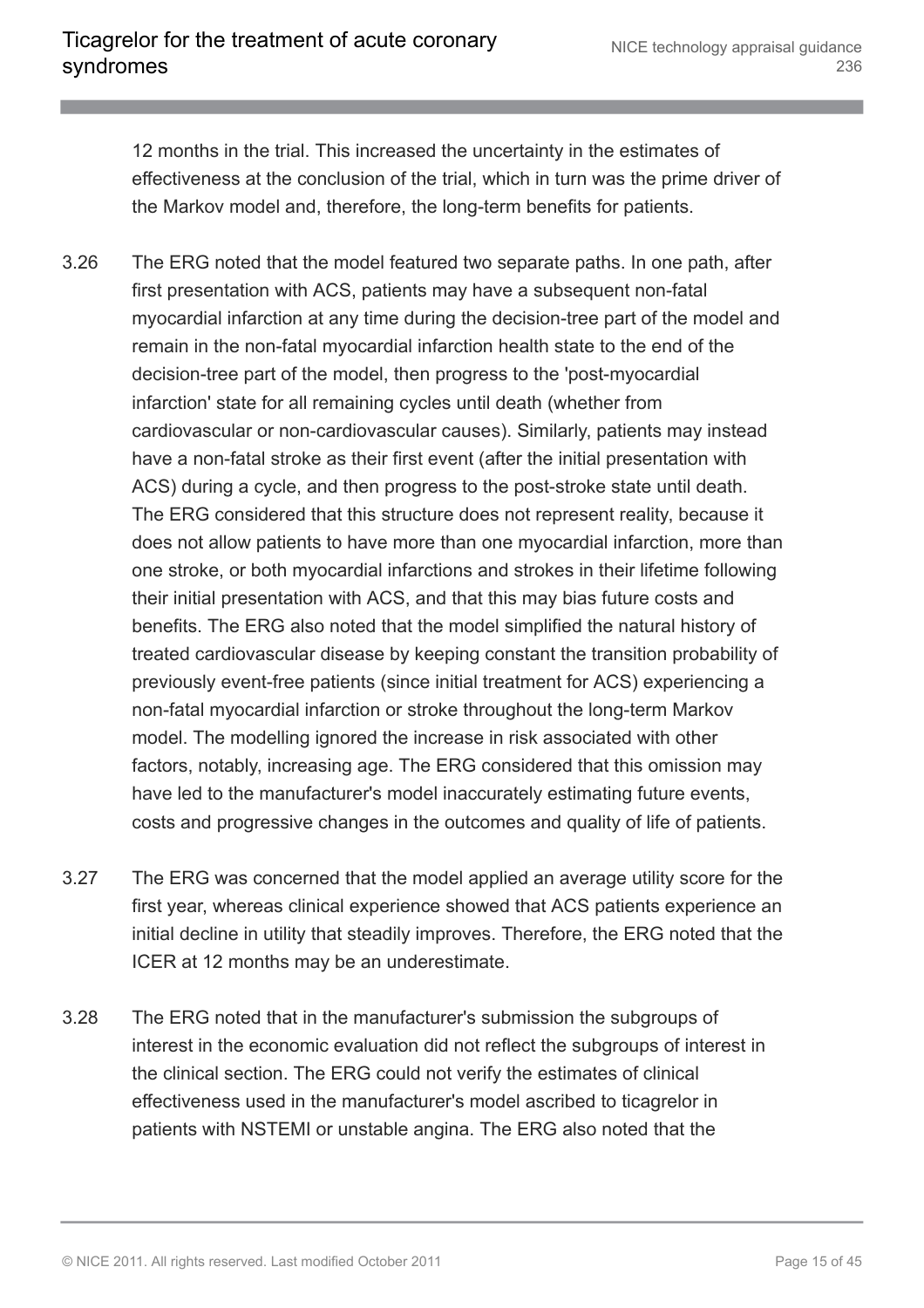manufacturer considered the subgroup with unstable angina as a homogeneous group whereas, in clinical practice in England and Wales, physicians typically categorise patients into lowest, low, intermediate, high and highest risk groups using the Global Registry of Acute Coronary Events (GRACE) classification and treat them accordingly.

- 3.29 The ERG noted that the manufacturer adjusted the age of the modelled patients to reflect the UK population with ACS. The ERG noted potential problems with the methods chosen by the manufacturer, which may have led to inaccuracies. The ERG established that these inaccuracies represented an 8% underestimate of benefits from ticagrelor plus aspirin compared with clopidogrel plus aspirin and suggested that the ICER presented by the manufacturer may be an overestimate.
- 3.30 The ERG acknowledged that use of healthcare resources was estimated in the model using data from an imbedded health economic study, which collected details of hospital care received by patients during the PLATO trial. For the purposes of the model, only data for those patients in the 12-month cohort were included. This cohort comprised of patients who, based on timing of enrolment, had the potential to receive 12 months treatment with ticagrelor. The ERG also noted that for each patient category in the model, the resources used by each patient were calculated separately for each treatment arm, and these were multiplied by a corresponding unit cost and totalled for an estimated hospital-care cost per patient for the first 12-month period. The ERG had some concerns relating to this type of resource analysis, and conducted a combined analysis of resource use (taking the ticagrelor and clopidogrel groups together), making some adjustments for double-counting of costs. Results suggested that the health state costs with ticagrelor were £100 lower (rather than £371 lower, as in the manufacturer's base-case) than the health state costs of clopidogrel, which would have the effect of doubling the estimated ICER at the 1-year time horizon.
- 3.31 The ERG noted that the manufacturer's base-case analysis estimated costs for the study drugs assuming 100% use in the trial period, despite evidence of deaths before the end of follow-up, treatment withdrawals, and poor adherence in some participants. The ERG instead incorporated data on drug use from the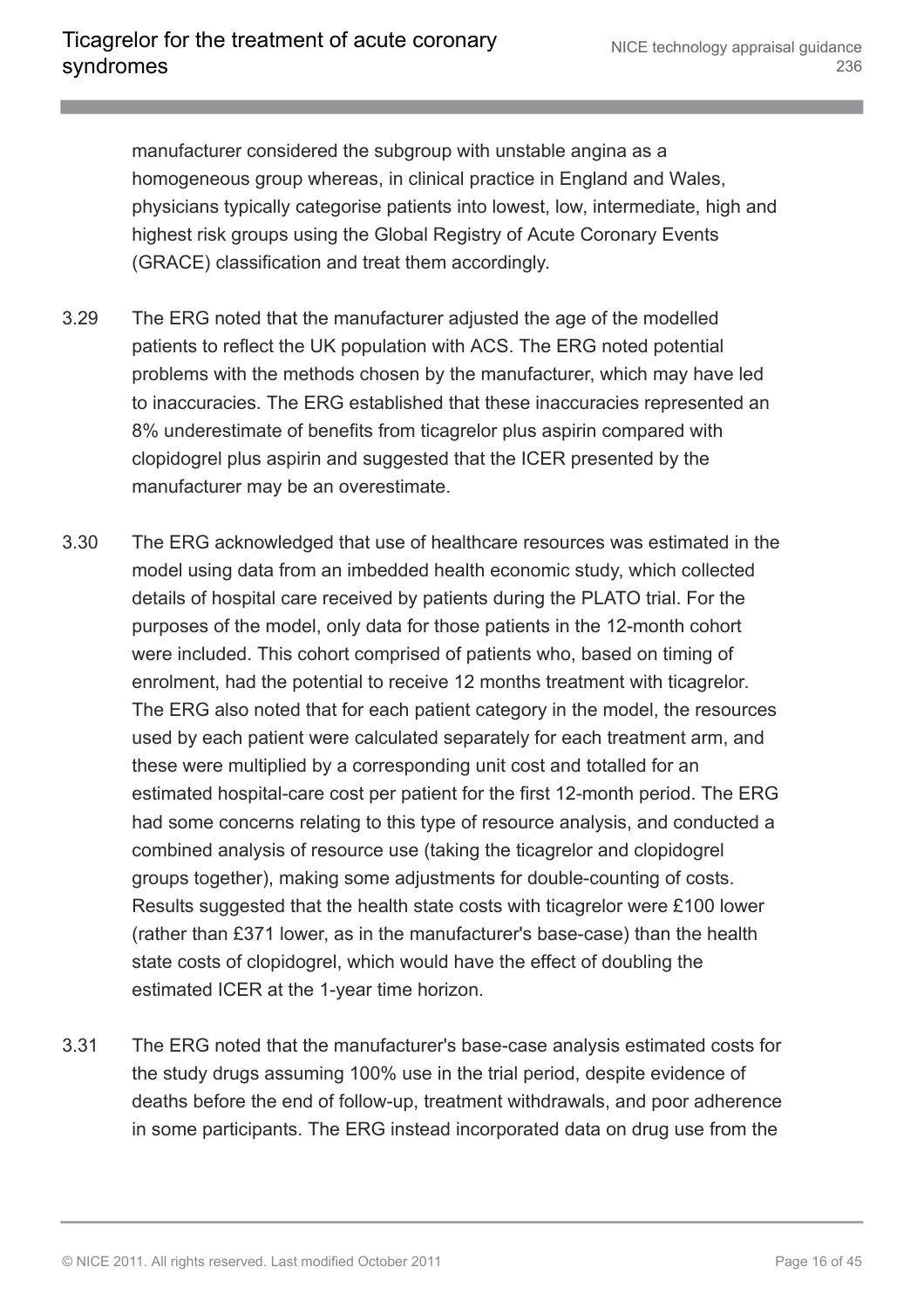PLATO trial and noted that this reduced the average cost of both ticagrelor and clopidogrel substantially, and the difference in drug costs of ticagrelor plus aspirin compared with clopidogrel plus aspirin reduced from £651 to £507 per patient. Applying the ERG's amended age adjustment, resource use, and costs of study drugs to the manufacturer's model resulted in a 42% increase in the manufacturer's ICER for the 1-year time horizon from £36,177 to £51,204 per QALY gained. However, the ERG emphasised that both the incremental costs and additional benefits associated with ticagrelor plus aspirin compared with clopidogrel plus aspirin were very small at longer time horizons, and subject to considerable uncertainty.

- 3.32 The ERG conducted a wide-ranging sensitivity analysis, calculating overall deterministic cost-effectiveness estimates for all combinations of four long-term variables – survival gain at 12 months, life expectancy at 12 months, the mean long-term utility value and the mean long-term discounted cost per patient year. The most favourable ICERs for ticagrelor plus aspirin are £3407 per QALY gained for all patients, £3551 per QALY gained for the STEMI group, £3350 per QALY gained for the NSTEMI group and £3405 per QALY gained for the group with unstable angina. Incorporating the least favourable combination of assumptions resulted in an estimated ICER for ticagrelor plus aspirin below £20,000 per QALY gained for each of the specified populations compared with 12 months' clopidogrel plus aspirin treatment. The central estimates from these sensitivity analyses were £7897 per QALY gained for all patients, £8872 per QALY gained for the STEMI group, £7215 per QALY gained for the NSTEMI group and £9131 for the subgroup with unstable angina.
- 3.33 The ERG noted that there are no head-to-head trial data comparing ticagrelor plus aspirin with prasugrel plus aspirin. With regard to the indirect comparison of ticagrelor plus aspirin with prasugrel plus aspirin, the ERG considered that any comparison of the PLATO and TRITON-TIMI 38 trials posed problems. The ERG agreed with the manufacturer that sufficient clinical evidence is not yet available for a credible indirect comparison of ticagrelor plus aspirin compared with prasugrel plus aspirin for patients with ACS. It concluded that the effectiveness and safety of ticagrelor compared with prasugrel remains unknown.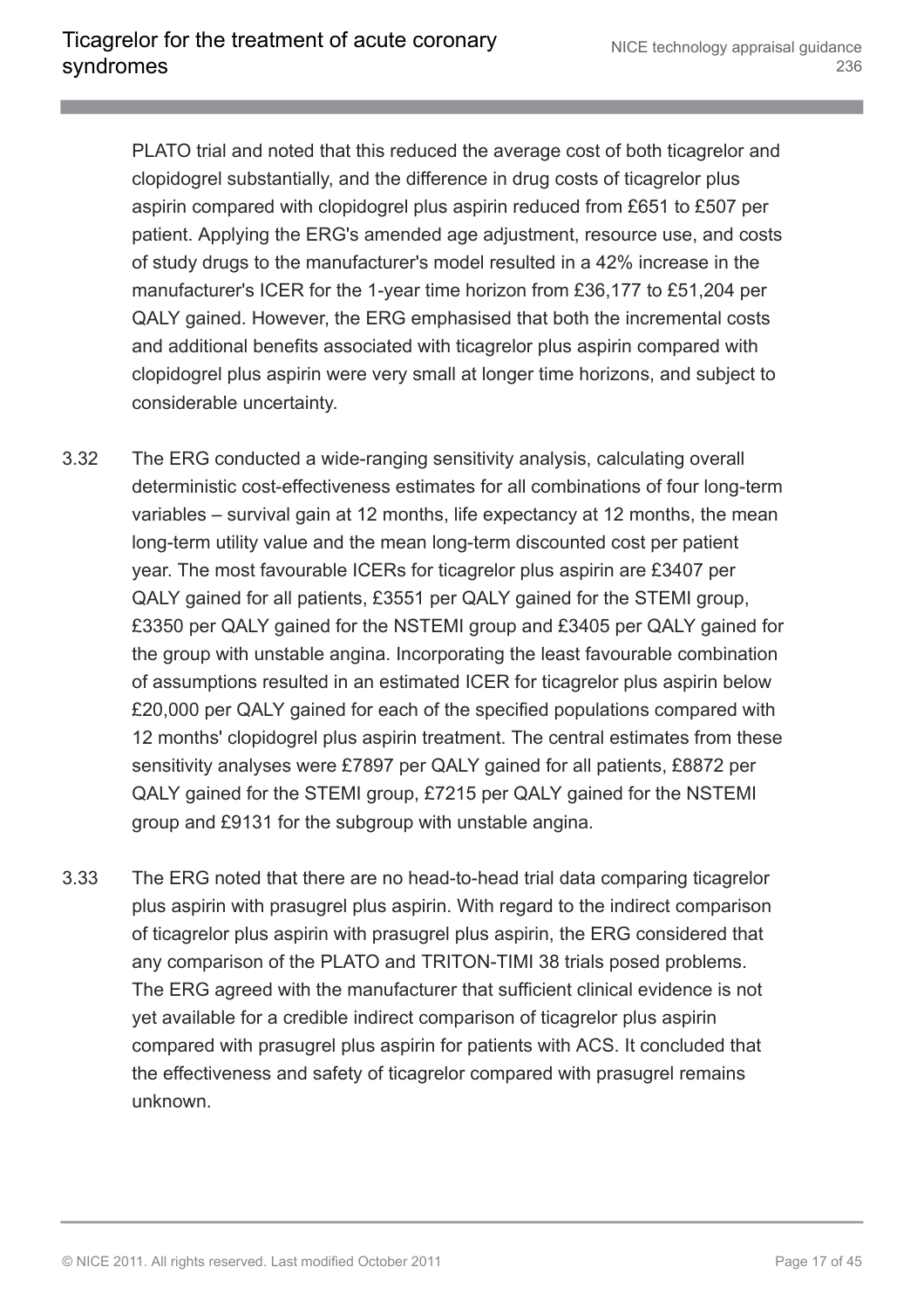3.34 Full details of all the evidence are in the manufacturer's submission and the ERG report, which are available from [www.nice.org.uk/guidance/TA236](http://www.nice.org.uk/guidance/TA236)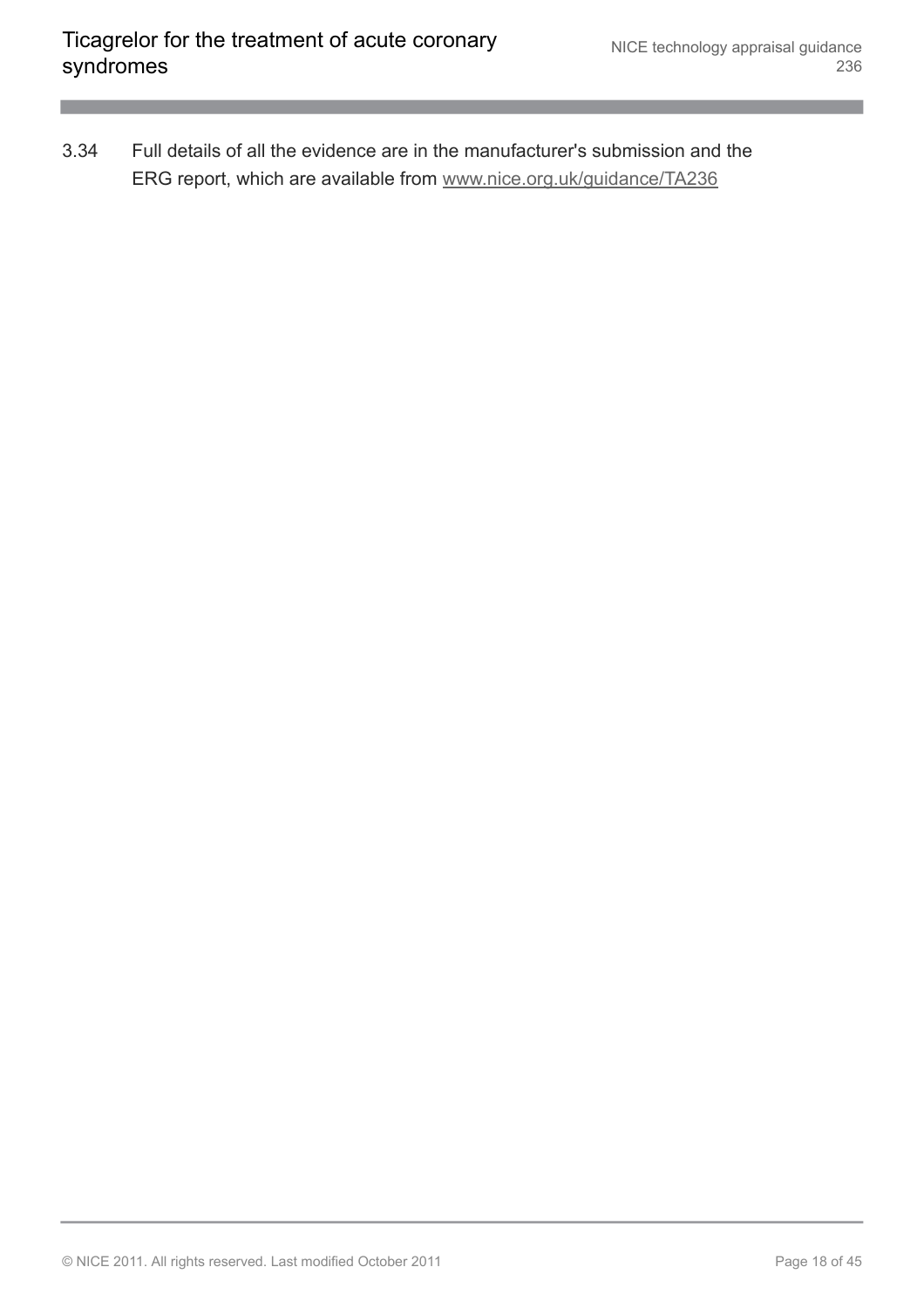#### <span id="page-18-0"></span>**4 Consideration of the evidence**

- 4.1 The Appraisal Committee reviewed the data available on the clinical and cost effectiveness of ticagrelor, having considered evidence on the nature of ACS and the value placed on the benefits of ticagrelor by people with these conditions, those who represent them, and clinical specialists. It also took into account the effective use of NHS resources.
- 4.2 The Committee discussed the clinical management of ACS. It heard from the clinical specialists that, in the UK, treatment options for people with STEMI are prasugrel plus aspirin or clopidogrel plus aspirin, along with PCI with a baremetal or drug-eluting stent followed by dual antiplatelet treatment. The Committee heard that the duration of treatment of clopidogrel does not vary whether a stent is bare-metal or drug-eluting, because all people with ACS who undergo PCI, in the acute setting, are treated with clopidogrel plus aspirin for 12 months. The Committee heard that in UK clinical practice people with NSTEMI are offered treatments depending on their GRACE or TIMI score; medical management is an option for people at lowest risk of future adverse cardiovascular events, whereas people at higher risk would be offered PCI and subsequent dual antiplatelet therapy with clopidogrel and aspirin. The Committee heard from the clinical specialists that in the UK most people with NSTEMI undergo PCI. The Committee understood that of people in the UK with ACS, few have unstable angina and often do not need revascularisation, but do receive dual antiplatelet therapy with clopidogrel and aspirin. The clinical specialists stated that in the UK it is unusual for a patient with STEMI to undergo CABG and that approximately 10% of patients with NSTEMI undergo CABG.

### <span id="page-18-1"></span>*Clinical effectiveness*

4.3 The Committee considered the evidence for the clinical effectiveness of ticagrelor compared with clopidogrel. The Committee noted that the manufacturer based its submission on a large trial, PLATO, which compared ticagrelor plus aspirin with clopidogrel plus aspirin. The Committee noted that ticagrelor plus aspirin reduced the relative risk of myocardial infarction, stroke and death from vascular causes by 16% compared with clopidogrel plus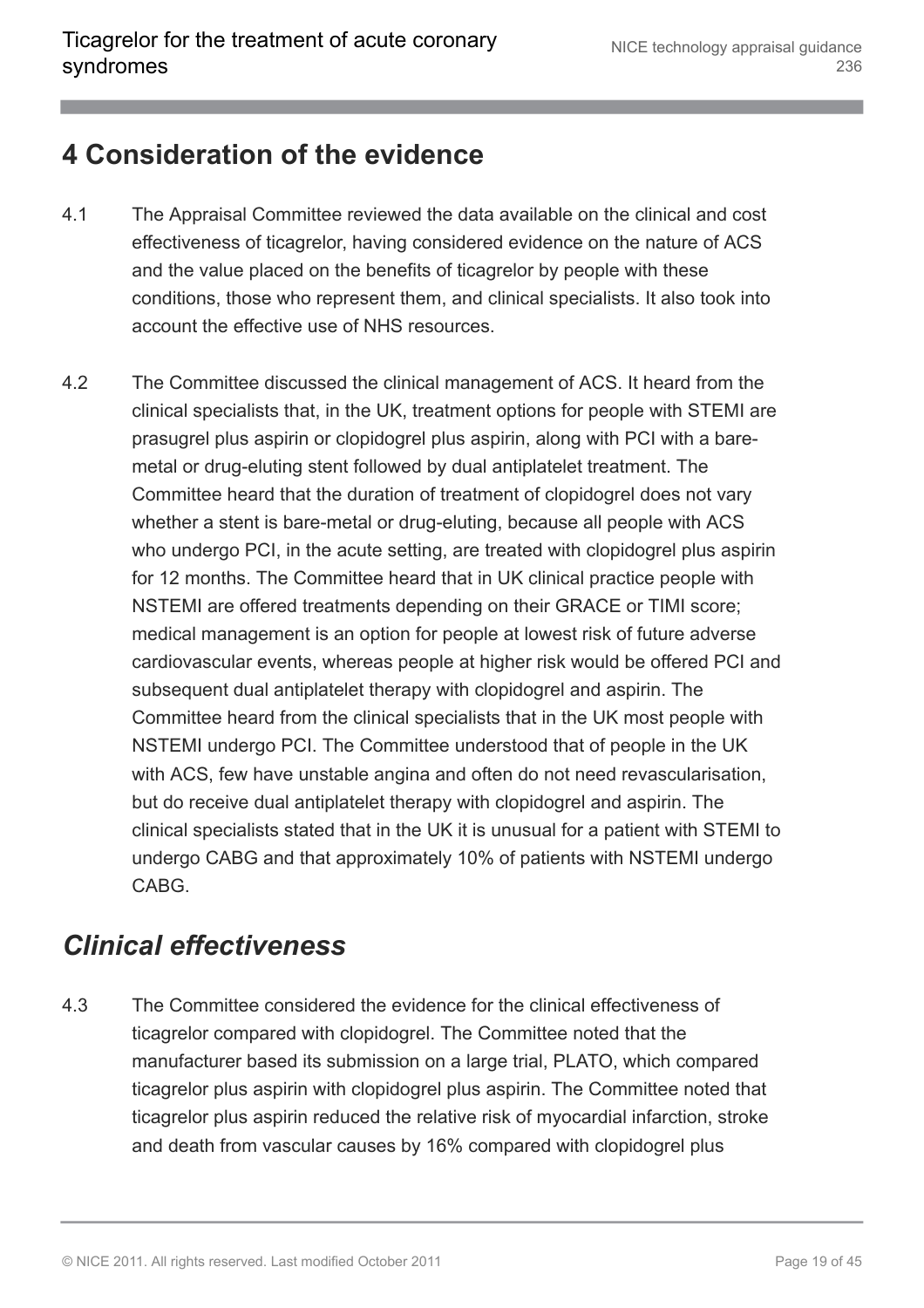aspirin. The Committee also noted that if the components of the primary end point were considered individually, the reductions in myocardial infarction and death from vascular causes were statistically significant (16% and 21% respectively) for patients randomised to the ticagrelor plus aspirin group. The Committee also noted the non-statistically significant increase in the incidence of stroke, in particular haemorrhagic stroke, in patients randomised to the ticagrelor group. The Committee considered the clinical evidence for ticagrelor plus aspirin compared with clopidogrel plus aspirin in the subgroups of patients that were specified in the scope (STEMI, NSTEMI and unstable angina) and noted that the test for interaction showed no statistical difference between the groups ( $p = 0.41$ ), interpreting this as no difference in the effectiveness between treatments by clinical presentation of ACS. The Committee noted that the manufacturer had performed a large substudy of quality of life based on EQ-5D scores, which indicated no difference in the quality of life between people taking ticagrelor plus aspirin and those taking clopidogrel plus aspirin.

- 4.4 The Committee heard from the clinical specialists that in general the trial was representative of the population in the UK, although the trial had a younger population and a higher proportion of men than the population with ACS in the UK. The Committee understood that the manufacturer had accounted for age in its analysis. The Committee noted comments from consultees and commentators questioning the generalisability of the PLATO trial to UK clinical practice because most of the patients presenting with ACS in the UK would receive medical therapy only whereas 21% of patients in the PLATO trial received medical therapy only. However, the Committee noted the clinical specialists' testimonies that most STEMI and NSTEMI patients would receive PCI. The Committee was also aware that results of the PLATO study showed no statistically significant difference in effectiveness between the patients whose condition was managed medically or otherwise. The Committee concluded that the trial was broadly reflective of clinical practice in the UK.
- 4.5 The Committee was aware that nearly half (46%) of all patients in the study received clopidogrel in hospital before randomisation, and that of those randomised to clopidogrel, only approximately one fifth received a loading dose in the range (600–675 mg) recommended in the UK (600 mg). The Committee also noted that not all patients in the PLATO trial received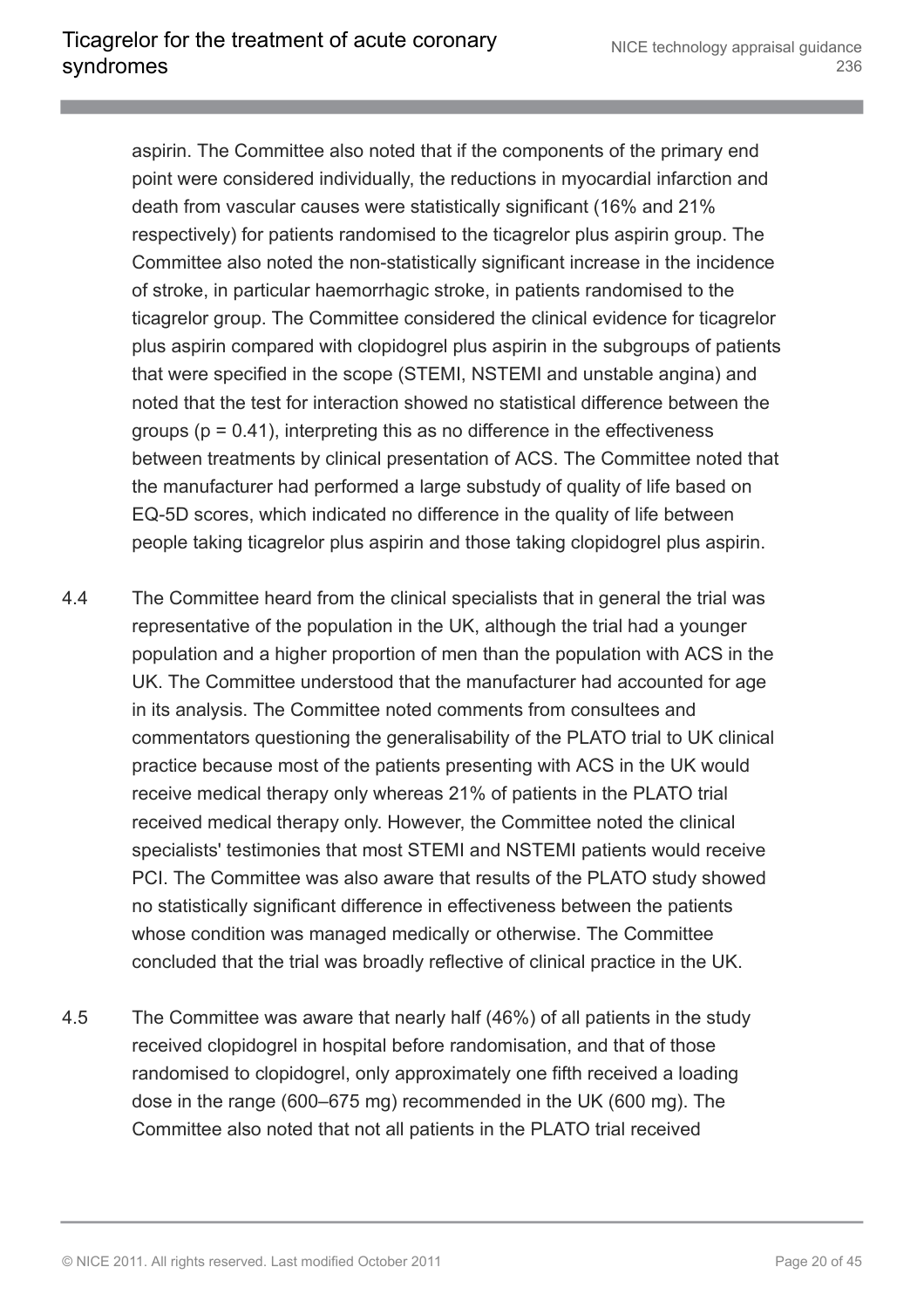treatment for 12 months and that the median duration of treatment was 9 months. The Committee heard that the results presented included those censored before 12 months. The Committee noted that the Kaplan–Meier curves depicting the two arms of the trial separated as early as 1 month and up to 1 year and, therefore, concluded that neither the difference in loading doses of clopidogrel nor censoring was likely to have substantially biased the results.

4.6 The Committee understood that ticagrelor is administered twice a day compared with once a day with clopidogrel and heard from the patient experts that, in practice, people may be less likely to take drugs twice a day. The Committee noted that no clear differences had been established on adherence between once-a-day clopidogrel and twice-a-day ticagrelor. The Committee noted comments from consultees and commentators that, particularly with a gastrointestinal bleed, the fast offset (time taken for ticagrelor to become inactive after it is stopped) could put a patient at increased risk of myocardial infarction and stroke more quickly than had the patient been taking clopidogrel, and with insufficient time to consult a cardiologist. However, the Committee heard from the manufacturer that missing a dose of ticagrelor would not result in a lower level of platelet activation than if the patient were treated with clopidogrel without missing a dose. The Committee heard that when a CABG is planned, the marketing authorisation recommends stopping ticagrelor 7 days before the procedure, suggesting that the offset is not as fast as had been suggested in the consultation comments. The Committee also noted comments from consultees and commentators that treatment with ticagrelor should be limited to people who clinicians have counselled on the importance of adherence. The Committee heard from the clinical specialists that people taking clopidogrel or ticagrelor would usually receive information to ensure that they understand why adherence is important and why stopping treatment early might increase the risk of recurrent cardiovascular disease. Therefore, the Committee agreed that advice on adherence should not explicitly be factored into the recommendations. Lastly, the Committee noted that most patients with cardiovascular disease take drugs twice a day, including statins in the evening. The Committee concluded that in the 'real world' setting, the need to take medication twice a day rather than once a day would be unlikely to substantially reduce the effectiveness of ticagrelor plus aspirin relative to clopidogrel plus aspirin.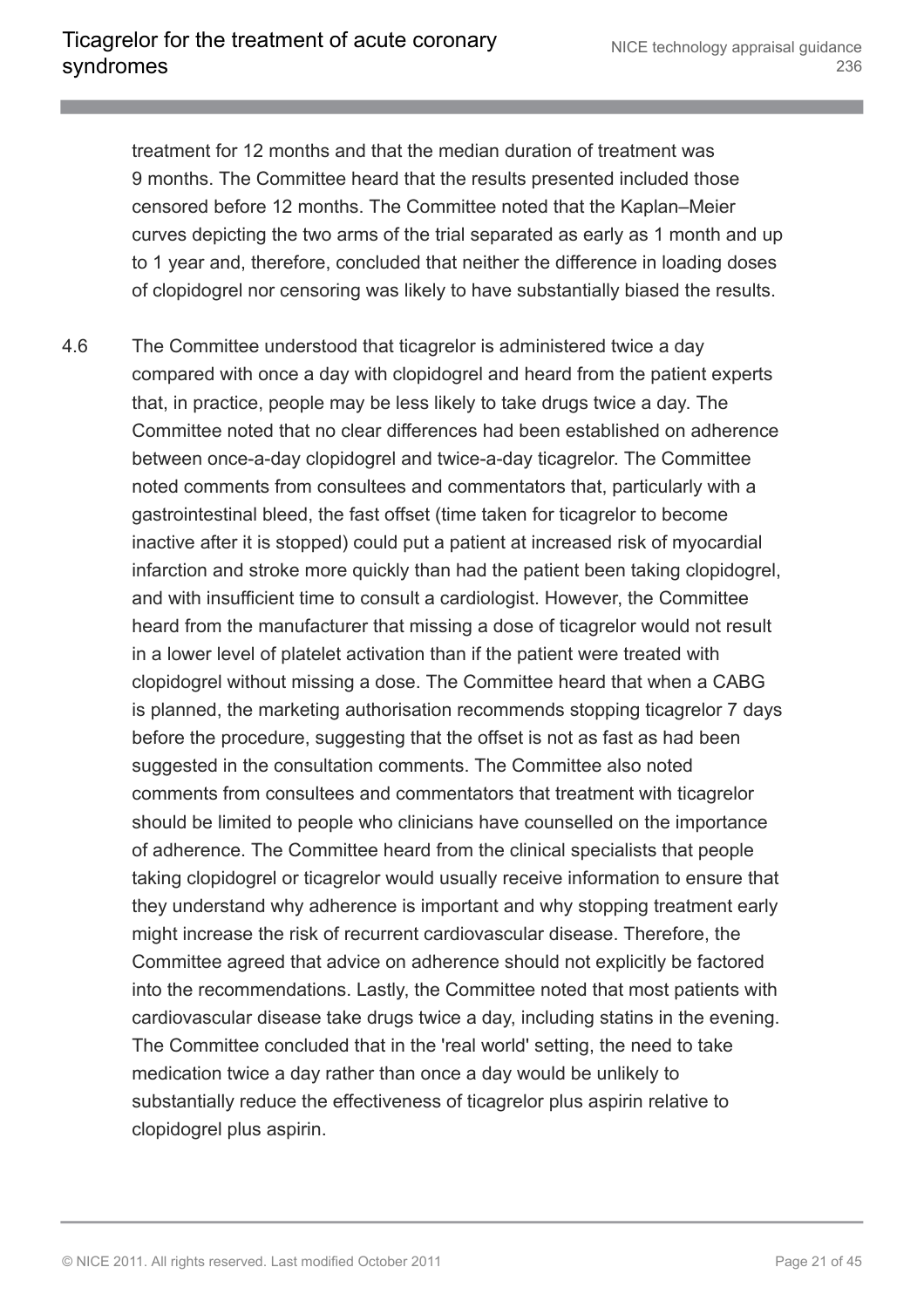- 4.7 The Committee discussed the concerns about safety and adverse effects associated with ticagrelor. The Committee heard that dyspnoea (shortness of breath), ventricular pauses, increases in serum uric acid and increases in serum creatinine from baseline were statistically significantly more common in the ticagrelor group compared with the clopidogrel group, and noted that patients randomised to ticagrelor were more likely to discontinue the study drug because of adverse reactions. The Committee heard from the patient experts that dyspnoea frustrated patients with ACS and the clinical specialists stated that a patient randomised to ticagrelor was nine times as likely to discontinue the study because of dyspnoea as a patient randomised to clopidogrel, but that the absolute risk, at less than 1%, was small. The Committee heard from the manufacturer that the effects of dyspnoea were limited mainly to mild episodes. The Committee noted no statistically significant difference in the primary safety end point of major bleeding between ticagrelor plus aspirin and clopidogrel plus aspirin but that patients on ticagrelor plus aspirin experienced more overall major and minor bleeding as well as more major bleeding not related to CABG. The Committee considered that the mortality benefit associated with ticagrelor outweighed the risks and concluded that ticagrelor was a clinically effective treatment option for people with ACS.
- 4.8 The Committee discussed whether ticagrelor plus aspirin would be more or less effective in any subgroups including patients with STEMI, NSTEMI or unstable angina. The Committee noted that several additional subgroups were presented in the trial. The Committee noted that among those defined in the scope (STEMI, NSTEMI, unstable angina) there was no statistically significant evidence of heterogeneity, consistent with no difference in effectiveness of ticagrelor compared with clopidogrel by clinical presentation of ACS. The Committee appreciated that the numbers of patients by subgroup may have been too small to detect a difference in effectiveness. The Committee heard from the manufacturer that it had not corrected for multiple comparisons when analysing the many subgroups. The Committee noted the comment from a consultee saying that patients with unstable angina are unlikely to benefit from ticagrelor because subgroup analysis shows benefit only for patients whose blood tests following the index event were positive for troponin. The Committee noted, however, that neither the test for interaction by clinical presentation of ACS nor the test for interaction by whether a patient had a positive or negative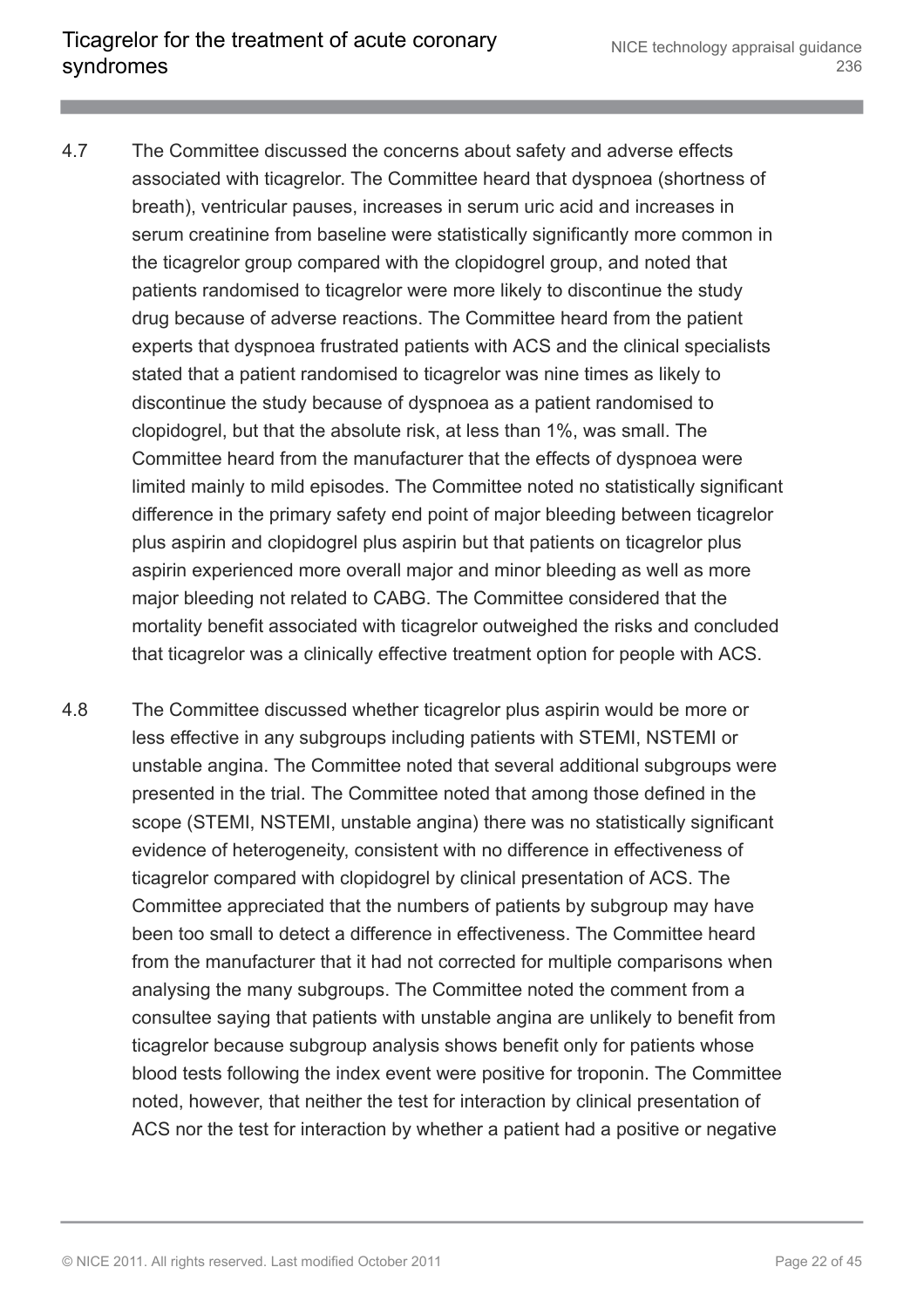test for troponin were positive (p value for interaction 0.41 and 0.29 respectively). Lastly, no evidence of statistical or biological plausibility was presented to support effect modification by presentation of ACS, and there are no trials using ticagrelor for the primary prevention of cardiovascular disease. Therefore, the Committee concluded that providing specific recommendations only for patients with STEMI and NSTEMI and excluding those with unstable angina would be speculative, would counter the statistical evidence, and would risk excluding patients who could benefit from treatment with ticagrelor.

- 4.9 The Committee was aware of comments from consultees and commentators that the estimate of total mortality remained 'exploratory'. This was because the analysis plan for PLATO stated that secondary end points should be tested individually in a pre-specified order, so mortality should not have been included because it followed the non-statistically significant result for stroke. The Committee was aware that the result for the association between ticagrelor and total mortality, while exploratory, had a HR of 0.78 and a 95% CI of 0.69 to 0.89, so was likely to reflect a real decrease in total mortality associated with ticagrelor plus aspirin.
- 4.10 The Committee noted the concerns around the indirect comparison of ticagrelor plus aspirin and prasugrel plus aspirin highlighted in the manufacturer's submission and reiterated by the ERG. The Committee concurred with this view and concluded that the relative effectiveness of ticagrelor plus aspirin and prasugrel plus aspirin was uncertain. The Committee concluded that no separate recommendations could be made for ticagrelor compared with prasugrel.

#### <span id="page-22-0"></span>*Cost effectiveness*

4.11 The Committee considered the estimates of cost effectiveness presented in the manufacturer's submission and noted that all ICERs for ticagrelor were below £5400 for the whole population in which ticagrelor is licensed and the subgroups. The Committee was aware of the concerns raised by the ERG around the structure of the model adopted in the manufacturer's submission, and agreed that the assumption that patients could not experience multiple cardiovascular events over-simplified the clinical course of patients with ACS.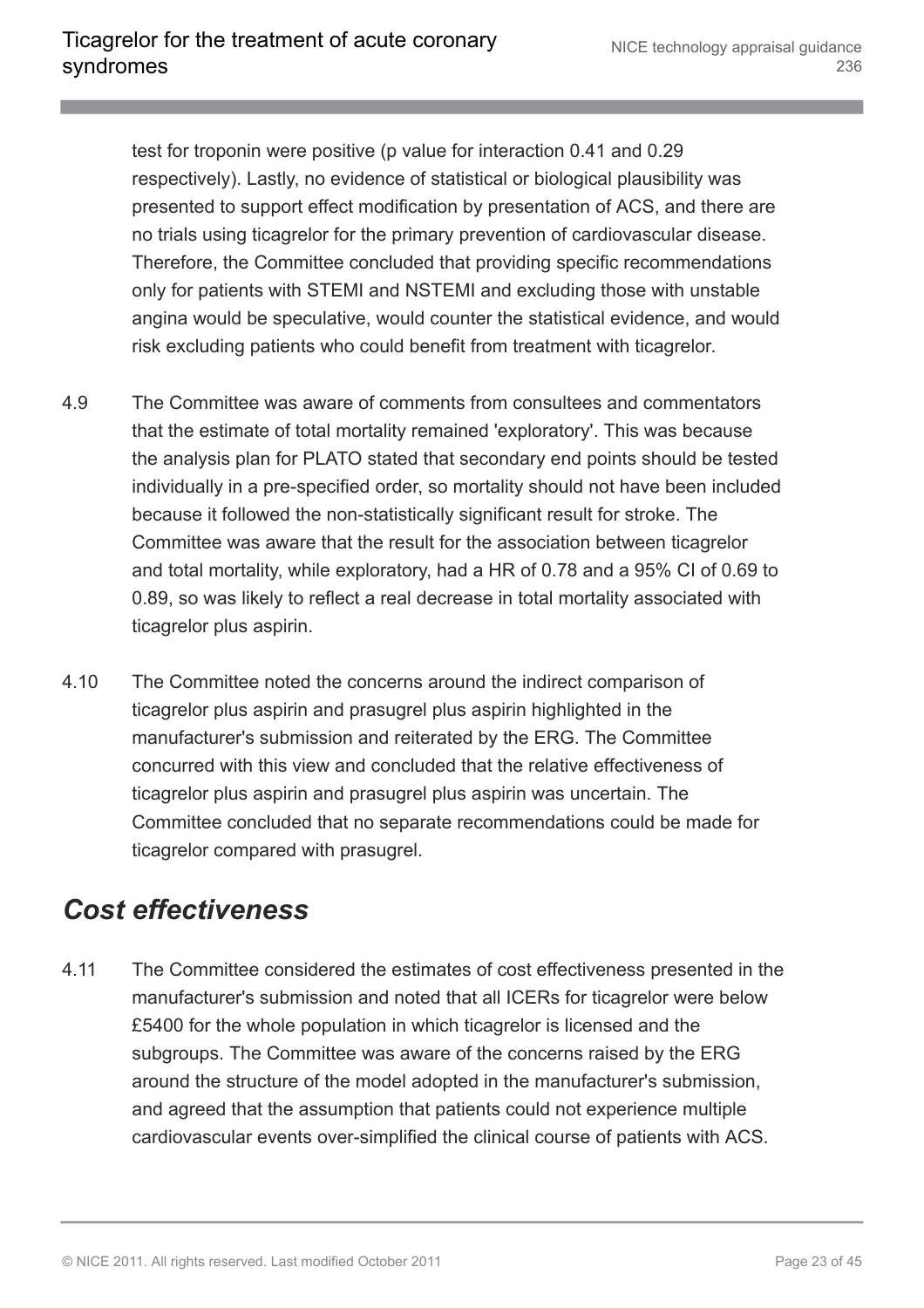The Committee noted that if the model had included the possibility of more than one cardiovascular event after the index event, and had accounted for the increased risk of a cardiovascular event associated with having had prior events, then the ICERs for ticagrelor compared with clopidogrel would be lower than in the manufacturer's base case. This is because at the end of the 1-year decision tree, more patients on clopidogrel than on ticagrelor had experienced a myocardial infarction or stroke, and were therefore at higher risk of experiencing another event. The Committee was aware of the ERG's concerns over the method used to adjust for age, but agreed that this would not result in major changes to the ICERs. The Committee also noted that it would have been more appropriate to incorporate a utility value that reflected clinical practice rather than modelling the average utility score, but acknowledged that this too was unlikely to have a large impact on the ICERs. The Committee noted comments from consultees that the adverse event profile should be fully built into the structure of the economic model. The Committee was aware that the 1-year decision tree part of the economic model took account of all costs and changes in quality of life associated with the adverse events of treatment.

- 4.12 The Committee was aware of the ERG's concerns about the manufacturer's method of estimating resource use and costs. It was aware that these limitations could skew the differences in total costs between the two treatment arms. The Committee accepted the ERG's adjustments to the manufacturer's model and noted the resulting estimates of cost effectiveness. The Committee agreed that the central ICERs from the ERG's sensitivity analysis (£7897 per QALY gained for all ACS, £8872 per QALY gained for STEMI, £7215 per QALY gained for NSTEMI and £9131 per QALY gained for unstable angina) represented the most plausible estimates for the cost effectiveness of ticagrelor compared with clopidogrel. The Committee noted that the ICERs produced with this analysis were within the range normally considered to be a cost-effective use of NHS resources and therefore ticagrelor plus low-dose aspirin should be recommended as a treatment option for up to 12 months in adults with ACS. However the Committee agreed that the patient populations for STEMI and unstable angina needed to be further specified.
- 4.13 The Committee noted that the inclusion criteria in the PLATO trial for patients with STEMI, defined as ST elevation or new left bundle branch block on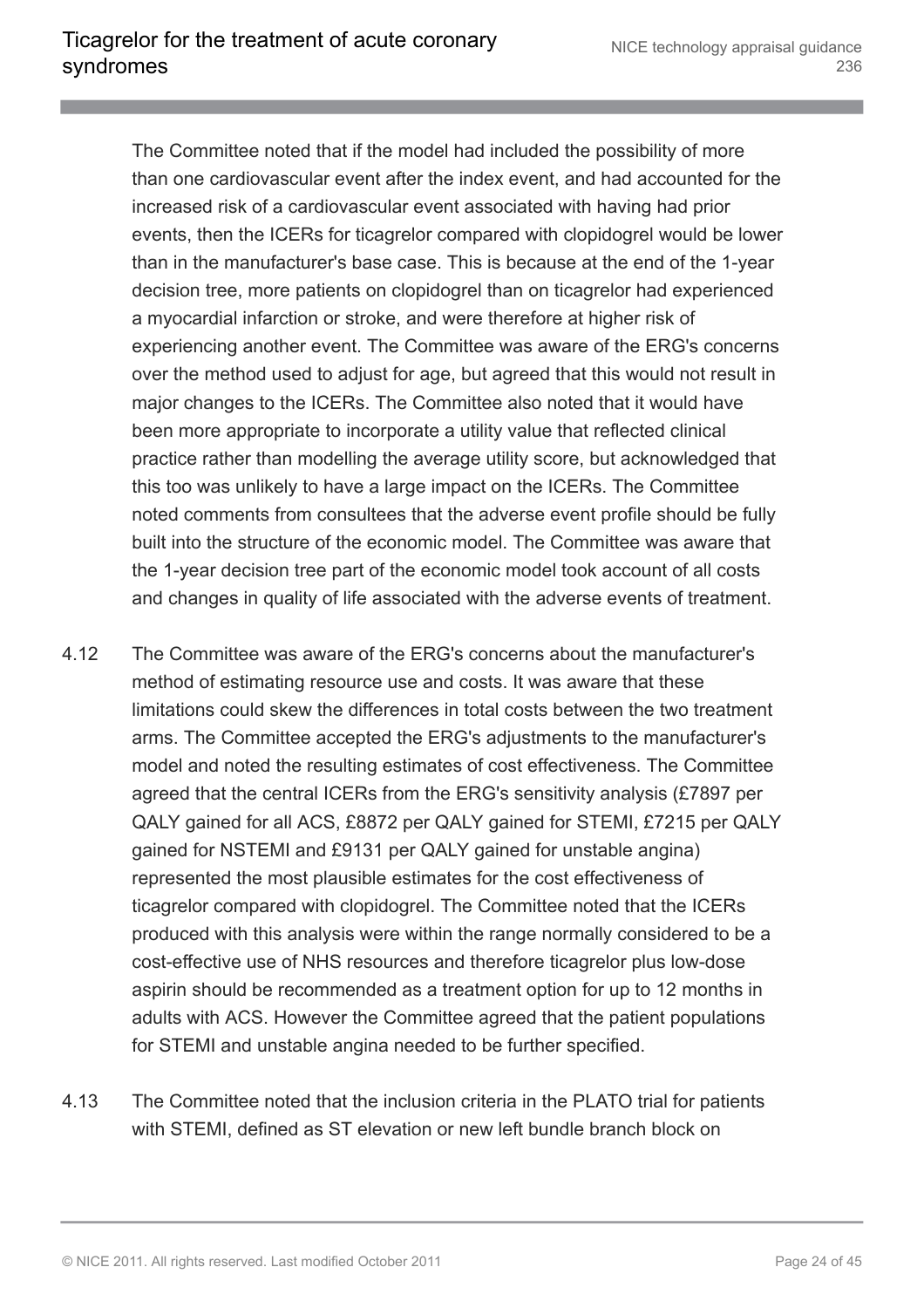electrocardiogram, included the 'intention to perform primary PCI'. The Committee therefore agreed that only patients with STEMI that cardiologists intend to treat with primary PCI should be treated with ticagrelor. The Committee heard that there is a spectrum of severity with respect to unstable angina. The Committee was aware that in clinical practice in the UK a diagnosis of unstable angina could be made using less stringent criteria than those defined in the PLATO trial. The Committee agreed that only patients with unstable angina aligned with the definition in the PLATO trial should be treated with ticagrelor. The Committee noted that the definition of unstable angina in the PLATO trial was that patients were hospitalised and had to have STsegment changes on electrocardiography indicating ischemia, and that patients had at least one of the following characteristics: age 60 years or older; previous myocardial infarction or CABG; coronary artery disease with stenosis of 50% or more in at least two vessels; previous ischaemic stroke, transient ischaemic attack, carotid stenosis of at least 50%, or cerebral revascularisation; diabetes mellitus; peripheral arterial disease; or chronic renal dysfunction, defined as a creatinine clearance of less than 60 ml per minute per 1.73  $m^2$  of body-surface area. The Committee was aware that it may be necessary to start treatment with ticagrelor immediately when a patient presents with symptoms. However, the Committee was concerned that a wrong diagnosis of unstable angina could result in the patient unnecessarily taking ticagrelor. The Committee therefore agreed that it would be appropriate to specify that before ticagrelor is continued beyond the initial treatment, the diagnosis of unstable angina should first be confirmed, ideally by a cardiologist.

4.14 The Committee noted the comments from consultees and commentators about whether 'lowest risk' patients (that is, patients who have a 6-month mortality of 1.5% or less as defined by the GRACE scoring system) should receive ticagrelor, given that [Unstable angina and NSTEMI](http://www.nice.org.uk/guidance/cg94) (NICE clinical guideline 94) stipulates that these patients would not receive clopidogrel because the harms potentially outweigh the benefits. The Committee concluded that, because patients potentially suitable for treatment with ticagrelor with unstable angina must have at least one specific risk factor for myocardial infarction as well as ST-segment changes on electrocardiography, these patients would therefore not be classed as 'lowest risk'.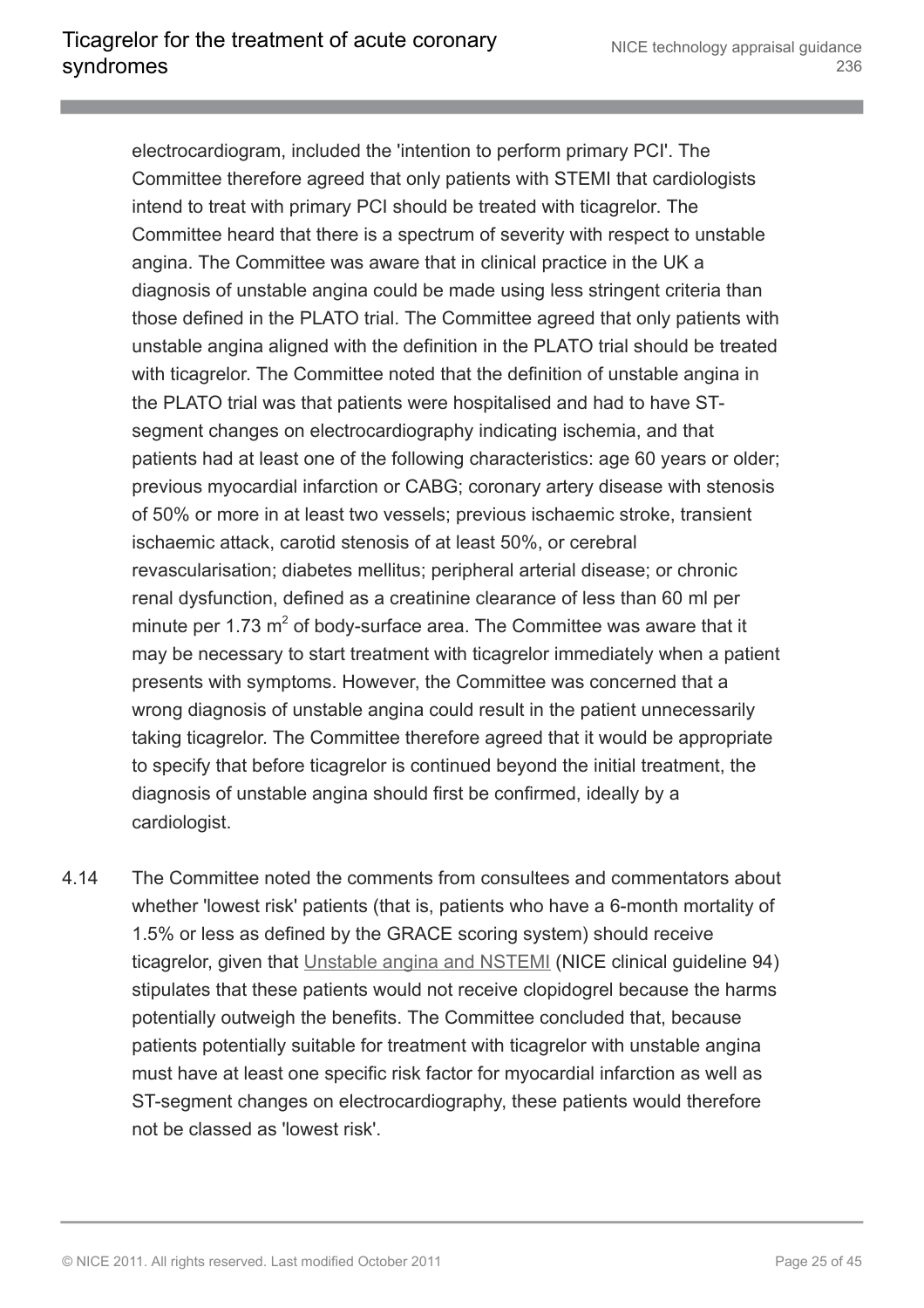4.15 The Committee heard from the primary care trust expert that although treatment with ticagrelor relative to clopidogrel appeared cost effective within the range considered to represent good value for money by NICE, the high incidence of ACS in England and Wales means that ticagrelor would substantially impact budgets were it approved for use. The primary care trust expert noted that this would invariably lead to reduced spending elsewhere for health, which would include cardiology services. The Committee noted further comments received from consultees that affordability was an issue that NHS commissioners needed to consider 'very seriously'. Although the Committee agreed that that budget impact would be substantial, it was possible that any services displaced might be less cost effective than ticagrelor relative to clopidogrel. Moreover, the Committee noted that NICE's current [guide to the](http://www.nice.org.uk/aboutnice/howwework/devnicetech/technologyappraisalprocessguides/guidetothemethodsoftechnologyappraisal.jsp) [methods of technology appraisal](http://www.nice.org.uk/aboutnice/howwework/devnicetech/technologyappraisalprocessguides/guidetothemethodsoftechnologyappraisal.jsp) states that budget impact and affordability are not relevant to its decision making.

### <span id="page-25-0"></span>*Summary of Appraisal Committee's key conclusions*

| <b>TA236 (STA)</b>                                                                                                                                                                                                                           | Ticagrelor for the treatment of acute coronary syndromes                                                                                                                                                                                                                                                                                        | <b>FAD</b><br>section |
|----------------------------------------------------------------------------------------------------------------------------------------------------------------------------------------------------------------------------------------------|-------------------------------------------------------------------------------------------------------------------------------------------------------------------------------------------------------------------------------------------------------------------------------------------------------------------------------------------------|-----------------------|
| <b>Key conclusion</b>                                                                                                                                                                                                                        |                                                                                                                                                                                                                                                                                                                                                 |                       |
| that is, people:                                                                                                                                                                                                                             | Ticagrelor in combination with low-dose aspirin is recommended for up to<br>12 months as a treatment option in adults with acute coronary syndromes (ACS)                                                                                                                                                                                       | 1.1                   |
| • with ST-segment-elevation myocardial infarction (STEMI) – defined as ST<br>elevation or new left bundle branch block on electrocardiogram – that cardiologists<br>intend to treat with primary percutaneous coronary intervention (PCI) or |                                                                                                                                                                                                                                                                                                                                                 |                       |
| • with non-ST-segment-elevation myocardial infarction (NSTEMI) or                                                                                                                                                                            |                                                                                                                                                                                                                                                                                                                                                 |                       |
|                                                                                                                                                                                                                                              | • admitted to hospital with unstable angina – defined as ST or T wave changes on<br>electrocardiogram suggestive of ischaemia plus one of the characteristics defined<br>in section 1.2. Before ticagrelor is continued beyond the initial treatment, the<br>diagnosis of unstable angina should first be confirmed, ideally by a cardiologist. |                       |
|                                                                                                                                                                                                                                              | The Committee noted that the incremental cost-effectiveness ratios (ICERs)<br>produced with this analysis were within the range normally considered to be a cost-<br>effective use of NHS resources.                                                                                                                                            | 4.12                  |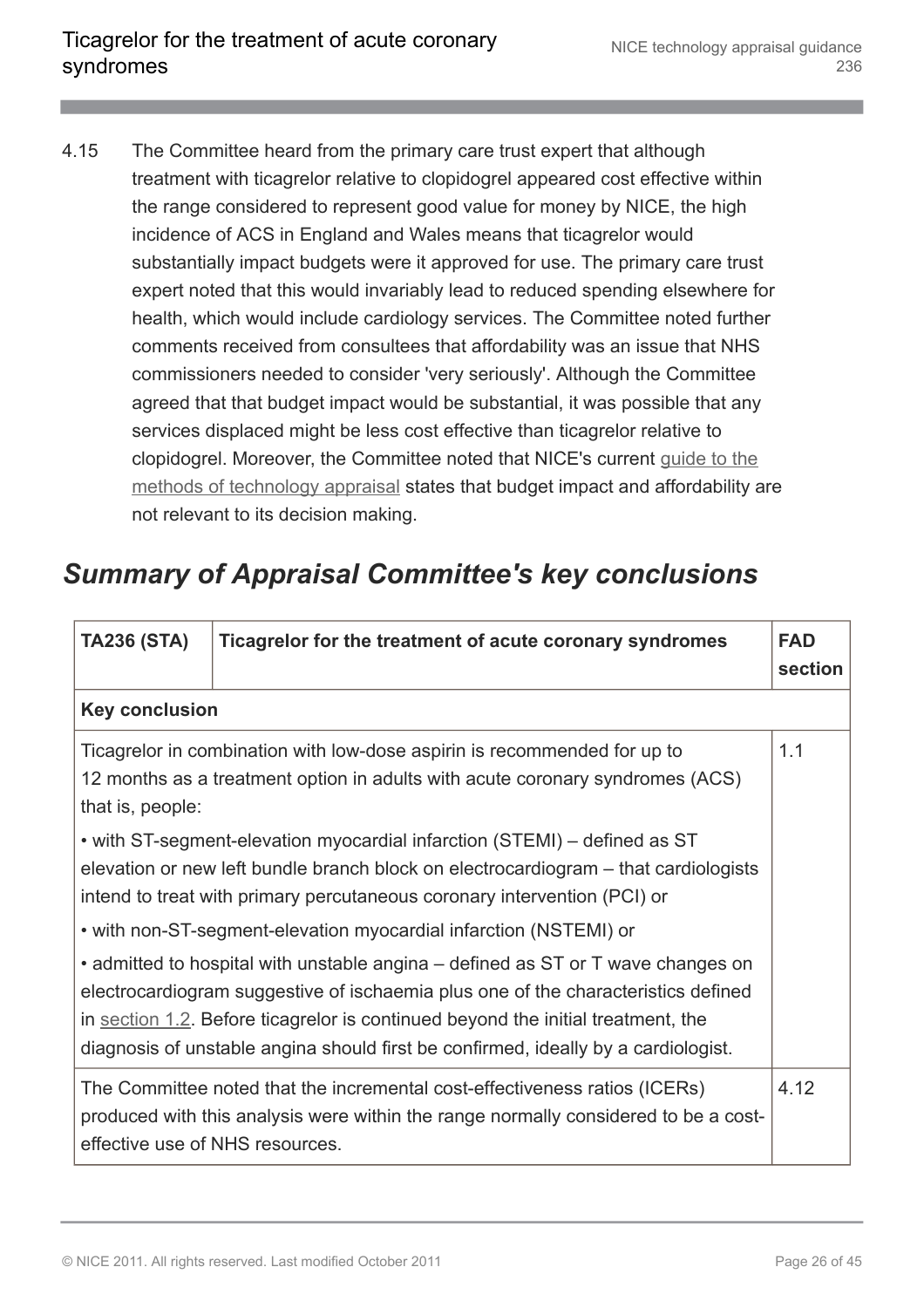| <b>Current practice</b>                                                                                                                               |                                                                                                                                                                                                                                                                                                                                                                                                                                                                                                                                                                                                                                                                                                                                                                                                                                                                                                                                                                                               |     |  |
|-------------------------------------------------------------------------------------------------------------------------------------------------------|-----------------------------------------------------------------------------------------------------------------------------------------------------------------------------------------------------------------------------------------------------------------------------------------------------------------------------------------------------------------------------------------------------------------------------------------------------------------------------------------------------------------------------------------------------------------------------------------------------------------------------------------------------------------------------------------------------------------------------------------------------------------------------------------------------------------------------------------------------------------------------------------------------------------------------------------------------------------------------------------------|-----|--|
| Clinical need<br>of patients,<br>including the<br>availability of<br>alternative<br>treatments                                                        | Treatment options for people with STEMI are prasugrel plus<br>aspirin or clopidogrel plus aspirin, along with PCI with a bare-<br>metal or drug-eluting stent followed by dual antiplatelet treatment.<br>People with NSTEMI are offered treatments depending on their<br>Global Registry of Acute Coronary Events (GRACE) or<br>Thrombolysis in Myocardial Infarction (TIMI) score; medical<br>management is an option for people at lowest risk of future<br>adverse cardiovascular events, whereas people at higher risk<br>would be offered PCI and subsequent dual antiplatelet therapy<br>with clopidogrel and aspirin.<br>People with unstable angina often do not need revascularisation,<br>but receive dual antiplatelet therapy with clopidogrel and aspirin.<br>The clinical specialists stated that in the UK it is unusual for a<br>patient with STEMI to undergo coronary artery bypass grafting<br>(CABG) and that approximately 10% of patients with NSTEMI<br>undergo CABG. | 4.2 |  |
| The technology                                                                                                                                        |                                                                                                                                                                                                                                                                                                                                                                                                                                                                                                                                                                                                                                                                                                                                                                                                                                                                                                                                                                                               |     |  |
| Proposed<br>benefits of the<br>technology                                                                                                             | Ticagrelor is an oral antagonist at the $P2Y_{12}$ adenosine<br>diphosphate receptor, which inhibits platelet aggregation and<br>thrombus formation in atherosclerotic disease.                                                                                                                                                                                                                                                                                                                                                                                                                                                                                                                                                                                                                                                                                                                                                                                                               | 2.1 |  |
| How<br>innovative is<br>the technology<br>in its potential<br>to make a<br>significant and<br>substantial<br>impact on<br>health-related<br>benefits? | No specific claim of innovation was made.                                                                                                                                                                                                                                                                                                                                                                                                                                                                                                                                                                                                                                                                                                                                                                                                                                                                                                                                                     |     |  |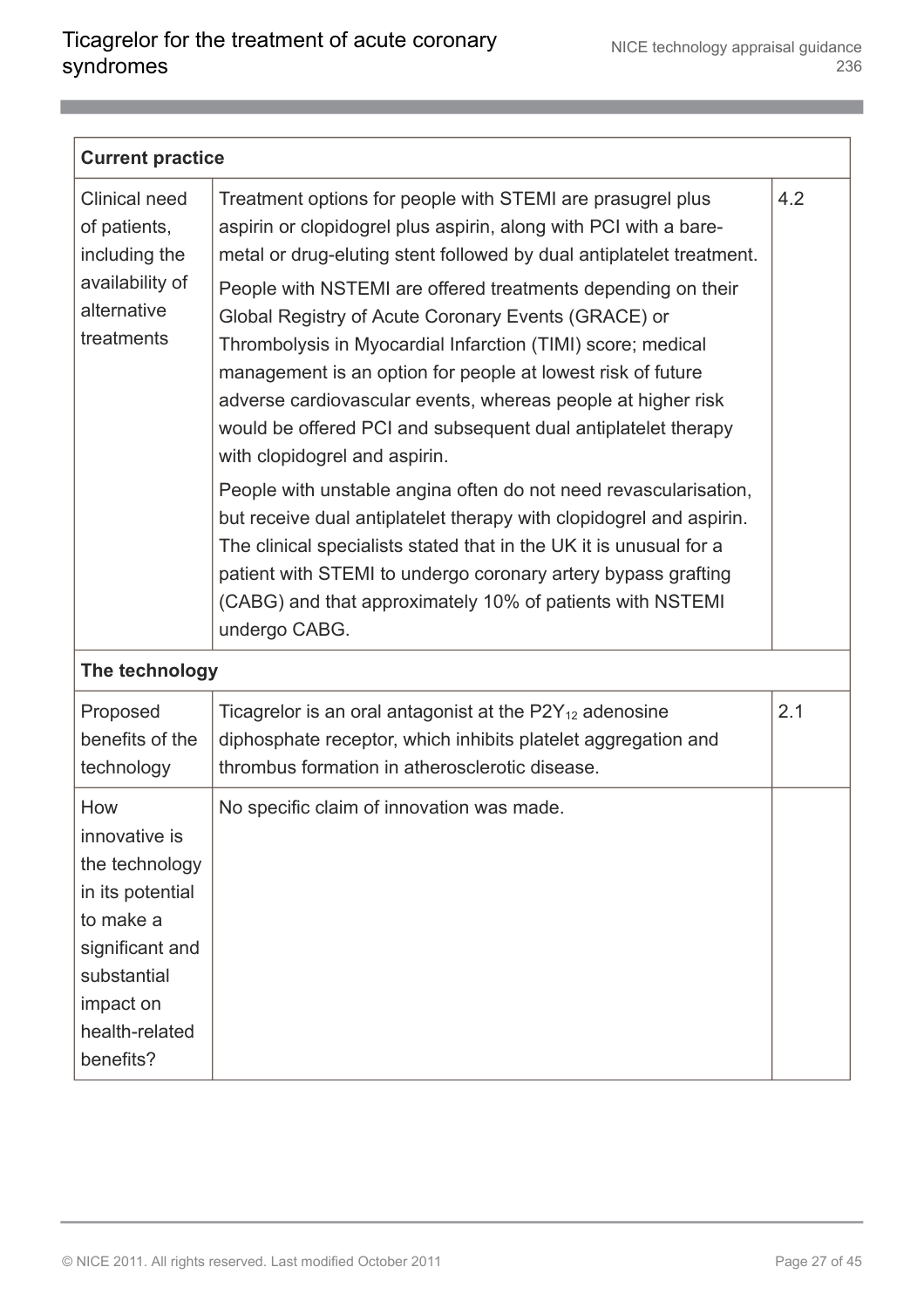| What is the<br>position of the<br>treatment in<br>the pathway of<br>care for the<br>condition? | Ticagrelor, co-administered with low-dose aspirin, is indicated for<br>the prevention of atherothrombotic events in adult patients with<br>ACS, defined as STEMI, NSTEMI or unstable angina. Patients<br>with ACS who receive ticagrelor and aspirin may receive drugs<br>only or may also undergo revascularisation with PCI or CABG.                                                                                                                                                                                                     | 2.1  |
|------------------------------------------------------------------------------------------------|--------------------------------------------------------------------------------------------------------------------------------------------------------------------------------------------------------------------------------------------------------------------------------------------------------------------------------------------------------------------------------------------------------------------------------------------------------------------------------------------------------------------------------------------|------|
| Adverse<br>events                                                                              | The Committee heard that dyspnoea (shortness of breath),<br>ventricular pauses, increase in serum uric acid and increase in<br>serum creatinine from baseline were statistically significantly more<br>common in the ticagrelor group compared with the clopidogrel<br>group.                                                                                                                                                                                                                                                              | 3.5  |
|                                                                                                | The Committee noted that there was no statistically significant<br>difference in the primary safety end point of major bleeding<br>between ticagrelor and clopidogrel but that patients on ticagrelor<br>plus aspirin experienced more overall major and minor bleeding<br>as well as more major bleeding not related to CABG. The<br>Committee considered that the mortality benefit associated with<br>ticagrelor outweighed the risks and concluded that ticagrelor was<br>a clinically effective treatment option for people with ACS. | 4.7  |
|                                                                                                | <b>Evidence for clinical effectiveness</b>                                                                                                                                                                                                                                                                                                                                                                                                                                                                                                 |      |
| Availability,<br>nature and<br>quality of<br>evidence                                          | The manufacturer based its submission on a large trial, PLATO,<br>which compared ticagrelor plus aspirin with clopidogrel plus<br>aspirin. The PLATO trial was an international, multicentre,<br>randomised, double-blind, double-dummy, parallel group, phase III<br>study.                                                                                                                                                                                                                                                               | 3.1  |
|                                                                                                | The manufacturer had performed a large quality of life substudy<br>based on EQ-5D scores.                                                                                                                                                                                                                                                                                                                                                                                                                                                  | 4.3  |
|                                                                                                | There was no direct comparison of ticagrelor and prasugrel and<br>there were concerns around the indirect comparison of ticagrelor<br>and prasugrel.                                                                                                                                                                                                                                                                                                                                                                                       | 4.10 |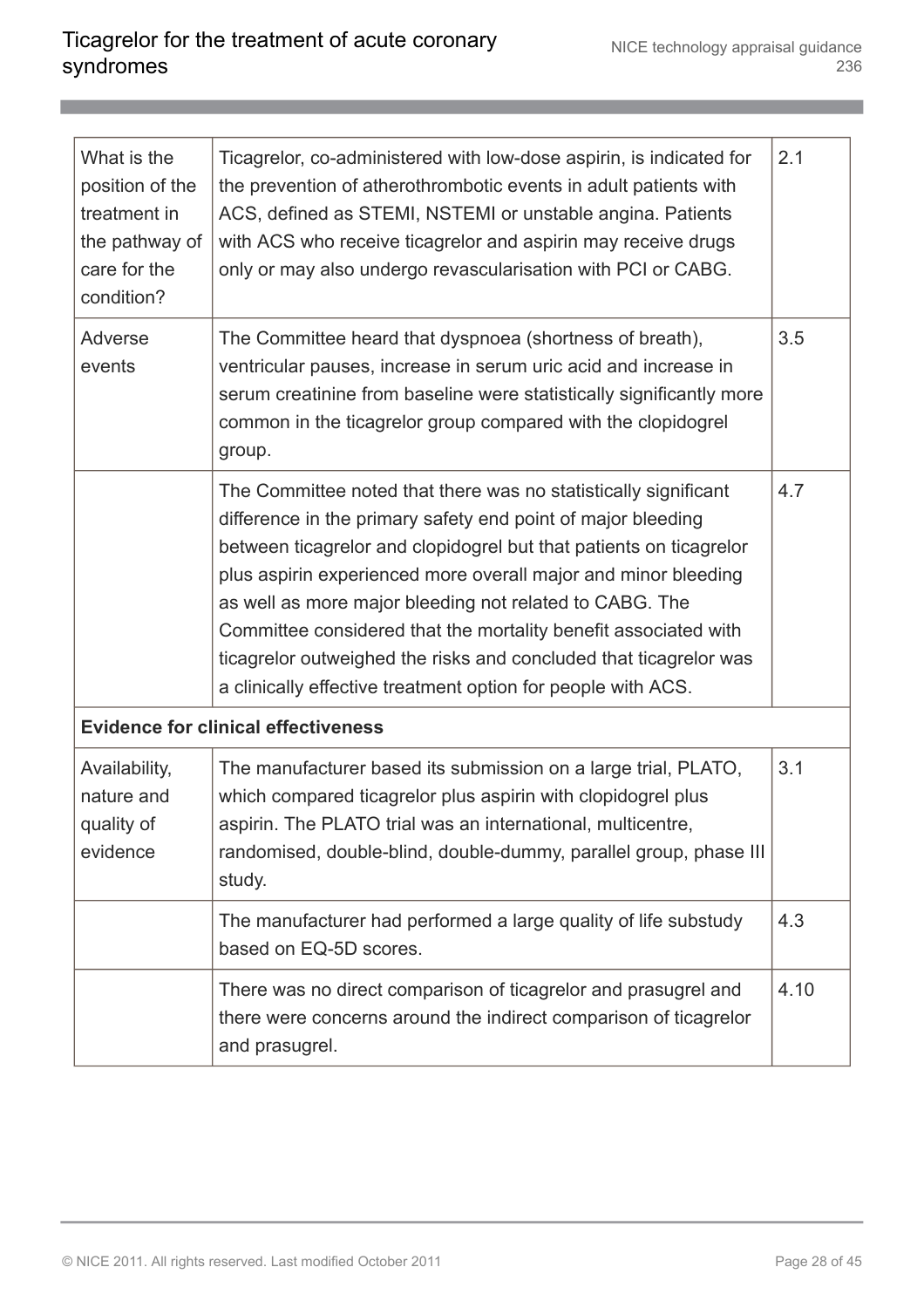| Relevance to<br>general clinical<br>practice in the<br><b>NHS</b> | The Committee heard from the clinical specialists that overall the<br>trial was representative of the population in the UK, although it<br>was noted that the population in the trial was younger and had a<br>higher proportion of men than the population with ACS in the UK.                                                                                                                                                                                                                                      | 4.4  |
|-------------------------------------------------------------------|----------------------------------------------------------------------------------------------------------------------------------------------------------------------------------------------------------------------------------------------------------------------------------------------------------------------------------------------------------------------------------------------------------------------------------------------------------------------------------------------------------------------|------|
|                                                                   | The standard loading dose of clopidogrel in the UK is 600 mg but<br>only a fifth of patients in the PLATO trial had received this dose.<br>However, the Committee concluded that the trial was broadly<br>reflective of clinical practice in the UK.                                                                                                                                                                                                                                                                 | 4.5  |
| <b>Uncertainties</b><br>generated by<br>the evidence              | The population in the trial was younger and had a higher<br>proportion of men than people with ACS in the UK, but the<br>manufacturer had taken account of this in its economic modelling.<br>With respect to how representative managing ACS in the PLATO<br>trial was relative to management in the UK, the Committee heard<br>from the clinical specialists that the standard loading dose of<br>clopidogrel in the UK was 600 mg but noted that only a fifth of<br>patients in the trial had received this dose. | 4.4  |
|                                                                   | The Committee was aware that nearly half (46%) of all patients in<br>the study received clopidogrel in hospital before randomisation.<br>However, the Committee noted that the Kaplan–Meier curves<br>depicting the two arms of the trial separated prior to and up to 1<br>year and, therefore, concluded that the difference in loading doses<br>of clopidogrel was unlikely to have substantially biased the<br>results.                                                                                          | 4.5  |
|                                                                   | The Committee noted the concerns of the manufacturer and ERG<br>around the indirect comparison of ticagrelor plus aspirin and<br>prasugrel plus aspirin. The Committee concurred with this view<br>and concluded that the relative effectiveness of ticagrelor plus<br>aspirin and prasugrel plus aspirin was uncertain. The Committee<br>concluded that no separate recommendations could be made for<br>ticagrelor compared with prasugrel.                                                                        | 4.10 |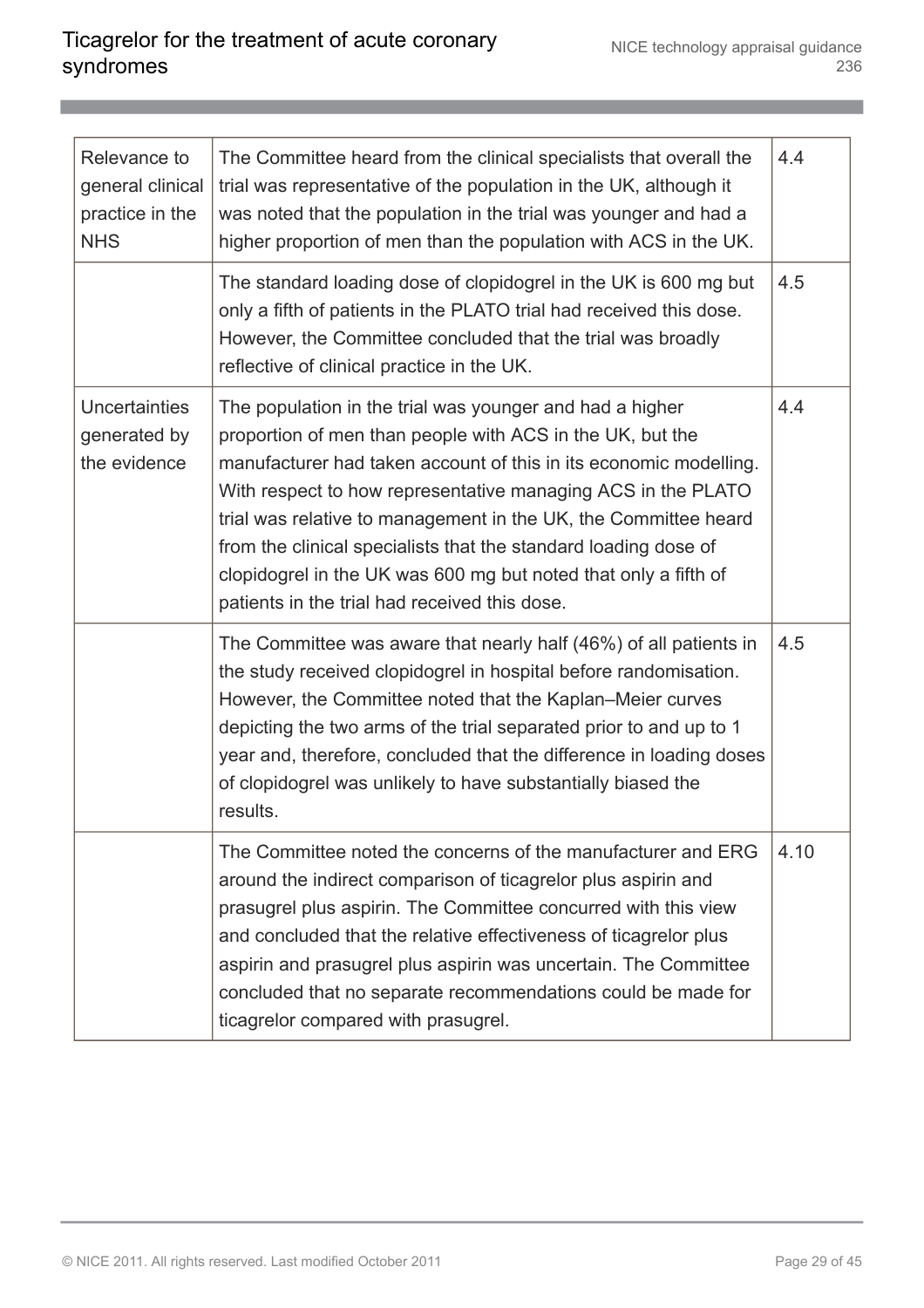| Are there any<br>clinically<br>relevant<br>subgroups for<br>which there is<br>evidence of<br>differential<br>effectiveness? | The Committee noted that among those subgroups defined in the<br>scope (STEMI, NSTEMI, unstable angina) there was no<br>statistically significant evidence of heterogeneity, consistent with<br>no difference in effectiveness of ticagrelor compared to<br>clopidogrel by clinical presentation of ACS. The Committee<br>appreciated that the numbers of patients by subgroup may have<br>been too small to detect a real difference in effectiveness. The<br>Committee heard from the manufacturer that it had not corrected<br>for multiple comparisons when analysing the many subgroups.<br>The Committee noted that neither the test for interaction by<br>clinical presentation of ACS nor the test for interaction by whether<br>a patient had a positive or negative test for troponin were positive<br>(p value for heterogeneity 0.41 and 0.29 respectively). Lastly, no<br>evidence of statistical or biological plausibility was presented to<br>support effect modification by presentation of ACS, and there are<br>no trials using ticagrelor for the primary prevention of<br>cardiovascular disease, that is, in people who had not<br>experienced an acute myocardial infarction. The Committee<br>concluded that providing specific recommendations only for<br>patients with STEMI and NSTEMI and excluding those with<br>unstable angina would be speculative, would counter statistical<br>evidence, and would risk excluding patients who could benefit<br>from treatment with ticagrelor. | 4.8      |
|-----------------------------------------------------------------------------------------------------------------------------|--------------------------------------------------------------------------------------------------------------------------------------------------------------------------------------------------------------------------------------------------------------------------------------------------------------------------------------------------------------------------------------------------------------------------------------------------------------------------------------------------------------------------------------------------------------------------------------------------------------------------------------------------------------------------------------------------------------------------------------------------------------------------------------------------------------------------------------------------------------------------------------------------------------------------------------------------------------------------------------------------------------------------------------------------------------------------------------------------------------------------------------------------------------------------------------------------------------------------------------------------------------------------------------------------------------------------------------------------------------------------------------------------------------------------------------------------------------------------------------------------------------------|----------|
| Estimate of the<br>size of the<br>clinical<br>effectiveness<br>including<br>strength of<br>supporting<br>evidence           | The Committee noted that ticagrelor reduced the relative risk of<br>myocardial infarction, stroke and death from vascular causes by<br>16% compared with clopidogrel.<br>The Committee also noted that if the components of the primary<br>end point were considered individually, ticagrelor plus aspirin<br>statistically significantly reduced myocardial infarctions by 16%<br>and death from vascular causes by 21% compared with<br>clopidogrel plus aspirin. Treatment with ticagrelor plus aspirin<br>reduced the absolute risk of experiencing the primary end point<br>from 11.7% to 9.8% at 12 months compared with clopidogrel plus<br>aspirin.<br><b>Evidence for cost effectiveness</b>                                                                                                                                                                                                                                                                                                                                                                                                                                                                                                                                                                                                                                                                                                                                                                                                              | 3.3, 4.3 |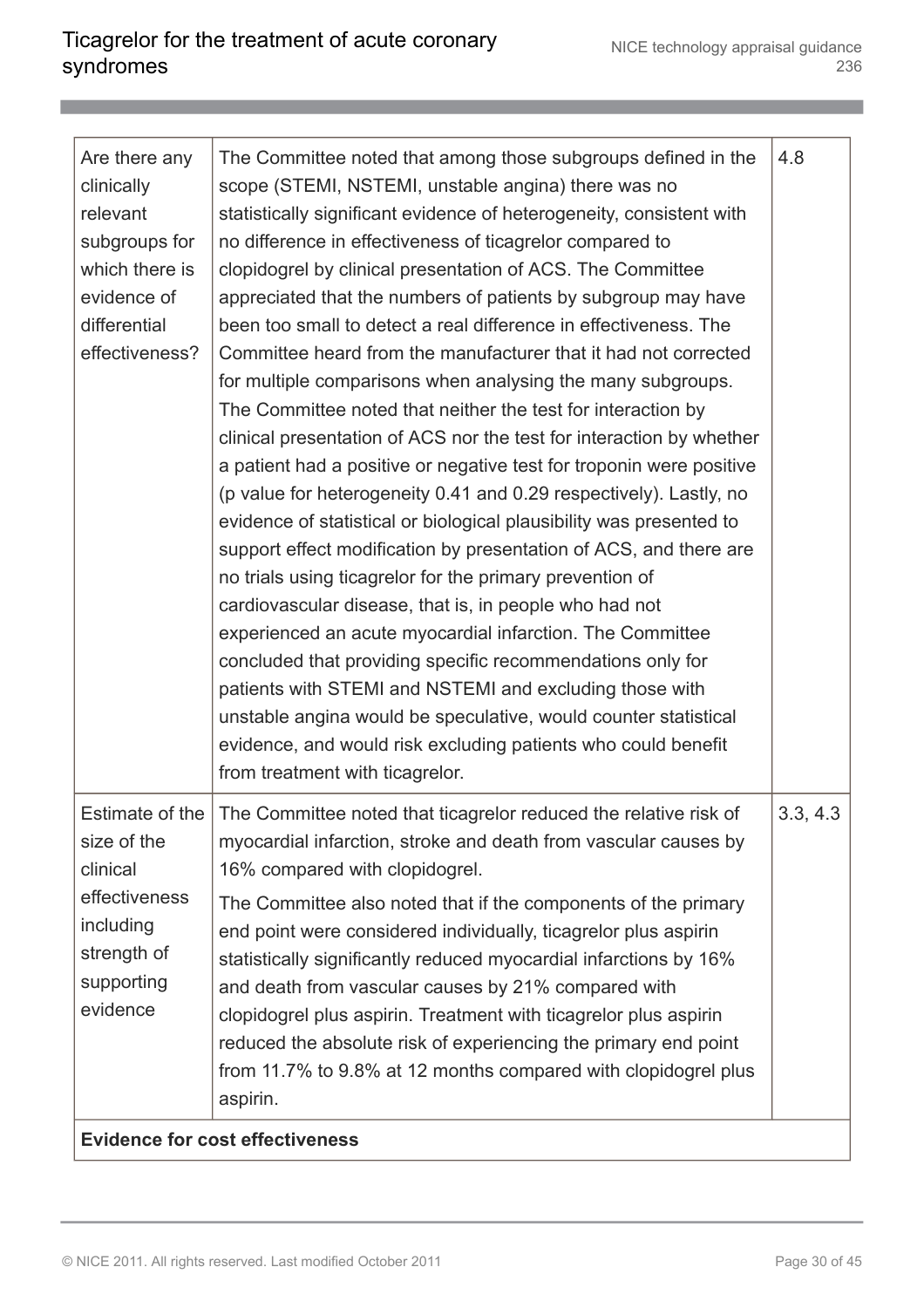| Availability and<br>nature of<br>evidence                                                                      | The manufacturer constructed a two-part cost-utility model with a<br>1-year decision tree to model effectiveness based on data from<br>the PLATO study, and a Markov model to extrapolate costs and<br>benefits to the lifetime horizon (40 years), and to incorporate<br>major clinical events and resource use.                                                                                                                                                                                                                                                                                                                                                                                                                                                                                                                                                                                                                                                              | 3.9           |
|----------------------------------------------------------------------------------------------------------------|--------------------------------------------------------------------------------------------------------------------------------------------------------------------------------------------------------------------------------------------------------------------------------------------------------------------------------------------------------------------------------------------------------------------------------------------------------------------------------------------------------------------------------------------------------------------------------------------------------------------------------------------------------------------------------------------------------------------------------------------------------------------------------------------------------------------------------------------------------------------------------------------------------------------------------------------------------------------------------|---------------|
|                                                                                                                | For the health economics evaluation of ticagrelor plus aspirin<br>compared with prasugrel plus aspirin, the manufacturer presented<br>the results of a published indirect comparison of the TRITON-TIMI<br>38 trial and the PLATO trial, conducted by an independent group.                                                                                                                                                                                                                                                                                                                                                                                                                                                                                                                                                                                                                                                                                                    | 3.8           |
| <b>Uncertainties</b><br>around and<br>plausibility of<br>assumptions<br>and inputs in<br>the economic<br>model | The Committee agreed that the assumption that patients could not<br>have multiple cardiovascular events over-simplified the clinical<br>course of patients with ACS. The Committee noted that if the<br>model had included the possibility of more than one<br>cardiovascular event and an increased risk of further events<br>associated with a first or subsequent event, then the ICERs for<br>ticagrelor compared with clopidogrel would have been lower than<br>in the manufacturer's base case. This is because at the end of the<br>1-year decision tree, more patients on clopidogrel than on<br>ticagrelor had experienced a myocardial infarction or stroke, and<br>were therefore at higher risk of experiencing another event.<br>The Committee was aware of the ERG's concerns over the<br>method used to adjust for age but agreed that this would not<br>result in major changes to the ICERs.<br>The Committee noted comments from consultees that the adverse | 4.11,<br>4.12 |
|                                                                                                                | event profile should be fully built into the structure of the economic<br>model. The Committee was aware that the 1-year decision tree<br>part of the economic model took account of all costs and changes<br>in quality of life associated with the adverse events of treatment.<br>The Committee was aware of the ERG's concerns about the<br>manufacturer's method of estimating resource use and costs. It<br>was aware that these limitations could skew the differences in<br>total costs between the two treatment arms, and accepted the<br>ERG's adjustments to the manufacturer's model.                                                                                                                                                                                                                                                                                                                                                                             |               |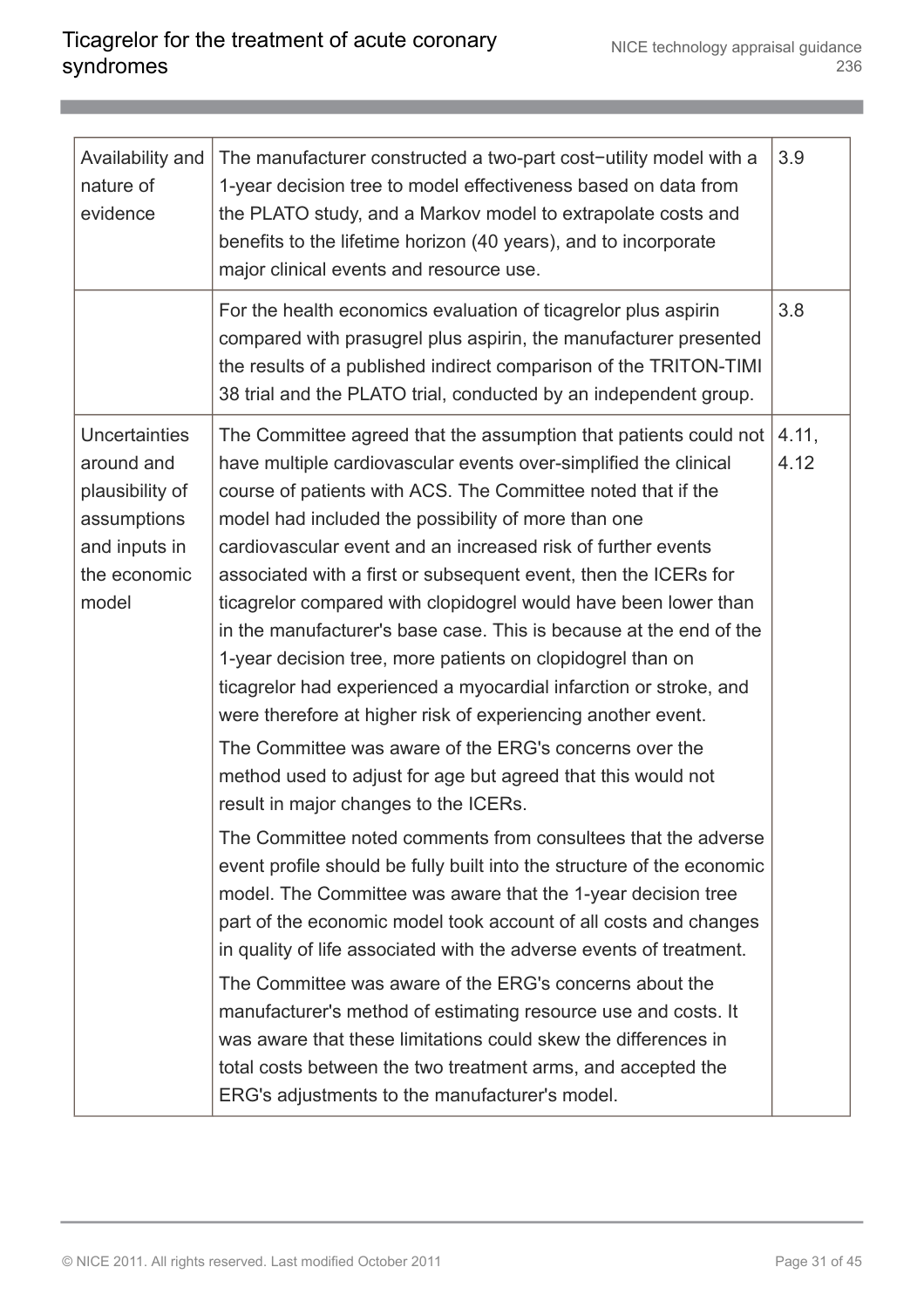| Incorporation<br>of health-<br>related quality<br>of life benefits<br>and utility<br>values                                                                                                                    | The manufacturer used the 12-month cohort in the PLATO-<br>HECON study to calculate the utility accrued in the study and<br>reported it as the average utility value for a patient over the<br>12-month period.                                                   | 3.13 |
|----------------------------------------------------------------------------------------------------------------------------------------------------------------------------------------------------------------|-------------------------------------------------------------------------------------------------------------------------------------------------------------------------------------------------------------------------------------------------------------------|------|
|                                                                                                                                                                                                                | The Committee noted that it would have been more appropriate to<br>incorporate a utility value reflective of clinical practice rather than<br>modelling the average utility score but acknowledged that this was<br>unlikely to have a large impact on the ICERs. | 4.11 |
| Have any<br>potential<br>significant and<br>substantial<br>health-related<br>benefits been<br>identified that<br>were not<br>included in the<br>economic<br>model, and<br>how have they<br>been<br>considered? | Not identified.                                                                                                                                                                                                                                                   |      |
| Are there<br>specific groups<br>of people for<br>whom the<br>technology is<br>particularly<br>cost effective?                                                                                                  | See section on subgroups above.                                                                                                                                                                                                                                   | 4.8  |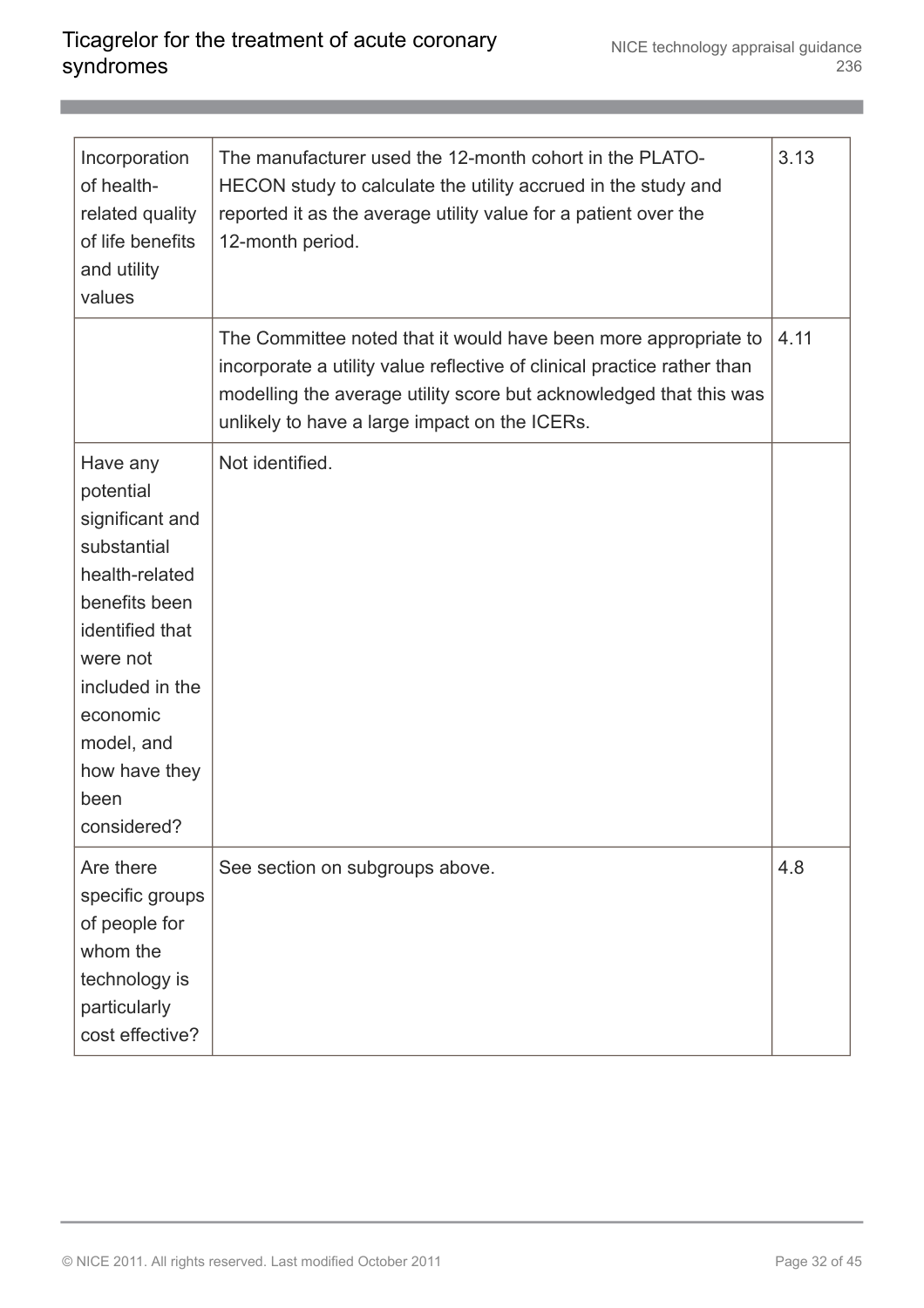| What are the<br>key drivers of<br>cost<br>effectiveness?                   | Only the change to the costs of the health state in which a patient<br>does not experience an additional cardiovascular event impacted<br>substantially on the results. When the cost of the 'no further event'<br>health state for ticagrelor plus aspirin was set to its lowest,<br>ticagrelor plus aspirin dominated clopidogrel plus aspirin (that is,<br>ticagrelor plus aspirin was more effective and less expensive than<br>clopidogrel plus aspirin), whereas when the cost of the clopidogrel<br>plus aspirin 'no further event' health state was set to its lowest, the<br>ICER was £21,000 per quality-adjusted life year (QALY) gained.<br>Changes in all other parameters did not increase the ICER<br>beyond £7620 per QALY gained. | 3.16 |
|----------------------------------------------------------------------------|----------------------------------------------------------------------------------------------------------------------------------------------------------------------------------------------------------------------------------------------------------------------------------------------------------------------------------------------------------------------------------------------------------------------------------------------------------------------------------------------------------------------------------------------------------------------------------------------------------------------------------------------------------------------------------------------------------------------------------------------------|------|
|                                                                            | Results using time horizons of 1 year, 5 years, 10 years and 20<br>years were also presented: the ICER differed substantially from<br>the base-case ICER only when using the 1-year time horizon, with<br>an ICER of £33,764 per QALY gained.                                                                                                                                                                                                                                                                                                                                                                                                                                                                                                      | 3.15 |
| Most likely<br>cost-<br>effectiveness<br>estimate<br>(given as an<br>ICER) | The Committee accepted the ERG's adjustments to the<br>manufacturer's model and agreed that the central ICERs from the<br>ERG's sensitivity analysis (£7897 per QALY gained for all ACS,<br>£8872 per QALY gained for STEMI, £7215 per QALY gained for<br>NSTEMI and £9131 per QALY gained for unstable angina)<br>represented the most plausible estimates for the cost<br>effectiveness of ticagrelor compared with clopidogrel.                                                                                                                                                                                                                                                                                                                 | 4.12 |
| Additional factors taken into account                                      |                                                                                                                                                                                                                                                                                                                                                                                                                                                                                                                                                                                                                                                                                                                                                    |      |
| <b>Patient access</b><br>scheme                                            | Not applicable                                                                                                                                                                                                                                                                                                                                                                                                                                                                                                                                                                                                                                                                                                                                     |      |
| End-of-life<br>considerations                                              | Not applicable                                                                                                                                                                                                                                                                                                                                                                                                                                                                                                                                                                                                                                                                                                                                     |      |
| <b>Equalities</b><br>considerations,<br>Social value<br>judgements         | No equality issues were identified during the scoping process or<br>the appraisal.                                                                                                                                                                                                                                                                                                                                                                                                                                                                                                                                                                                                                                                                 |      |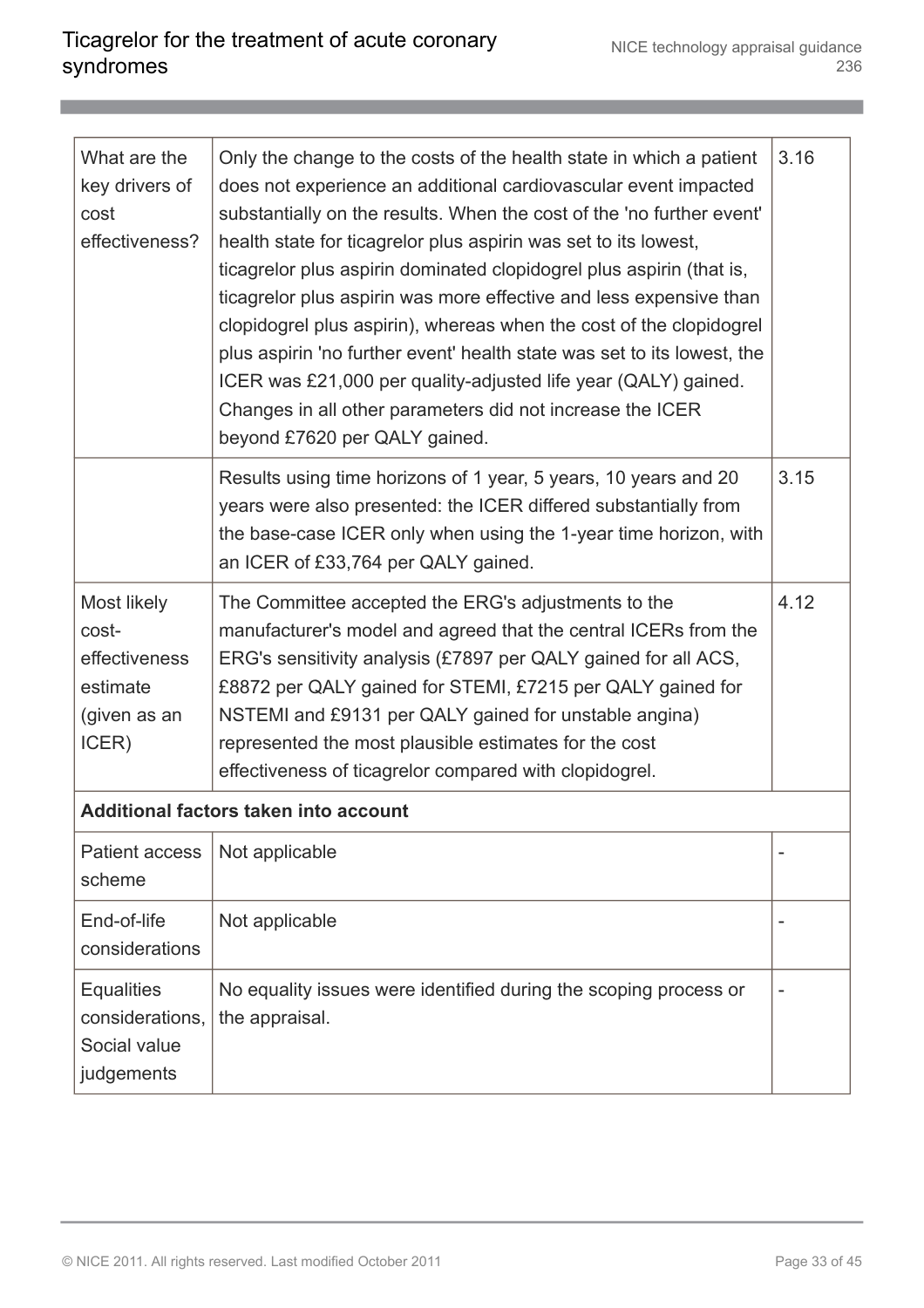#### <span id="page-33-0"></span>**5 Implementation**

- 5.1 The Secretary of State and the Welsh Assembly Minister for Health and Social Services have issued directions to the NHS on implementing NICE technology appraisal guidance. When a NICE technology appraisal recommends use of a drug or treatment, or other technology, the NHS must provide funding and resources for it within 3 months of the guidance being published. If the Department of Health issues a variation to the 3-month funding direction, details will be available on the NICE website. The NHS is not required to fund treatments that are not recommended by NICE.
- 5.2 When NICE recommends a treatment 'as an option', the NHS must make sure it is available within the period set out in the paragraph above. This means that, if a patient has acute coronary syndromes and the doctor responsible for their care thinks that ticagrelor is the right treatment, it should be available for use, in line with NICE's recommendations.
- 5.3 NICE has developed tools to help organisations put this guidance into practice (listed below). These are available on our website ([www.nice.org.uk/guidance/](http://www.nice.org.uk/guidance/TA236) [TA236](http://www.nice.org.uk/guidance/TA236)).
	- Costing template to estimate the savings and costs associated with implementation.
	- Audit support for monitoring local practice.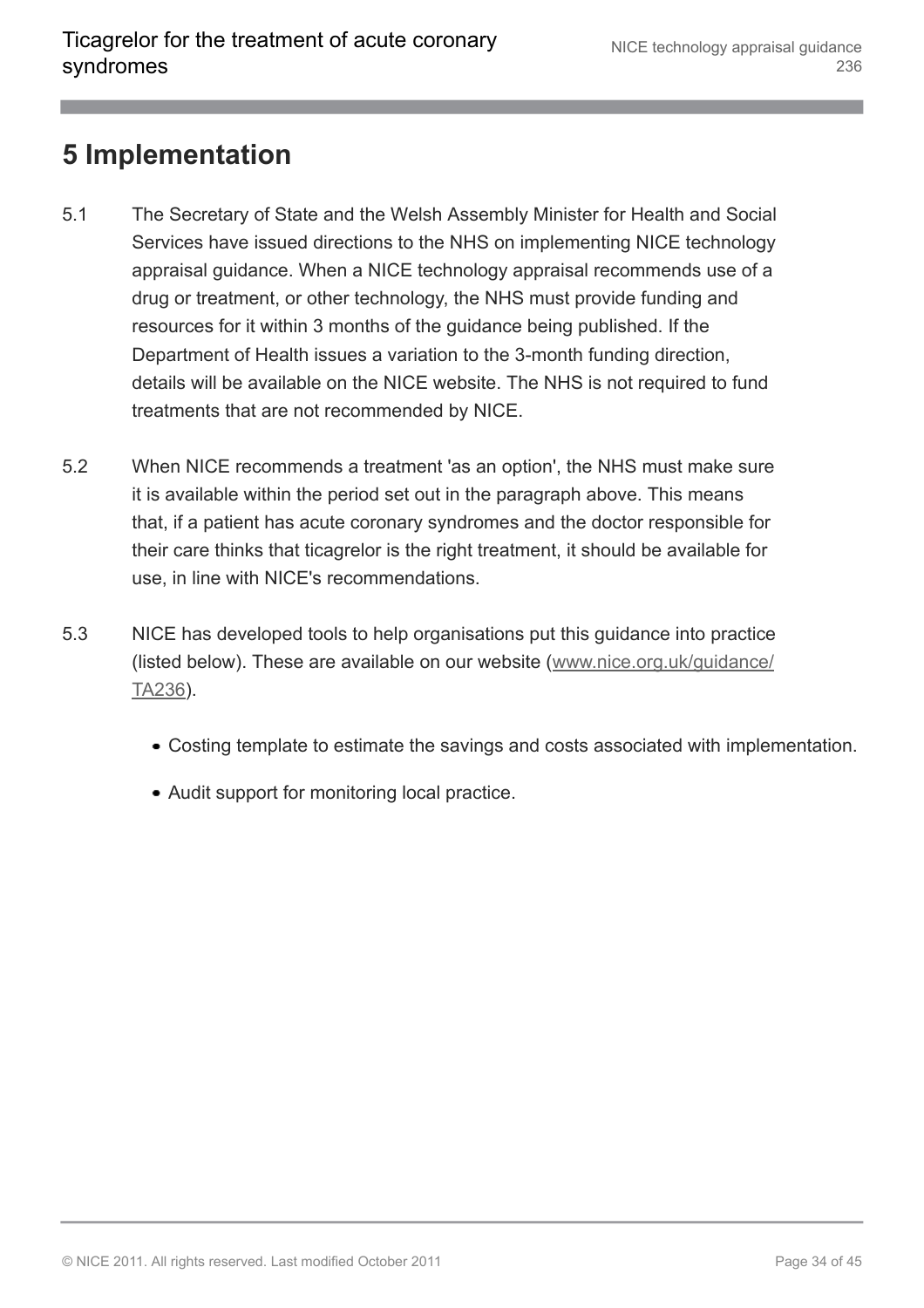#### <span id="page-34-0"></span>**6 Recommendations for further research**

- 6.1 Clinical trials should be conducted comparing ticagrelor with prasugrel in people with ACS.
- 6.2 Further research into whether ticagrelor is particularly beneficial in any clinical or biological subgroups would be useful.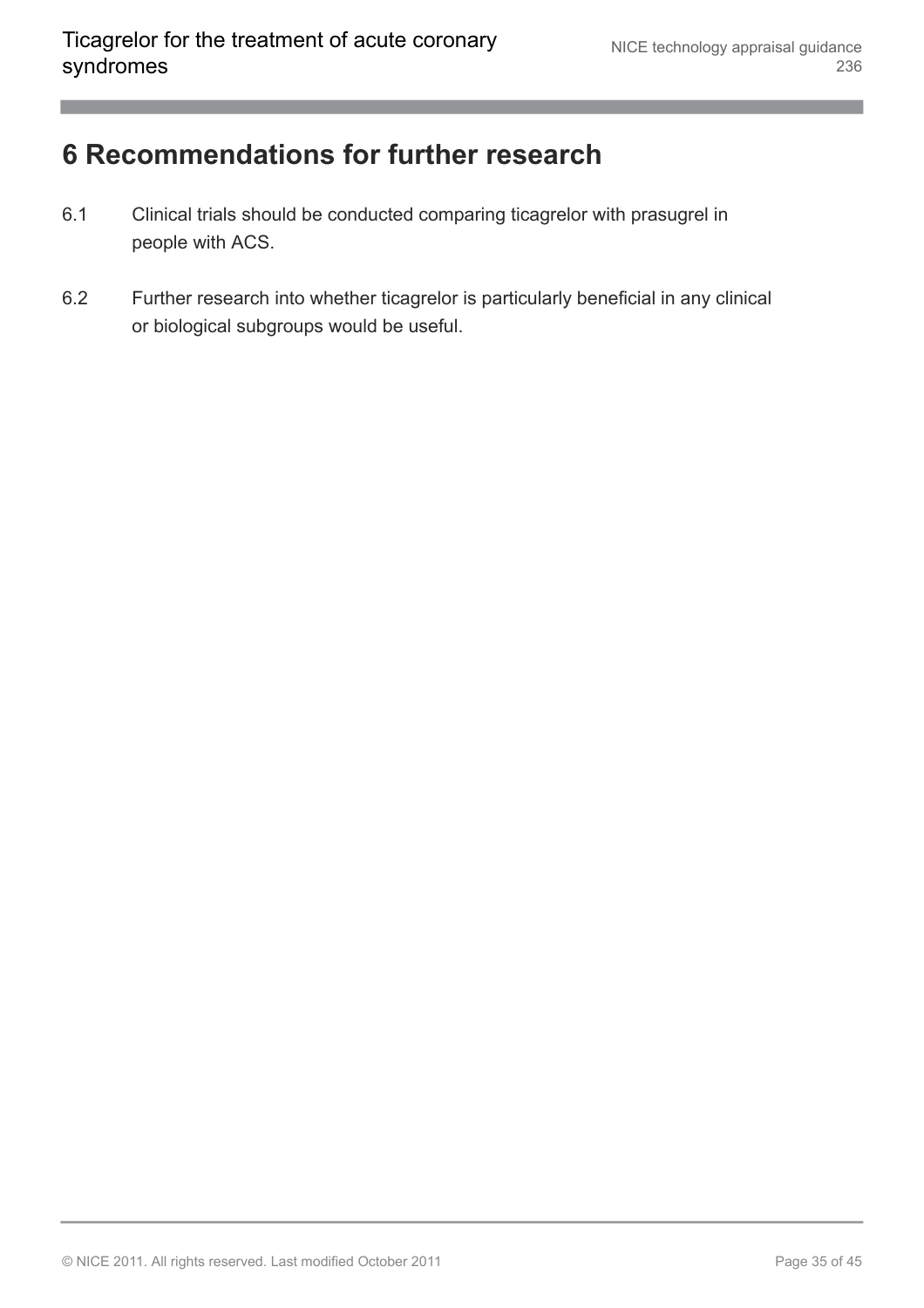### <span id="page-35-0"></span>**7 Related NICE guidance**

- [Bivalirudin for the treatment of ST-segment elevation myocardial infarction](http://www.nice.org.uk/guidance/TA230).NICE technology appraisal guidance 230 (2011).
- [Unstable angina and NSTEMI: the early management of unstable angina and non-ST](http://www.nice.org.uk/guidance/CG94)[segment-elevation myocardial infarction.](http://www.nice.org.uk/guidance/CG94) NICE clinical guideline 94 (2010).
- [Prasugrel for the treatment of acute coronary syndromes with percutaneous coronary](http://www.nice.org.uk/guidance/TA182) [intervention](http://www.nice.org.uk/guidance/TA182). NICE technology appraisal guidance 182 (2008).
- [Drug-eluting stents for the treatment of coronary artery disease](http://www.nice.org.uk/guidance/TA152). NICE technology appraisal guidance 152 (2008).
- [MI secondary prevention: secondary prevention in primary and secondary care for patients](http://www.nice.org.uk/guidance/CG48) [following a myocardial infarction](http://www.nice.org.uk/guidance/CG48). NICE clinical guideline 48 (2007).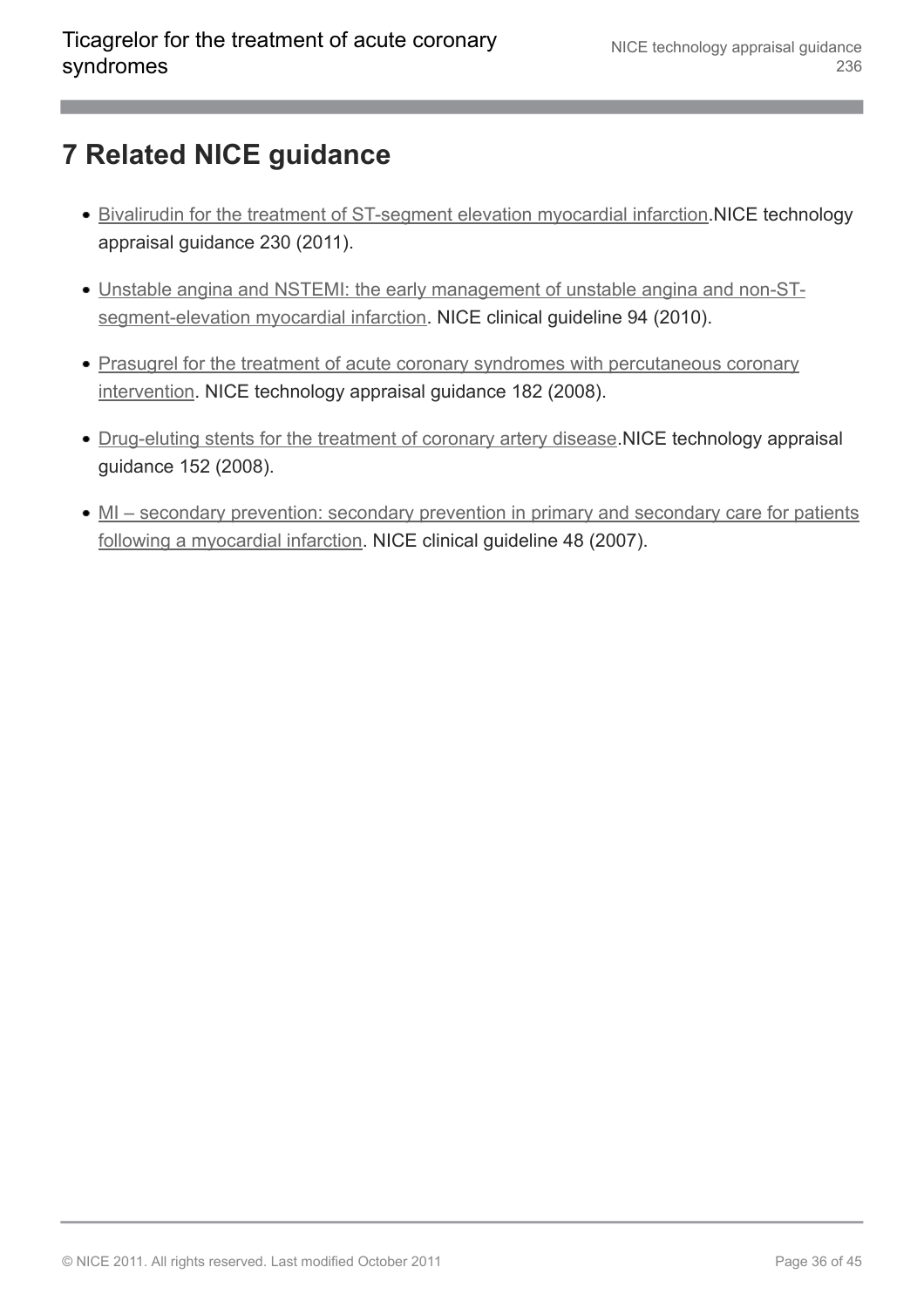### <span id="page-36-0"></span>**8 Review of guidance**

- 8.1 The guidance on this technology for people with STEMI will be incorporated into the forthcoming NICE clinical guideline on [the management of myocardial](http://www.nice.org.uk/guidance/CG/Wave25/8) [infarction with ST-segment elevation.](http://www.nice.org.uk/guidance/CG/Wave25/8)
- 8.2 The guidance on ticagrelor for people with NSTEMI and unstable angina will be considered for review at the same time as clinical guideline 94 (Unstable angina and NSTEMI: the early management of unstable angina and non-STsegment elevation myocardial infarction), that is in March 2013.

Andrew Dillon

Chief Executive

October 2011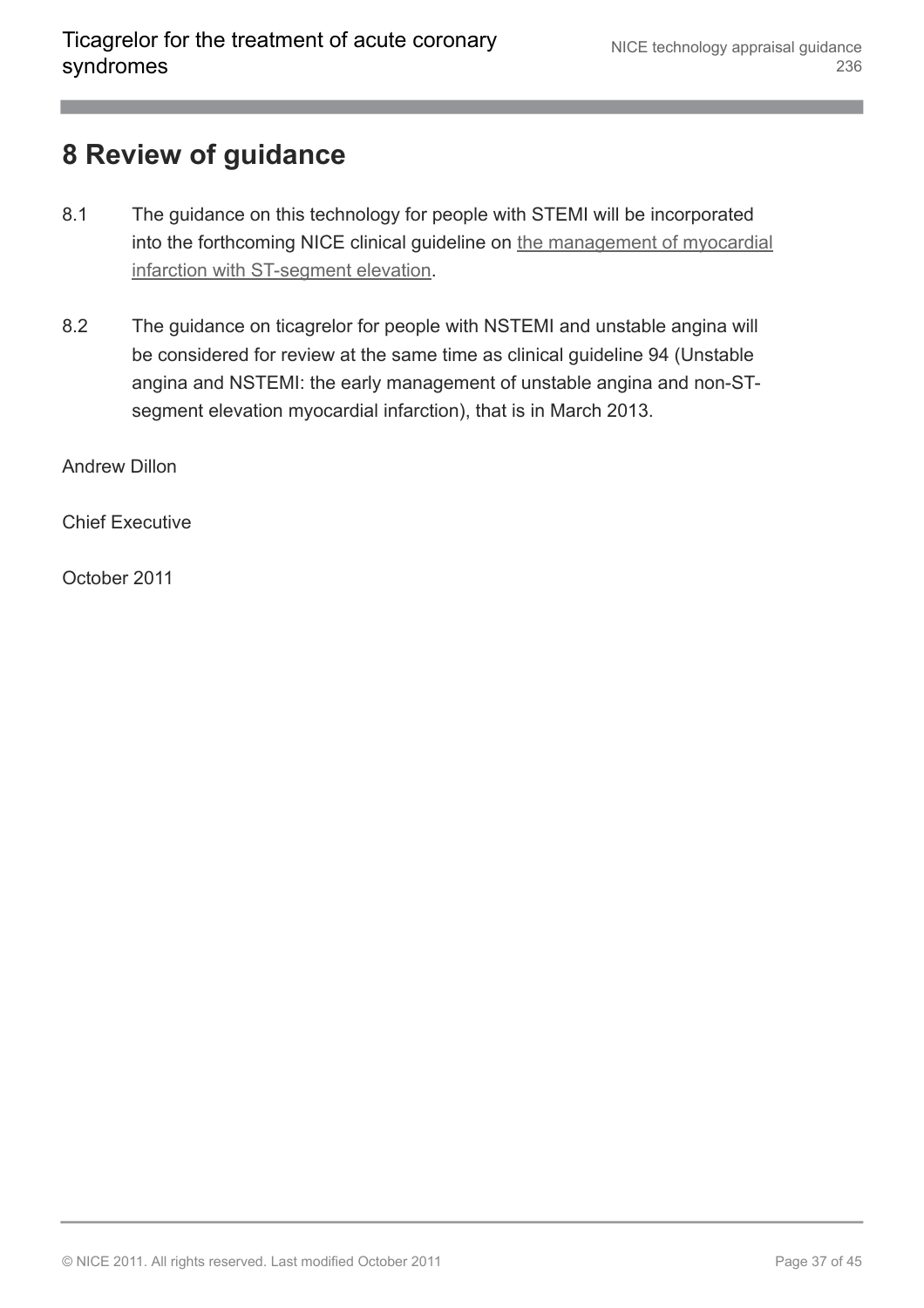# <span id="page-37-0"></span>**Appendix A: Appraisal Committee members and NICE project team**

#### <span id="page-37-1"></span>*A Appraisal Committee members*

The Appraisal Committee is one of NICE's standing advisory committees. Its members are appointed for a 3-year term. A list of the Committee members who took part in the discussions for this appraisal appears below. The Appraisal Committee meets three times a month except in December, when there are no meetings. The Committee membership is split into three branches, each with a chair and vice chair. Each branch considers its own list of technologies, and ongoing topics are not moved between the branches.

Committee members are asked to declare any interests in the technology to be appraised. If it is considered there is a conflict of interest, the member is excluded from participating further in that appraisal.

The minutes of each Appraisal Committee meeting, which include the names of the members who attended and their declarations of interests, are posted on the NICE website.

**Dr Amanda Adler (Chair)** Consultant Physician, Addenbrooke's Hospital

**Dr Ray Armstrong** Consultant Rheumatologist, Southampton General Hospital

**Dr Jeff Aronson** Reader in Clinical Pharmacology, University Department of Primary Health Care, University of Oxford

**Dr Peter Barry** Consultant in Paediatric Intensive Care, Leicester Royal Infirmary

**Dr Michael Boscoe** Consultant Cardiothoracic Anaesthetist, Royal Brompton and Harefield NHS Foundation Trust

**Professor John Cairns** Professor of Health Economics Public Health and Policy, London School of Hygiene and Tropical Medicine

**Dr Mark Chakravarty** External Relations Director - Pharmaceuticals & Personal Health, Oral Care Europe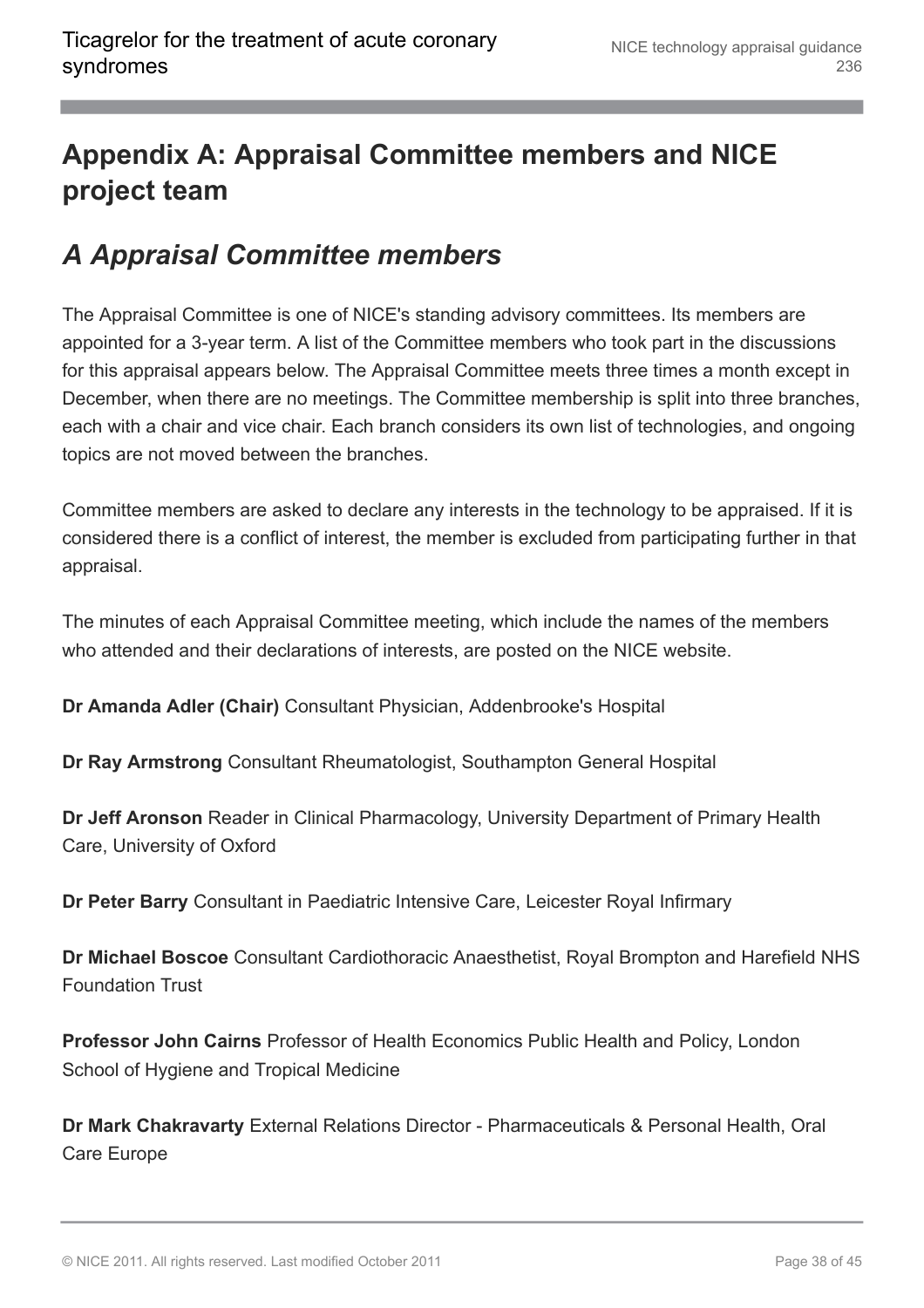**Mr Mark Chapman** Health Economics and Market Access Manager, Medtronic UK

**Professor Fergus Gleeson** Consultant Radiologist, Churchill Hospital, Oxford

**Mrs Eleanor Grey** Lay member

**Dr Neil Iosson** General Practitioner

**Mr Terence Lewis** Lay Member

**Dr Ruairidh Milne** Director of Strategy and Development and Director for Public Health Research at the NIHR Evaluation, Trials and Studies Coordinating Centre at the University of **Southampton** 

**Dr Rubin Minhas** General Practitioner and Clinical Director, BMJ Evidence Centre

**Dr Peter Norrie** Principal Lecturer in Nursing, DeMontfort University

**Dr Sanjeev Patel** Consultant Physician & Senior Lecturer in Rheumatology, St Helier University **Hospital** 

**Dr John Pounsford** Consultant Physician, Frenchay Hospital, Bristol

**Dr Casey Quinn** Lecturer in Health Economics, Division of Primary Care, University of Nottingham

**Dr John Rodriguez** Assistant Director of Public Health, NHS Eastern and Coastal Kent

**Mr Navin Sewak** Primary Care Pharmacist, NHS Hammersmith and Fulham

**Mr Roderick Smith** Finance Director, West Kent Primary Care Trust

**Mr Cliff Snelling** Lay Member

**Professor Ken Stein (Vice Chair)** Professor of Public Health, Peninsula Technology Assessment Group (PenTAG), University of Exeter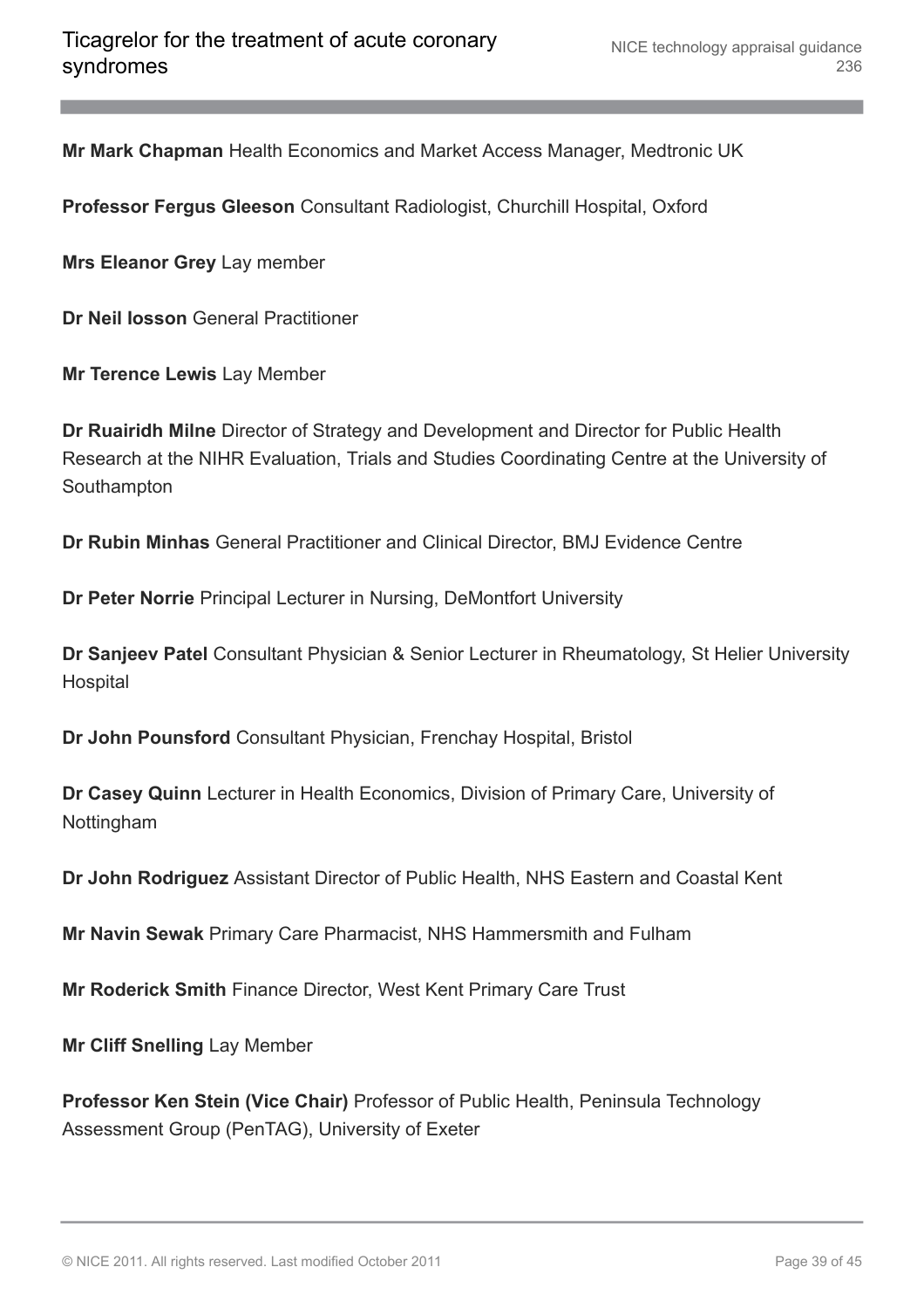**Professor Andrew Stevens** Professor of Public Health, Department of Public Health and Epidemiology, University of Birmingham

**Dr Rod Taylor** Professor in Health Services Research, Peninsula Medical School, Universities of Exeter and Plymouth

**Mr Tom Wilson** Director of Contracting & Performance, NHS Tameside & Glossop

### <span id="page-39-0"></span>*B NICE project team*

Each technology appraisal is assigned to a team consisting of one or more health technology analysts (who act as technical leads for the appraisal), a technical adviser and a project manager.

**Raisa Sidhu** Technical Lead

**Joanna Richardson** Technical Adviser

**Jeremy Powell** Project Manager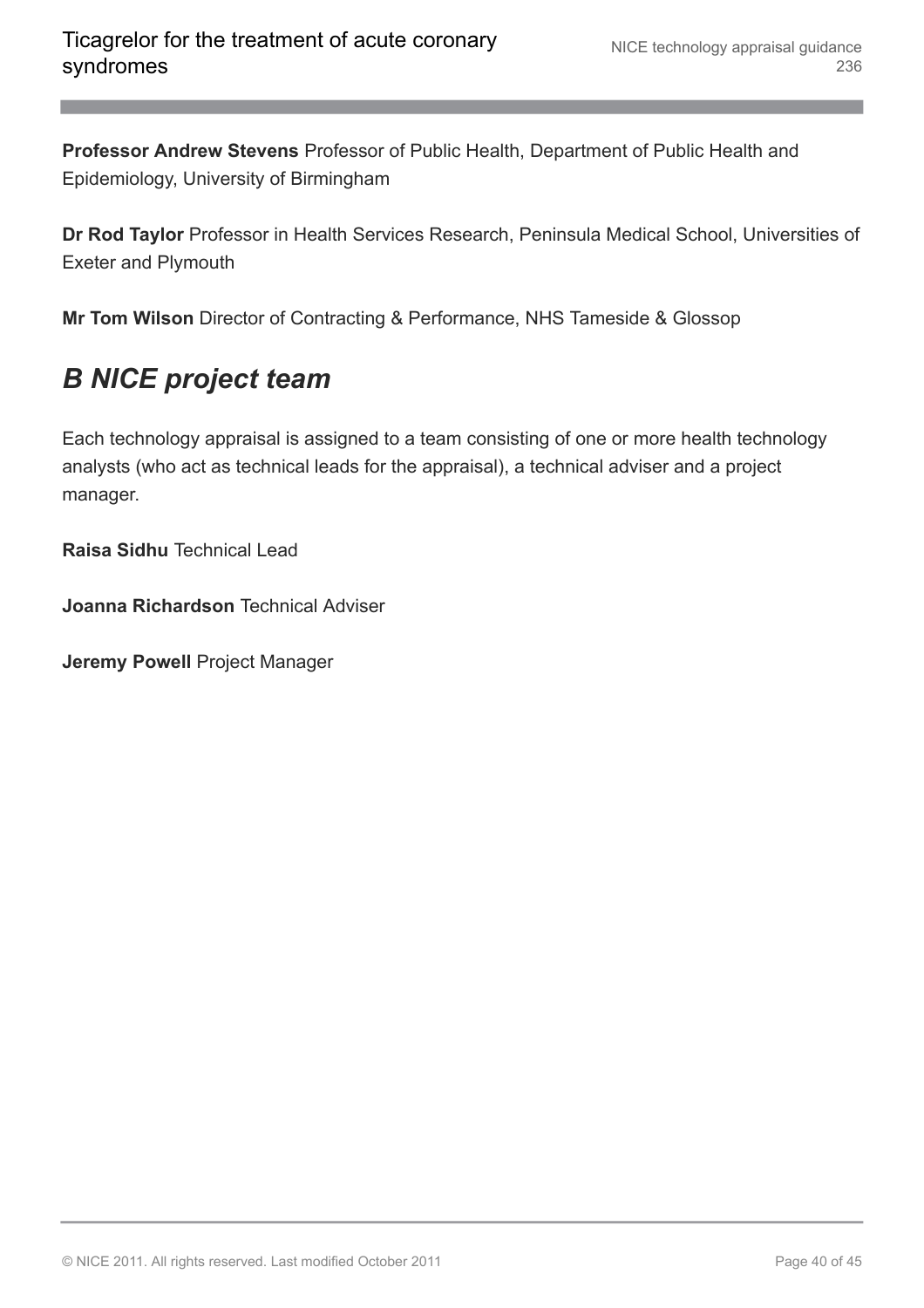# <span id="page-40-0"></span>**Appendix B: Sources of evidence considered by the Committee**

A The Evidence Review Group (ERG) report for this appraisal was prepared by the Liverpool Reviews and Implementation Group (LRiG):

• Bagust A, Boland A, Blundell M et al. Ticagrelor for the treatment of acute coronary syndromes, February 2011

B The following organisations accepted the invitation to participate in this appraisal as consultees and commentators. They were invited to comment on the draft scope, the ERG report and the appraisal consultation document (ACD). Organisations listed in I were also invited to make written submissions. Organisations listed in II and III had the opportunity to give their expert views. Organisations listed in I and II also have the opportunity to appeal against the final appraisal determination.

I Manufacturer/sponsor:

AstraZeneca

II Professional/specialist and patient/carer groups:

- Action Heart
- British Cardiovascular Intervention Society (BCIS)
- British Cardiovascular Society
- British Heart Foundation
- Heart Care Partnership (UK)
- HEART UK
- Royal College of Nursing
- Royal College of Physicians
- South Asian Health Foundation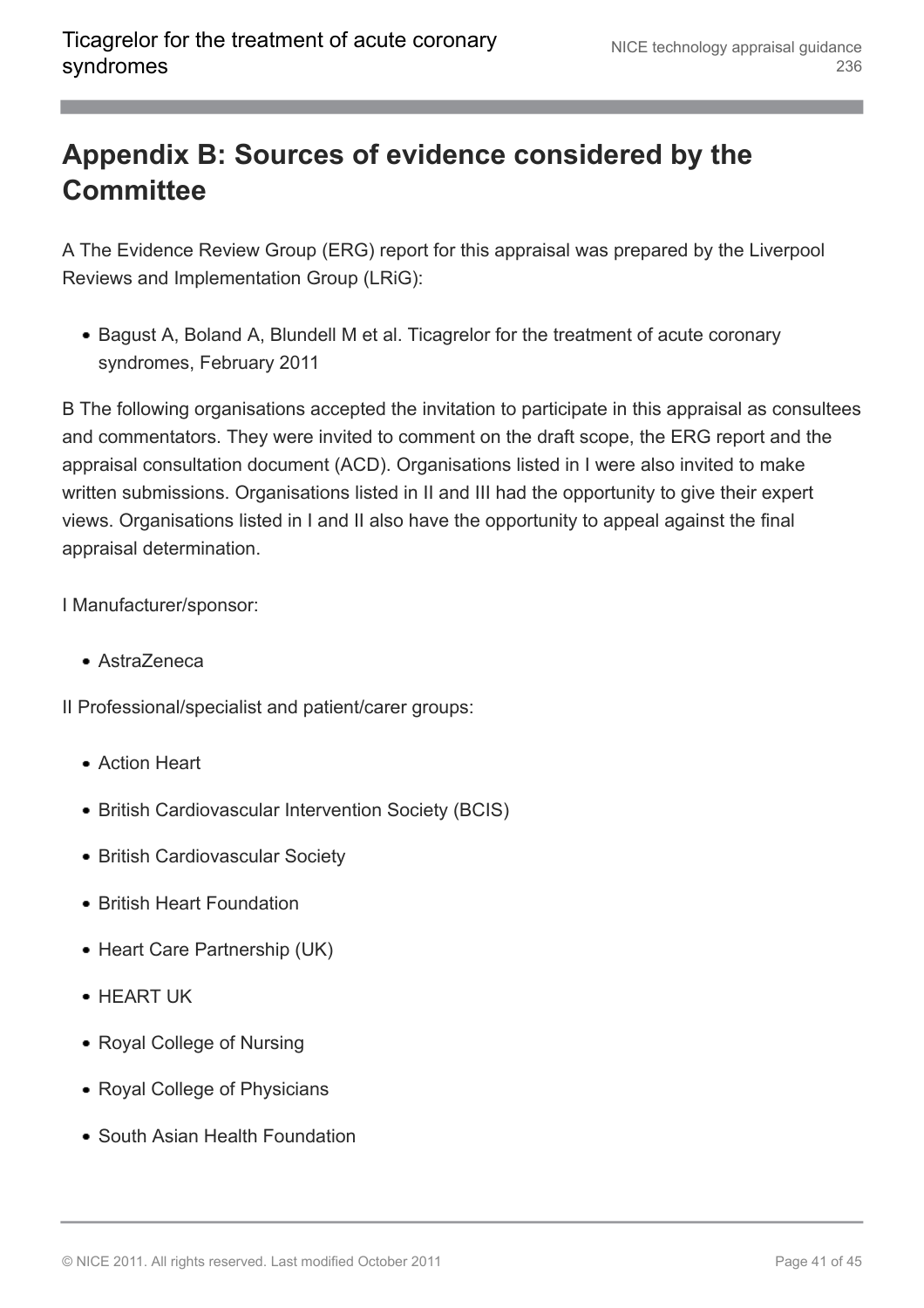III Other consultees:

- Department of Health
- NHS Bradford and Airedale
- Oxfordshire PCT
- Welsh Assembly Government

IV Commentator organisations (did not provide written evidence and without the right of appeal):

- Bristol-Myers Squibb
- British National Formulary
- British Society for Cardiovascular Research
- Commissioning Support Appraisals Service
- Daiichi Sankyo
- Department of Health, Social Services and Public Safety for Northern Ireland
- Eli Lilly
- Healthcare Improvement Scotland
- Medicines and Healthcare products Regulatory Agency (MHRA)
- Sanofi-Aventis

C The following individuals were selected from clinical specialist and patient expert nominations from the non-manufacturer/sponsor consultees and commentators. They gave their expert personal view on ticagrelor by attending the initial Committee discussion and providing written evidence to the Committee. They are invited to comment on the ACD.

• Nick Curzen, nominated by the Royal College of Physicians - clinical specialist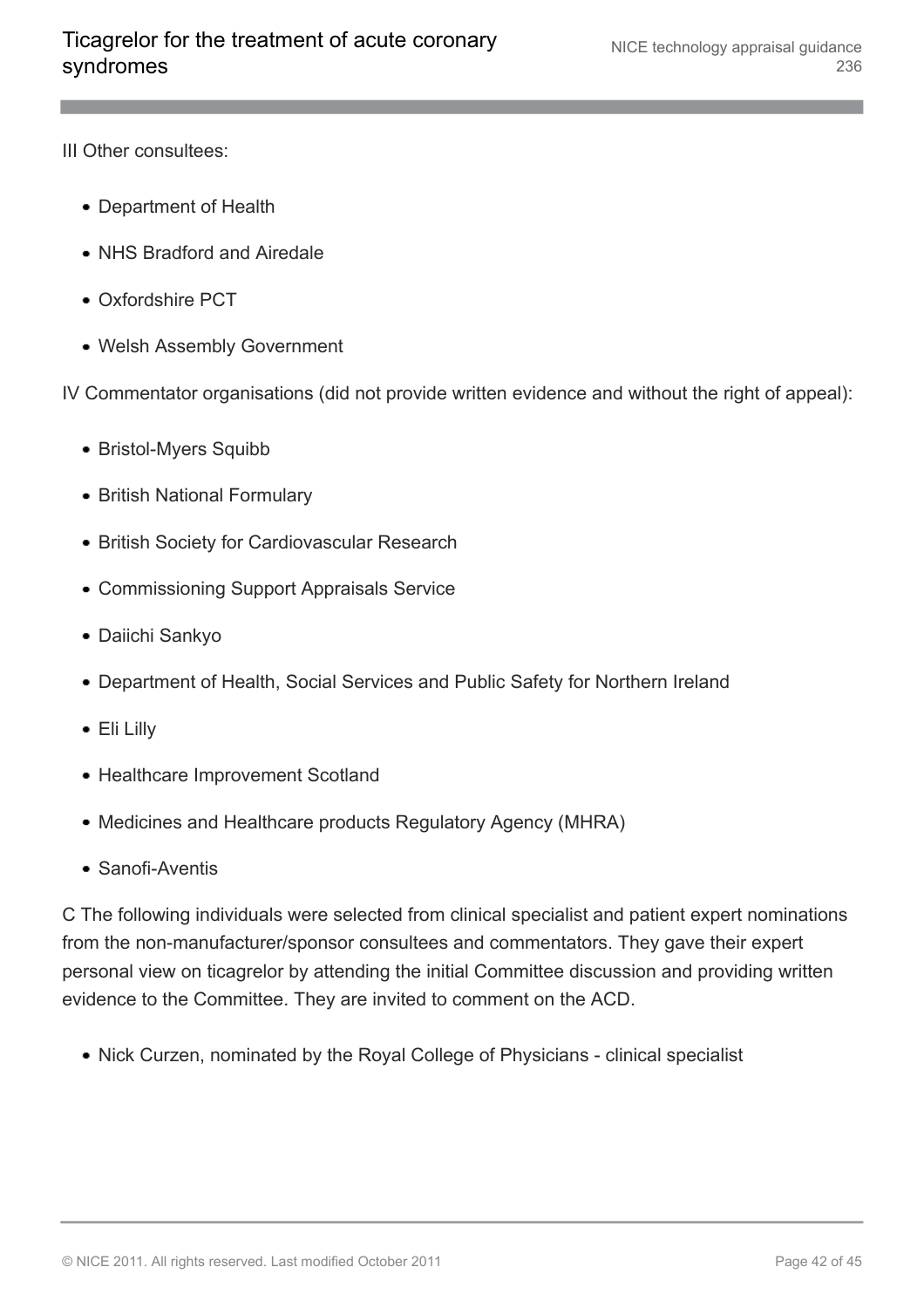- Professor Anthony Gershlick, Consultant Cardiologist, University Hospitals of Leicester, nominated by the Royal College of Physicians, Consultant Cardiologist, Southampton University Hospitals - clinical specialist
- Liz Clark, nominated by the Heart Care Partnership patient expert
- John Miller, nominated by the Heart Care Partnership patient expert

D The following individuals were nominated as NHS Commissioning experts by the selected PCT allocated to this appraisal. They gave their expert/NHS commissioning personal view on ticagrelor by attending the initial Committee discussion and providing written evidence to the Committee. They are invited to comment on the ACD.

Greg Fell, Consultant in Public Health, NHS Bradford and Airedale selected by NHS Bradford and Airedale – NHS Commissioning expert

E Representatives from the following manufacturer/sponsor attended Committee Meetings. They contributed only when asked by the Committee chair to clarify specific issues and comment on factual accuracy.

AstraZeneca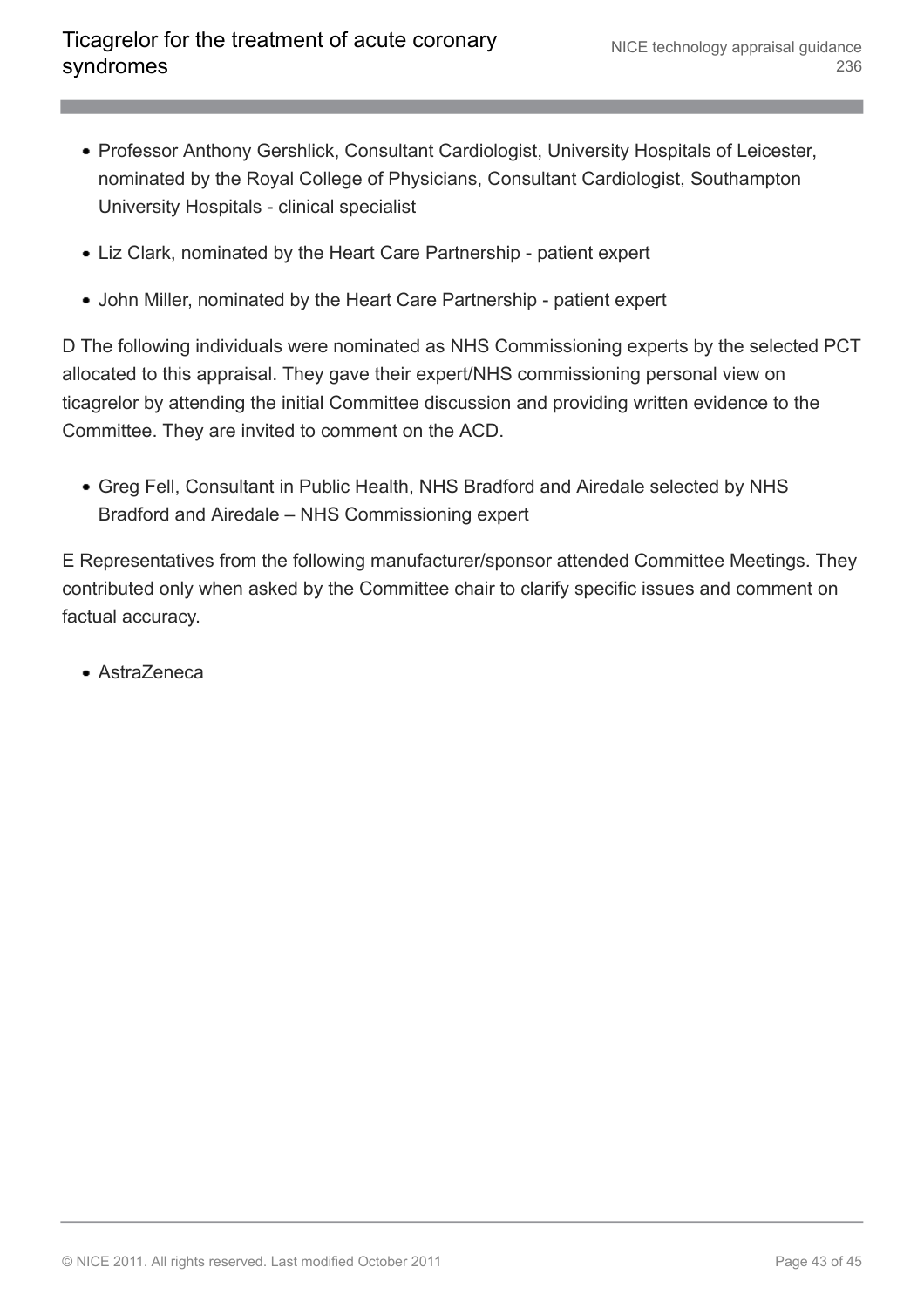### <span id="page-43-0"></span>**Changes after publication**

**February 2014:** implementation section updated to clarify that ticagrelor is recommended as an option for treating acute coronary syndromes. Additional minor maintenance update also carried out.